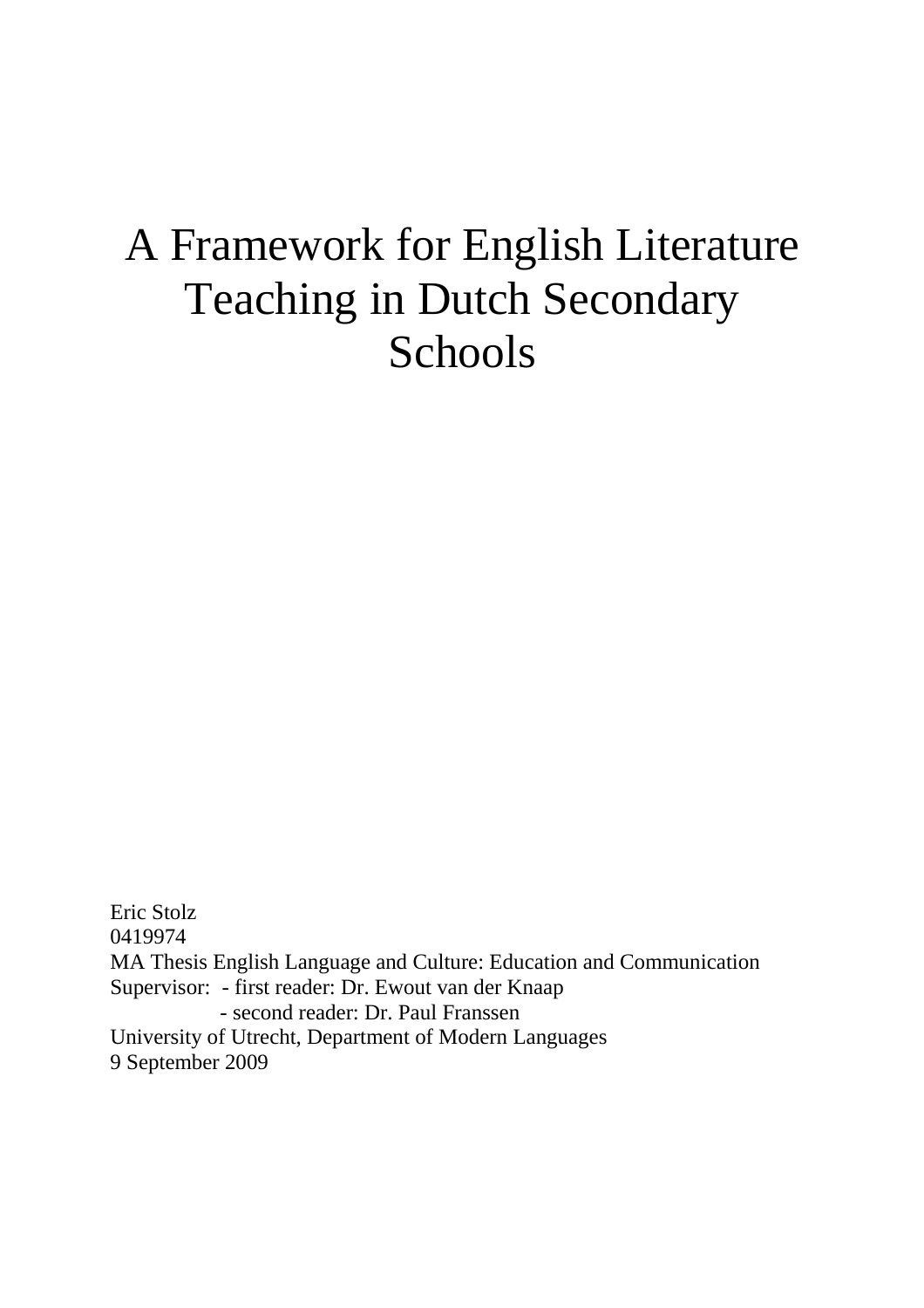# **Contents**

| <b>Chapter 1: Introduction</b>                                                 | $\overline{2}$ |
|--------------------------------------------------------------------------------|----------------|
| Chapter 2: Combining literary and linguistic competence in literature teaching | $5^{\circ}$    |
| <b>Chapter 3: A Database of books for English literature education</b>         | 22             |
| <b>Chapter 4: Practical application of the database</b>                        | 57             |
| <b>Chapter 5: Conclusion</b>                                                   | 65             |
| <b>Works Cited</b>                                                             | 66             |
| <b>Appendices</b>                                                              | 70             |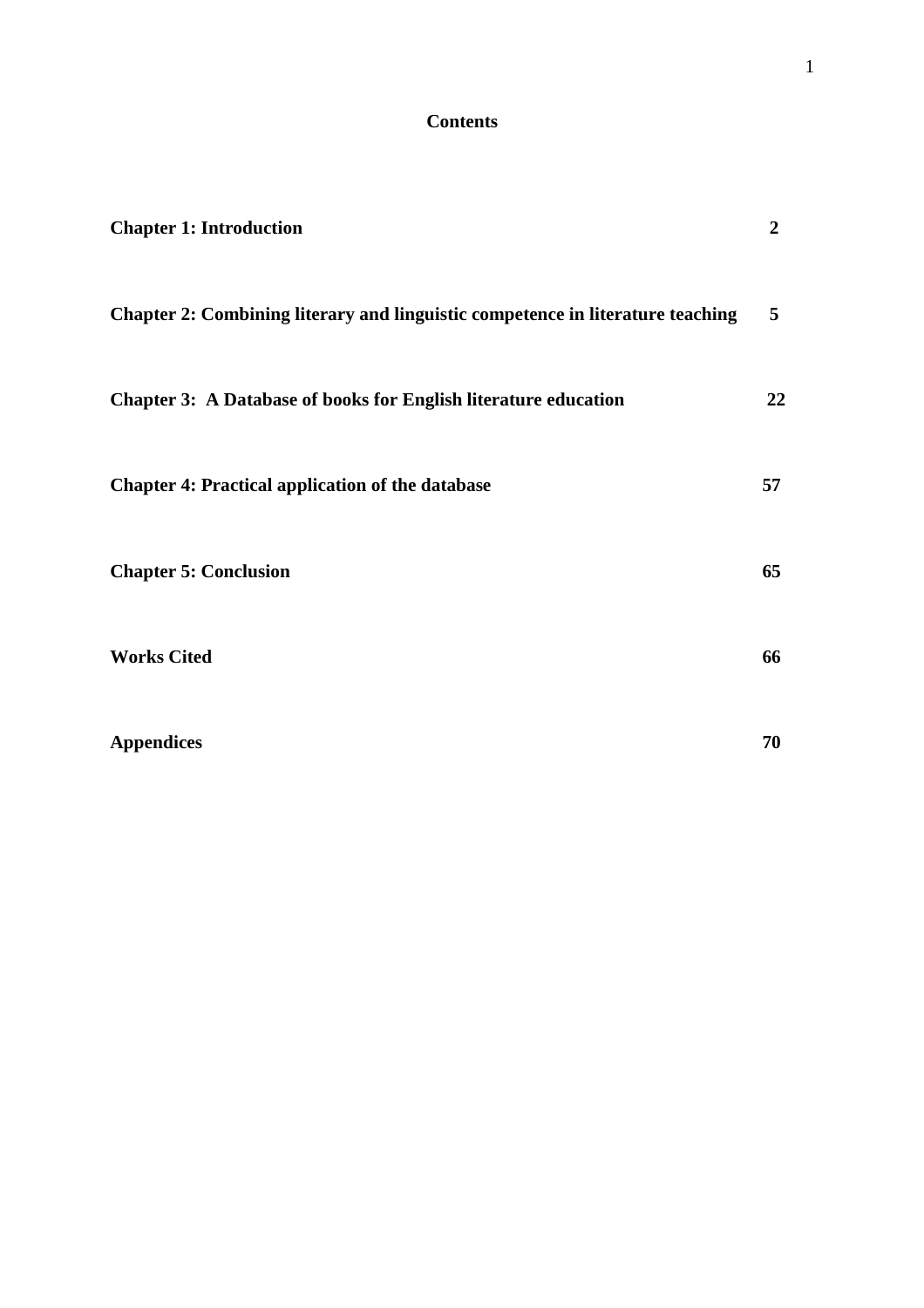#### **Chapter 1: Introduction**

When teaching literature in secondary school education, it is desirable for a teacher to be able to select works that correspond as much as possible with the competence of each individual student. With regard to Dutch literature, Theo Witte has published a proposal for a common framework in which he defines several different levels of literary competence, which can serve as a guideline for selecting the correct books for students. However, Witte's work is focussed on literature education in a first language. In order to be able to select works for second language literature education, a system is required which not only examines students' literary competence, but also their ability at understanding the second language. Learners' abilities at communicating in or understanding a second language are defined in the Common European Framework, or CEF. Consequently, a working arrangement for second language literature teaching would require a system in which literary competence is set against second language ability.

Such a setup, in which the levels of second language competence are combined with the levels of literary competence as defined by Theo Witte may facilitate the educational value of literature teaching for both student and teacher. In the Netherlands, literature may either be taught separately for each individual language, or it may be taught through a setup of integrated literature education, known as Geïntegreerd Literatuur Onderwijs, or GLO. However, particularly in the case of bilingual education, not only the students' literary abilities matter, but their capabilities at communication in and understanding of the second language are also very relevant. As a consequence, there may be students who have a very good understanding of literature and enjoy reading greatly, but who unfortunately lack the required knowledge of the foreign language to read much of its literature. Conversely, there may be students who have a very extensive grasp of the foreign language, but who either lack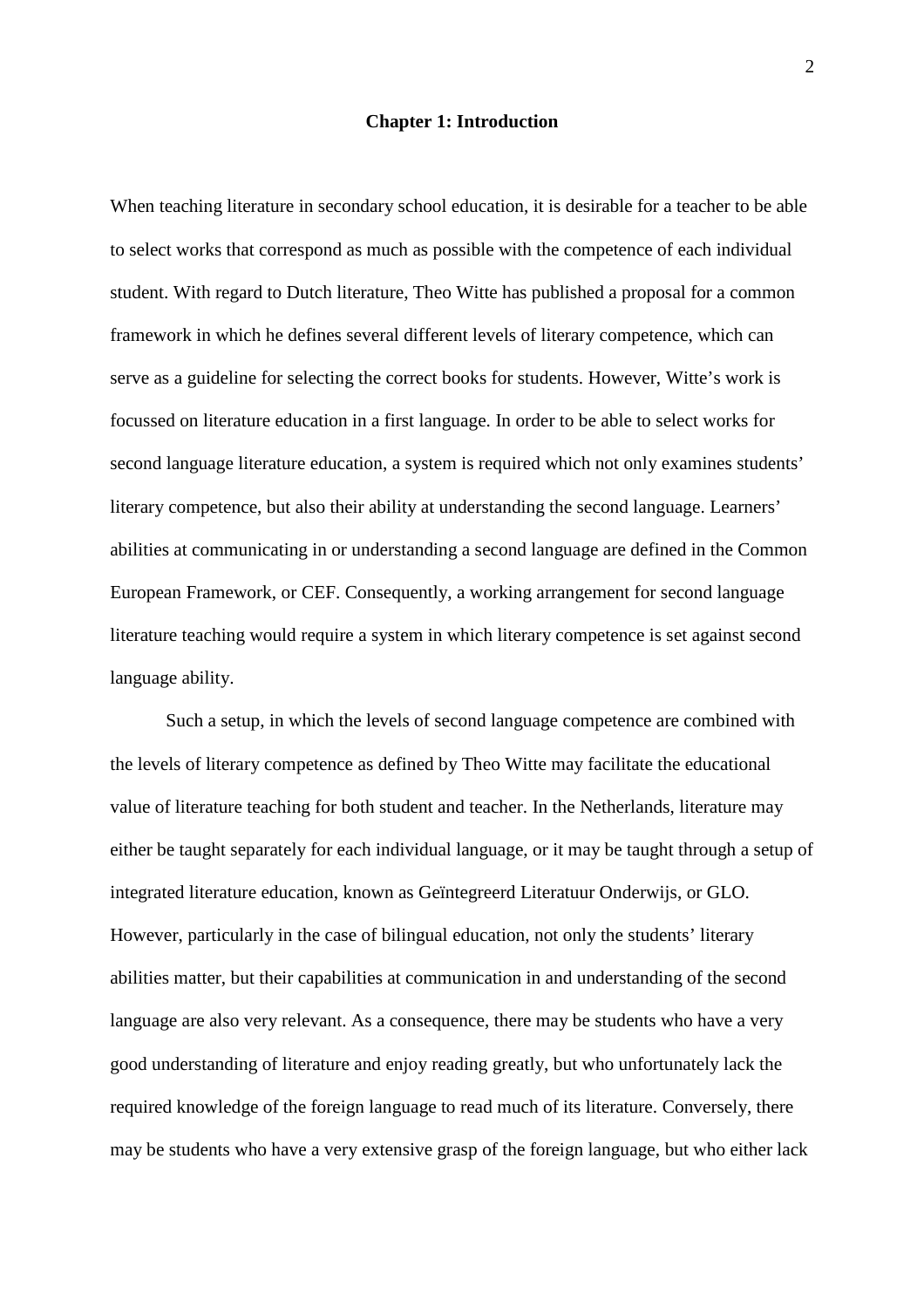the skill or the appetite for reading and understanding literature in general. Ideally, each of the aforementioned hypothetical students would receive literature education using books that fit their abilities at both literature and the second language in question, and it is for this reason that the abovementioned combined setup of both Theo Witte and the Common European Framework is useful.

When the framework of literary competence is set against that of second language ability it is possible to create a database of books in which both of these methods of classification are mixed in order to create a catalogue that allows both teachers of literature and their students to find the proper works matching the needs for each student speedily and accurately. The website *Lezen voor de Lijst* ("Reading for your Exams") has already created a database of books for Dutch first language literature, according to Theo Witte's levels of literary competence<sup>1</sup>. This list is still continually being updated and expanded. In this thesis, a basic example of a database for English second language literature teaching will be presented and elaborated upon. However, the entries for the books contained within the database of this paper will be more elaborate in terms of the features of the book discussed in each entry.

 This paper will be focussed on forming a basic framework of literary works for Dutch secondary school foreign language literature teaching. For that reason, the research question is centred around how the levels of literary competence as set by Theo Witte and the levels of second language competence defined by the Common European Framework can be combined to form a successful basis for Dutch secondary education foreign language literature teaching.

 The thesis will be divided into three parts. The first part will be the theoretical framework; it provides the theoretical background to the more practically oriented part of the paper. It will involve such aspects as an analysis of Witte's work, the Common European Framework, and the problems involved in second language literature education. The second

 $\overline{a}$ 

 $1$  See <www.lezenvoordelijst.nl/documents/boekenlijst.pdf> for an example.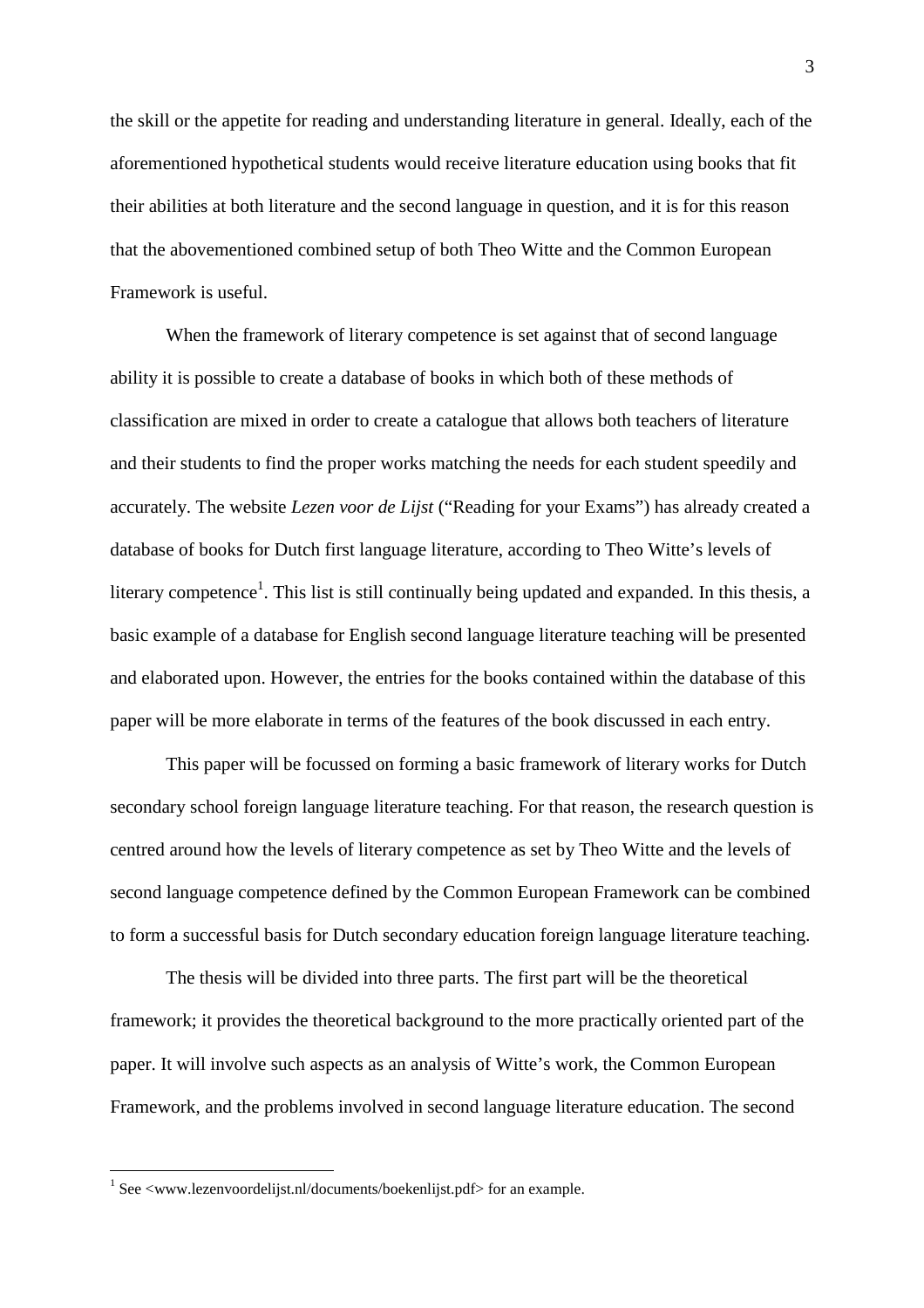part of the paper will contain a database of books that may be used in English literature teaching in Dutch secondary schools, containing for each individual entry such information as title, year of publication, genre, theme, etc. Each of these entries will have an indication of its difficulty level according to both the CEF and Witte. The books in this database were found by visiting the libraries of a select number of secondary schools. The third part of the paper will be a practical proposal for how one might teach a selection of these books in class.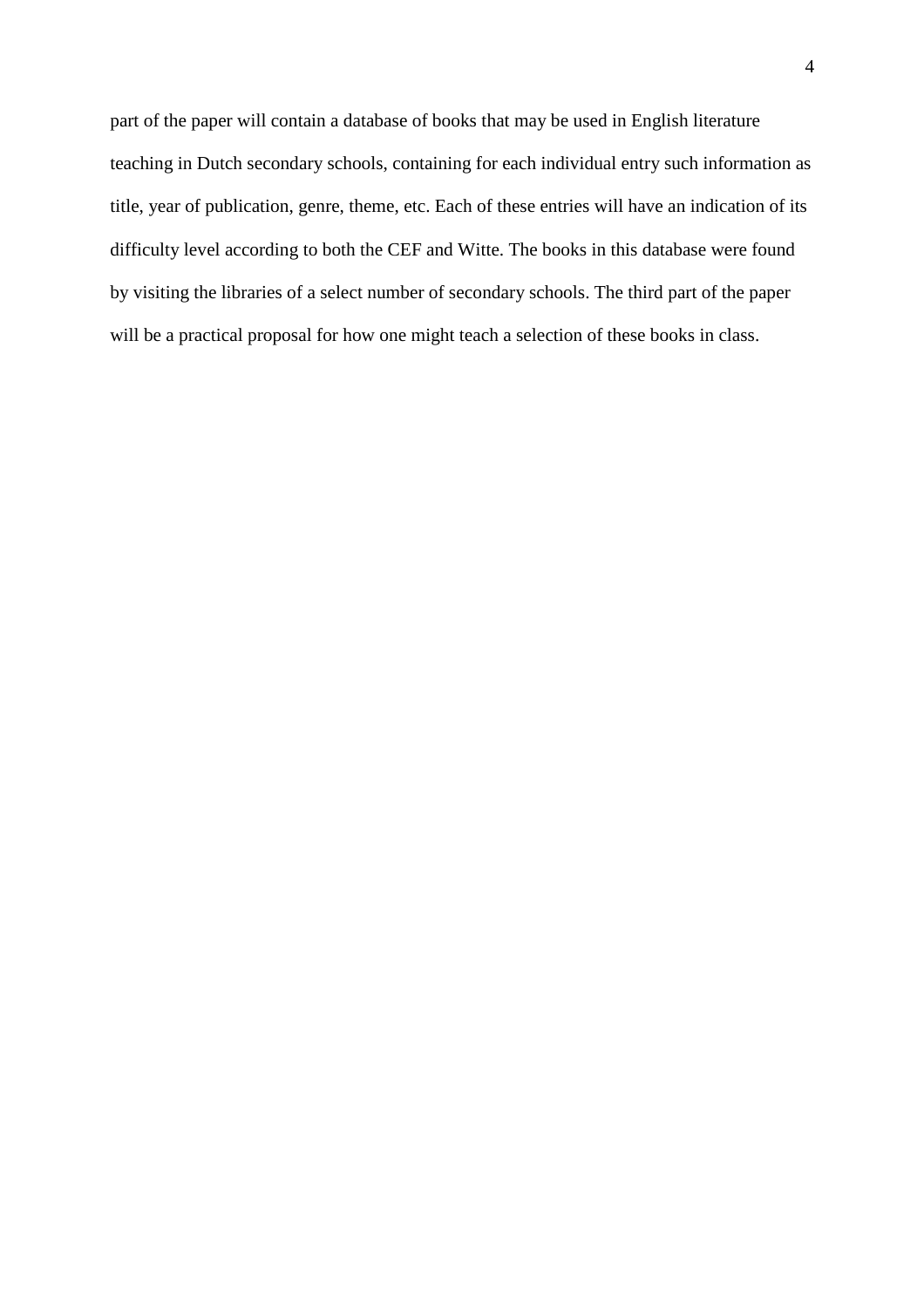#### **Chapter 2: Combining literary and linguistic competence in literature teaching**

The Common European Framework of Reference for Languages, or CEFR, contains a set of characteristics and features of a total number of six different levels of linguistic competence. The CEFR was designed by the Council of Europe with the aim "to achieve greater unity among its members […] by the adoption of common action in the cultural field" (*CEFR*, 2). In practice, it serves as a common reference point for defining language learners' abilities at a second language, setting goals for their learning process, and measuring each learner's progress at acquiring a second language.

According to the *CEFR*, a system of reference levels in a common framework would have to adhere to four essential criteria. These criteria consist of two which relate to description issues, and two which relate to measurement issues. Firstly, such a system would have to be context-free, i.e. it should be applicable in more than one context. However, the scale must also be context-relevant in that it can be translated into each and every appropriate context. Secondly, the description of the scale should be based on theories of language competence, and at the same time remain user-friendly and accessible to practitioners. As a third criterion, the different points on the scale of reference should be objectively determined, i.e. based on a certain theory of measurement. The final criterion has to do with the number of levels used in a scale of common reference levels. The number of levels used should be high enough in order to allow for a possibility of determining a learner's progression across different sectors, yet at the same time should not exceed the scale between which one can be expected to make reasonably relevant distinctions (*CEFR*, 21-2).

 In the CEFR, learners are separated into three broader groups, which are then divided into six different levels of linguistic competence. The groups are known as 'A' (Basic User), 'B' (Independent User), and 'C' (Proficient User). The six levels of linguistic competence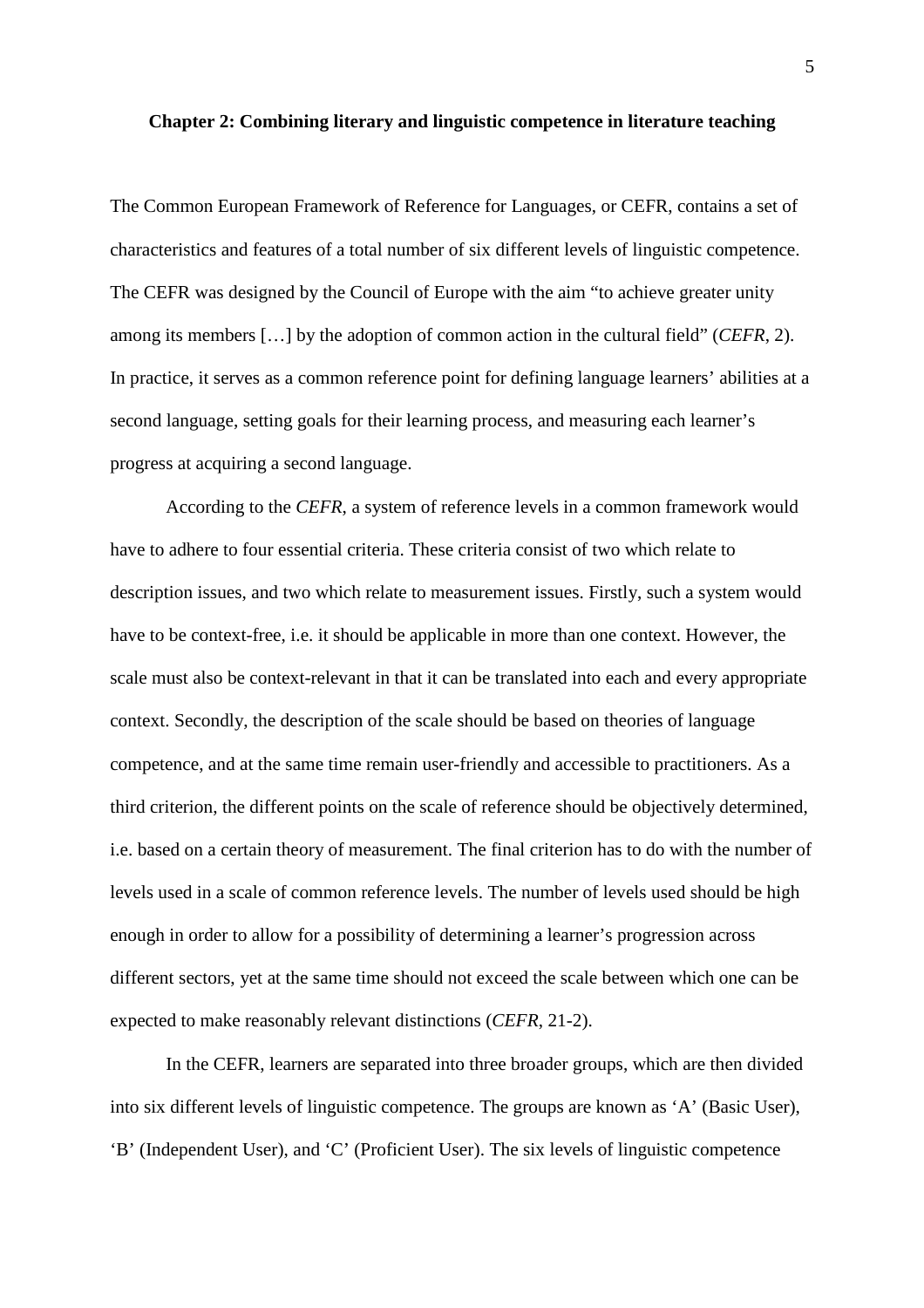directly related to these groups are 'A1' (Breakthrough), 'A2' (Waystage), 'B1' (Threshold), 'B2' (Vantage), 'C1' (Effective Operational Proficiency), and 'C2' (Mastery). Such clearly distinguished levels of competence may seem very rigid, but they may be subdivided in order to pinpoint more accurately a certain learner's proficiency; by using further numbering, the language abilities of one specific learner within a larger group can be more accurately identified. As such, a learner's aptitude may be defined as 'A2.1' or perhaps even 'A2.1.1', for example.

The levels of proficiency defined by the CEFR are divided over a total of 3 different categories of language use, which in turn are split into several subcategories: understanding (listening, reading), speaking (spoken interaction, spoken production), and writing. Each of the CEFR-levels has its characteristics defined for each of these categories and subcategories.

The relation between the six levels of linguistic competence in the CEFR is such that if a learner has achieved a certain level of competence, he or she is expected also to have mastered the skills associated with all of the previous levels of competence. In other words, if a learner is considered to have a second language proficiency equal to that of a CEFR-level of B1 (Threshold), he or she is expected also to be able to do what is considered to be A1-level (Breakthrough) or A2-level (Waystage), but also to be better than what these levels refer to (*CEFR*, 21-37).

For analysing the difficulty levels of books in foreign language literature, the definitions of the CEFR-levels for the category of "reading" are particularly interesting. These describe learners' proficiencies at reading anything from mere single sentences to complete works of literature. They range from "[…] can understand familiar names, words and very simple sentences, for example on notices and posters or in catalogues" (A1) to "[…] can read with ease virtually all forms of the written language, including abstract, structurally or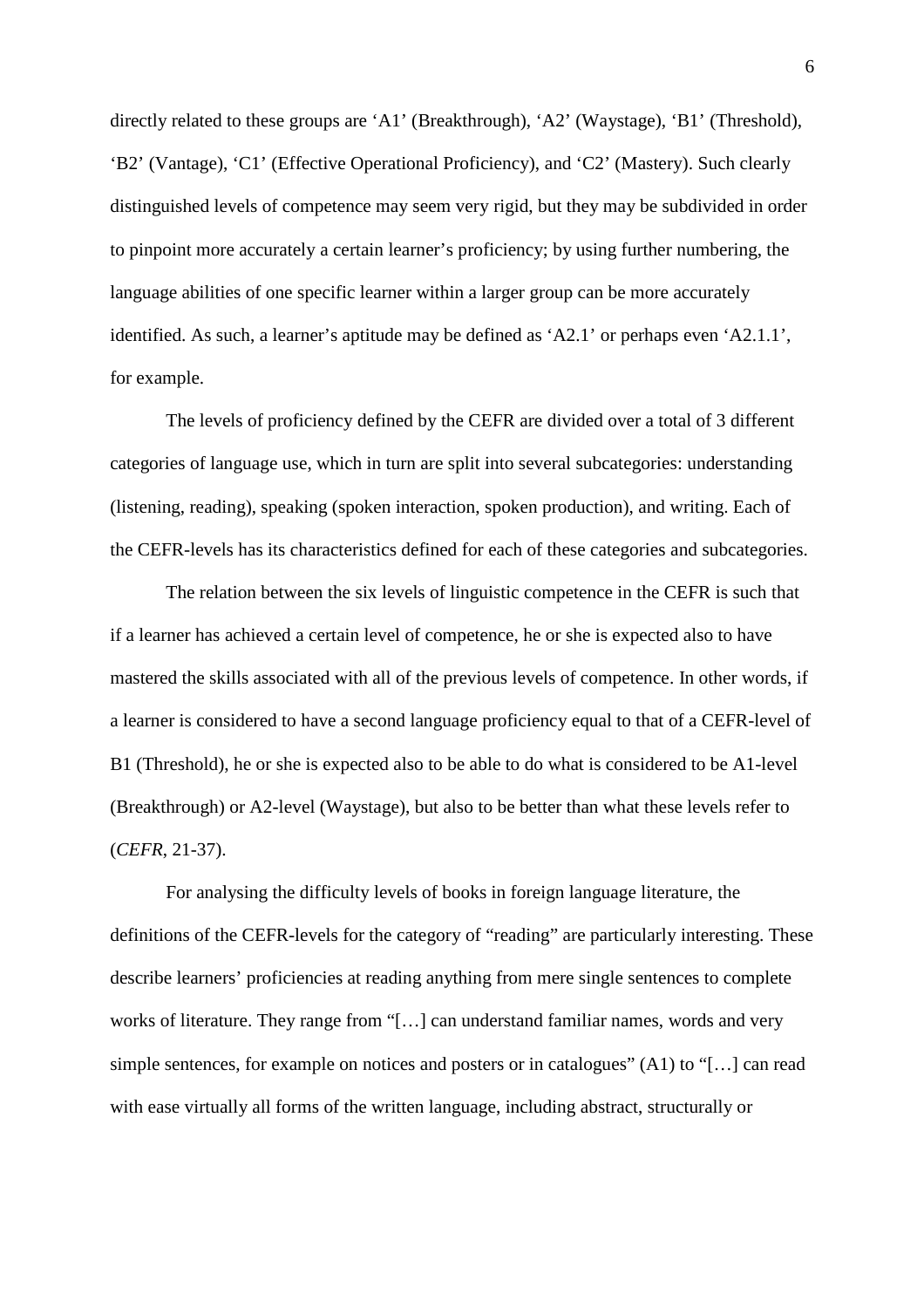linguistically complex texts such as manuals, specialised articles and literary works" (C2). In the *CEFR*, these levels are specifically defined as follows:

|         | A1                    | A <sub>2</sub>         | B <sub>1</sub>         |
|---------|-----------------------|------------------------|------------------------|
|         |                       |                        |                        |
|         | I can understand      | I can read very short, | I can understand       |
|         | familiar names,       | simple texts. I can    | texts that consist     |
| Reading | words and very        | find specific          | mainly of high         |
|         | simple sentences, for | predictable            | frequency everyday     |
|         | example on notices    | information in simple  | or job-related         |
|         | and posters or in     | everyday material      | language. I can        |
|         | catalogues            | such as                | understand the         |
|         |                       | advertisements,        | description of events, |
|         |                       | prospectuses, menus    | feelings and wishes    |
|         |                       | and timetables and I   | in personal letters.   |
|         |                       | can understand short   |                        |
|         |                       | simple personal        |                        |
|         |                       | letters.               |                        |

|         | B <sub>2</sub>                                                                                                                                                                                                  | C <sub>1</sub>                                                                                                                                                                                                                                     |                                                                                                                                                                                                                         |
|---------|-----------------------------------------------------------------------------------------------------------------------------------------------------------------------------------------------------------------|----------------------------------------------------------------------------------------------------------------------------------------------------------------------------------------------------------------------------------------------------|-------------------------------------------------------------------------------------------------------------------------------------------------------------------------------------------------------------------------|
| Reading | I can read articles<br>and reports<br>concerned with<br>contemporary<br>problems in which<br>the writers adopt<br>particular attitudes or<br>viewpoints. I can<br>understand<br>contemporary literary<br>prose. | I can understand long<br>and complex factual<br>and literary texts,<br>appreciating<br>distinctions of style. I<br>can understand<br>specialised articles<br>and longer technical<br>instructions, even<br>when they do not<br>relate to my field. | I can read with ease<br>virtually all forms of<br>the written language,<br>including abstract,<br>structurally or<br>linguistically<br>complex texts such<br>as manuals,<br>specialised articles<br>and literary works. |

*Table 1: CEFR Reading Levels* (CEFR, *26-7*)

These classifications are by no means universal, however, and as such serve mainly as a point of reference rather than as a strict set of definitions. The Council of Europe also uses several different sets of features to describe the levels of proficiency; in a manual which is intended to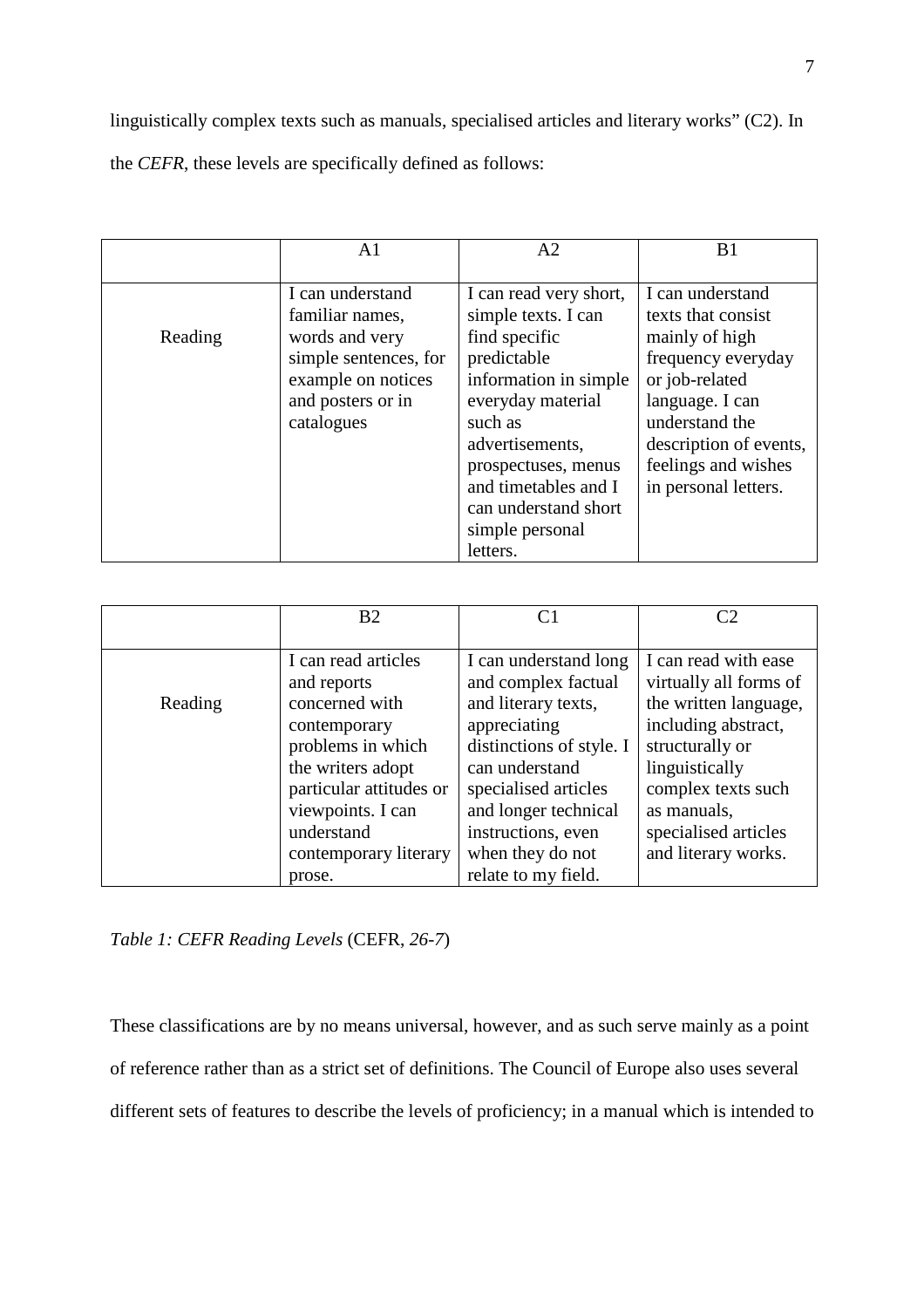assist users in trying to situate their examinations in relation to the CEFR, the levels of

reading proficiency are described as follows:

|                | <b>Overall Reading Comprehension</b>                                                |
|----------------|-------------------------------------------------------------------------------------|
|                |                                                                                     |
| C <sub>2</sub> | Can understand and interpret critically virtually all forms of the written language |
|                | including abstract, structurally complex, or highly colloquial literary and non-    |
|                | literary writings.                                                                  |
|                | Can understand a wide range of long and complex texts, appreciating subtle          |
|                | distinctions of style and implicit as well as explicit meaning.                     |
| C <sub>1</sub> | Can understand in detail lengthy, complex texts, whether or not they relate to      |
|                | his/her own area of speciality, provided he/she can reread difficult sections.      |
| B <sub>2</sub> | Can read with a large degree of independence, adapting style and speed of           |
|                | reading to different texts and purposes, and using appropriate reference sources    |
|                | selectively. Has a broad active reading vocabulary, but may experience some         |
|                | difficulty with low-frequency idioms.                                               |
| B1             | Can read straightforward factual texts on subjects related to his/her field and     |
|                | interest with a satisfactory level of comprehension.                                |
| A2             | Can understand short, simple texts on familiar matters of a concrete type which     |
|                | consist of high frequency everyday or job-related language.                         |
|                | Can understand short, simple texts containing the highest frequency vocabulary,     |
|                | including a proportion of shared international vocabulary items.                    |
| A <sub>1</sub> | Can understand very short, simple texts a single phrase at a time, picking up       |
|                | familiar names, words and basic phrases and rereading as required.                  |

*Table 2: CEFR Reading Levels (II)* (Relating Language Examinations to the Common European Framework of Reference for Languages: Learning, Teaching, Assessment (CEFR) – A Manual, *134*)

Although the wording in these two sets of definitions may differ, the central facts on which they are based are essentially identical and, as such, these definitions of the six reference levels can be used interchangeably.

Apart from a general reading competence in a second language, the vocabulary

range of a learner can also be considered important for determining their ability at reading

foreign language literary works. The CEF also mentions a number of features for determining

the vocabulary range of a second language learner; although these are mainly centred around

the lexical *production*, they can also serve as an indicator for establishing a learner's lexical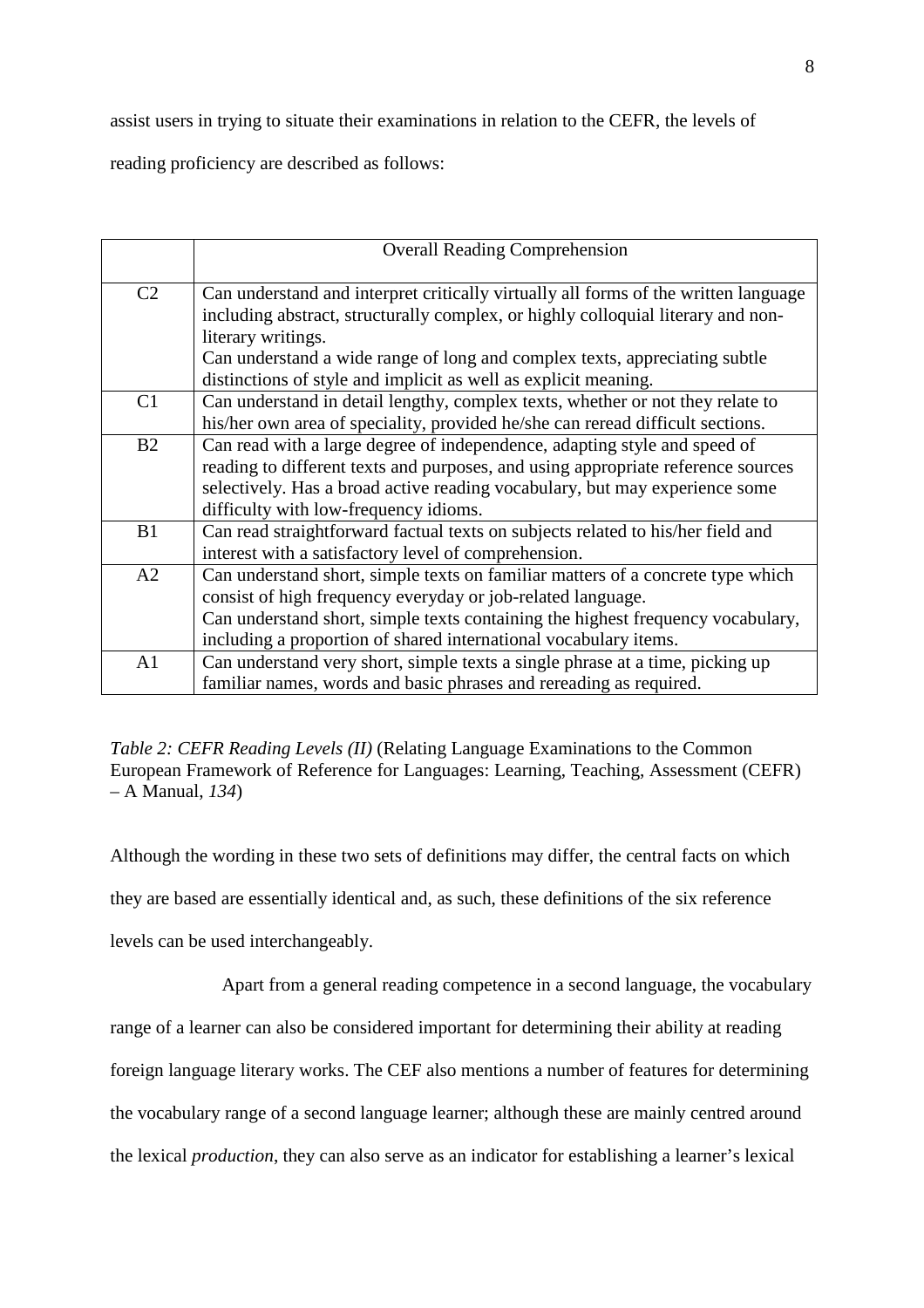comprehension. According to the CEF, the levels of competence for second language

vocabulary range can be described as follows:

|                | <b>Vocabulary Range</b>                                                                                                                                                                                                                                                |
|----------------|------------------------------------------------------------------------------------------------------------------------------------------------------------------------------------------------------------------------------------------------------------------------|
| C <sub>2</sub> | Has a good command of a very broad lexical repertoire including idiomatic<br>expressions and colloquialisms; shows awareness of connotative levels of<br>meaning.                                                                                                      |
| C <sub>1</sub> | Has a good command of a broad lexical repertoire allowing gaps to be readily<br>overcome with circumlocutions; little obvious searching for expressions or<br>avoidance strategies. Good command of idiomatic expressions and<br>colloquialisms.                       |
| B <sub>2</sub> | Has a good range of vocabulary for matters connected to his/her field and most<br>general topics. Can vary formulation to avoid frequent repetition, but lexical gaps<br>can still cause hesitation and circumlocution.                                                |
| B1             | Has a sufficient vocabulary to express him/herself with some circumlocutions on<br>most topics pertinent to his/her everyday life such as family, hobbies and<br>interests, work, travel, and current events.                                                          |
| A2             | Has sufficient vocabulary to conduct routine, everyday transactions involving<br>familiar situations and topics.<br>Has a sufficient vocabulary for the expression of basic communicative needs.<br>Has a sufficient vocabulary for coping with simple survival needs. |
| A <sub>1</sub> | Has a basic vocabulary repertoire of isolated words and phrases related to<br>particular concrete situations.                                                                                                                                                          |

*Table 3: CEFR Vocabulary Range* (CEFR, *112*)

Although there are no definitive minimum CEFR-levels for students at Dutch secondary schools that have to be met at the final exams, Noijons and Kuijper have conducted an investigation into the minimum required levels for foreign language examinations in the Netherlands. They have managed to determine the estimated minimum difficulty levels, in terms of the CEFR, for the English final exam for each of the standard Dutch school systems. Schematically, these can be presented as follows: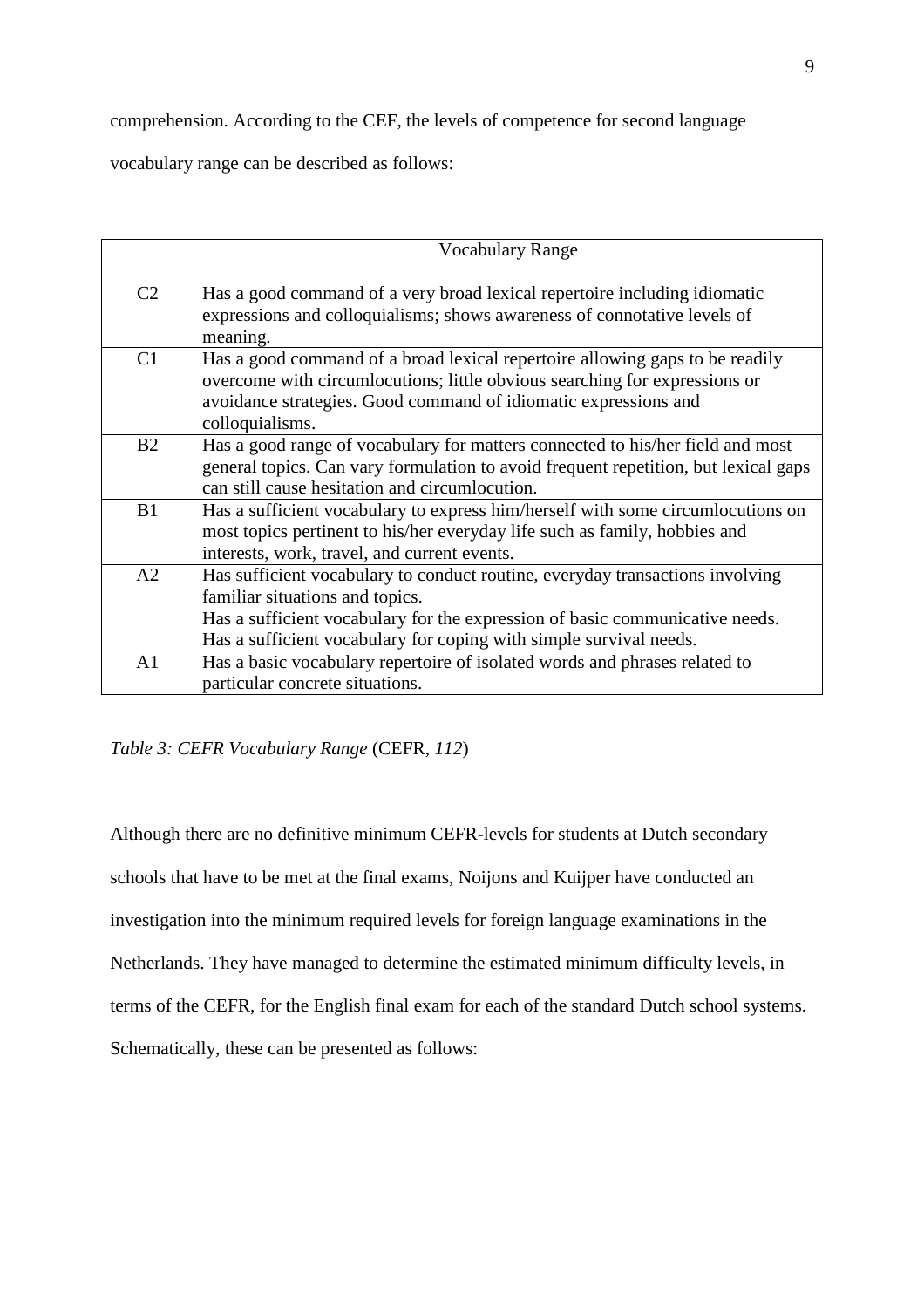

*Fig. 1: Required minimum level per examination for English (*Noijons & Kuijper*, 41)* 

This means that, for example, students at the end of their vmbo basic vocational track (bb) require at least a linguistic competence of nearly A2, whereas students at the end of their vwo education require a competence of at least B2 in order to pass their exams.

Teachers can use the criteria from the CEFR in order to select reading material that is either at or perhaps just above a specific learner's second language competence. The CEFR can help both to recognise a non-native speaker's ability at a second language, and to identify proper materials to help them improve their competence and increase their CEF level.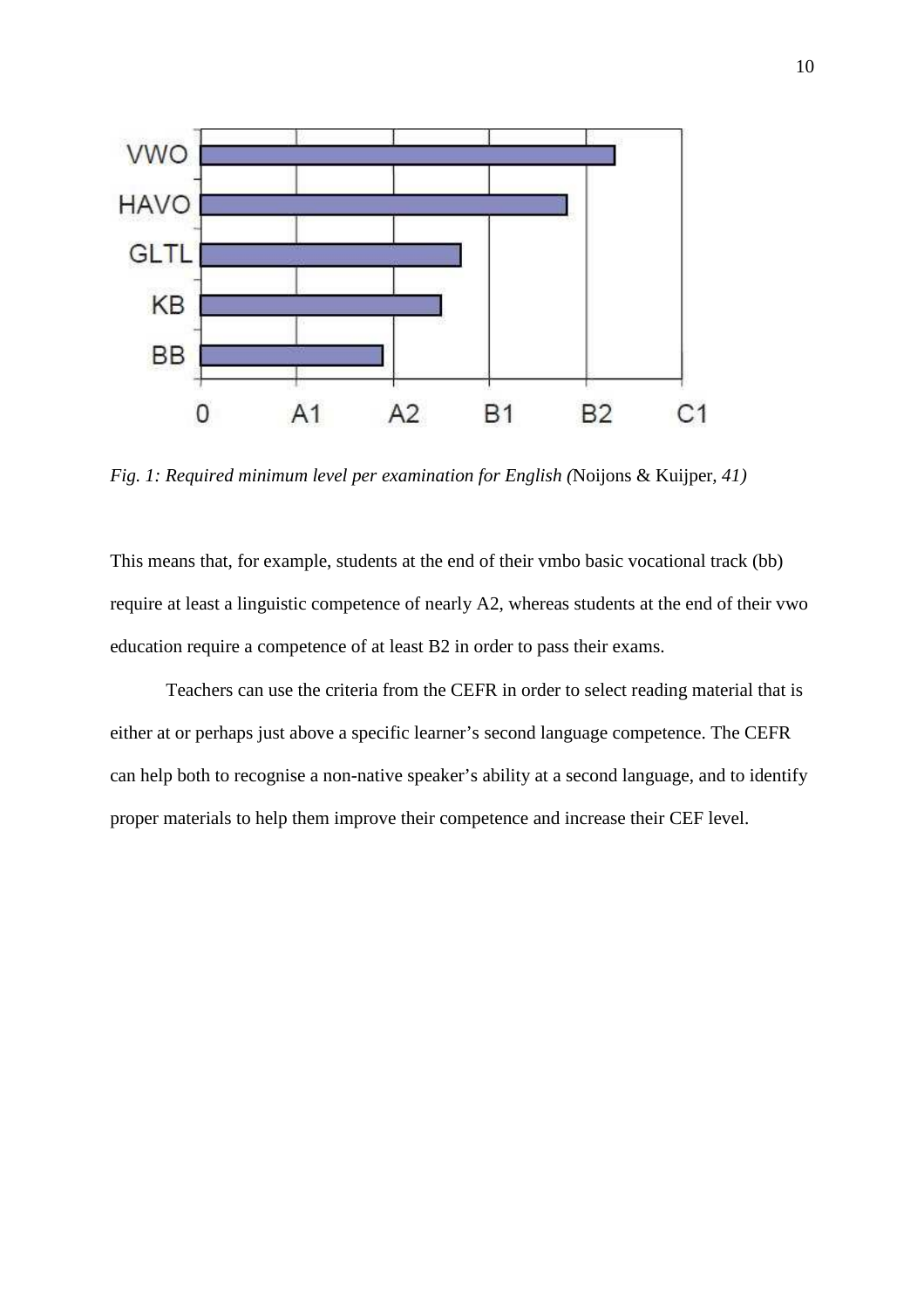In 2008, Theo Witte published a major contribution to the teaching of first language literature in Dutch secondary schools. His book is centred around the concept of charting the literary development of students and of identifying the different stages in their literary education. The practical objective of the study, according to Witte himself, is "to develop a teaching instrument that teachers can use to best encourage the literary development of students" (Witte, 523).

In order to achieve his goal, Witte selected a panel of a total number of six teachers who all differed in terms of their educational experience, age, their views on literature teaching, working environment and gender. The result of this is a scale of literary competence which indicates a learner's literary development over a course of six levels, where level one is the lowest level of competence and six is the highest. With regard to the different levels of education in the Netherlands, the scale is divided in such a way that level 2 is the standard starting level for both HAVO and VWO 4, whereas level 3 is the standard for the HAVO exam and level 4 for the VWO exam (Witte, 526).

Each of the levels of literary competence has a set of parameters that more or less defines its features and boundaries. These identify some of the characteristics of the book, but also the competence of the reader at each respective level, and some of the tasks that learners should be able to perform at each particular stage in their development. The levels that Witte identifies are known as level 1 (very limited literary competence), level 2 (limited literary competence), level 3 (modest literary competence), level 4 (fairly broad literary competence), level 5 (broad literary competence), and level 6 (sophisticated literary competence). Directly related to these levels are certain different kinds of reading, which are known as experiential reading, identifying reading, reflective reading, interpretive reading, literate reading and intellectual reading respectively (Witte, 527-33).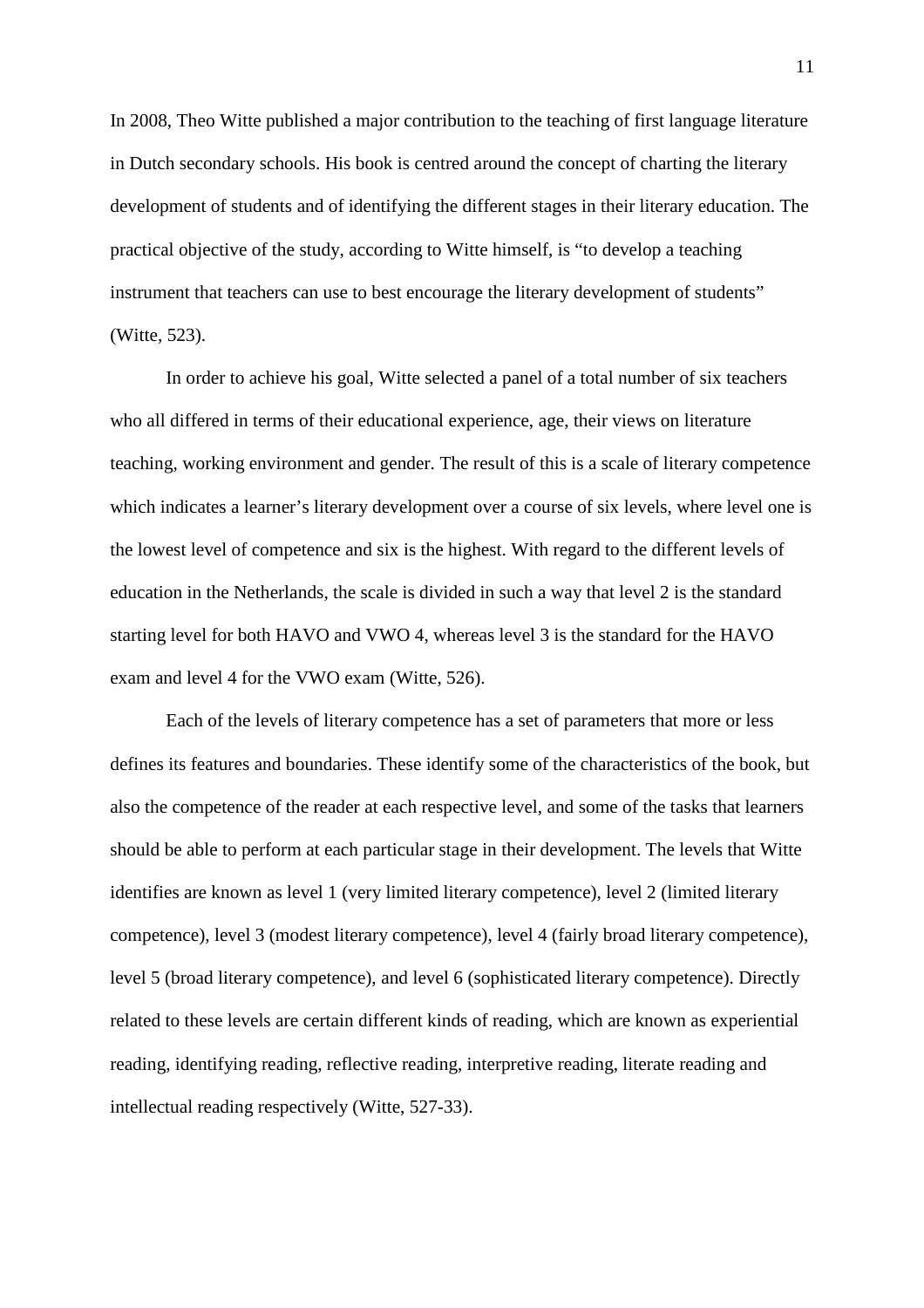Witte has used a number of different parameters to define each of the six levels of literary competence. Each of these parameters is related to a literary aspect of a novel divided over an ascending scale of the six levels, for instance the number of pages of the book in question, the required general, cultural and literary knowledge, and familiarity with certain literary conventions. For example, the estimated number of pages for a novel ranges from 75- 150 pages for levels 1 and 2, to > 400 pages for level 6. The parameter "general knowledge and life experience" ranges from "knowledge of everyday situations – home, school and society" for level 1 to "ability to reflect on abstract, intellectualistic worldviews" for level 6. The literary conventions can range from "single perspective" for levels 1 and 2, to "unreliable and/or multiple perspectives with weakly marked changes" (Witte, 560, my own translation). In total there are six different categories, each with a set of parameters which in turn all have classifications for each of Witte's six levels of literary competence.

Witte has also presented an overview of the features of the student as a reader and the relevant text and task for each level of literary competence. A general impression of this overview can be found below (quoting Witte, 527-33):

Level 1: Very limited literary competence

| <b>Student as Reader</b> | Students with very limited literary competence have little experience of   |
|--------------------------|----------------------------------------------------------------------------|
|                          | reading fiction. They have difficulty reading, understanding,              |
|                          | interpreting and appreciating very simple literary texts, as well as       |
|                          | communicating about their reading experiences and reading tastes. []       |
|                          | The size of the book and the type of task are therefore factors that weigh |
|                          | heavily with these students. Their ideas about literature and their        |
|                          | attitude to reading are characterized by a need for tension (action) and   |
|                          | drama (emotion). Their kind of reading can be labelled <i>experiential</i> |
|                          | reading.                                                                   |
| Text                     | The books suitable for these students are written in simple, everyday      |
|                          | language and are closely linked to the experiences of adolescents in       |
|                          | terms of content and characters. The storyline is clear and simple, with   |
|                          | exciting or dramatic events succeeding one another at a rapid pace. []     |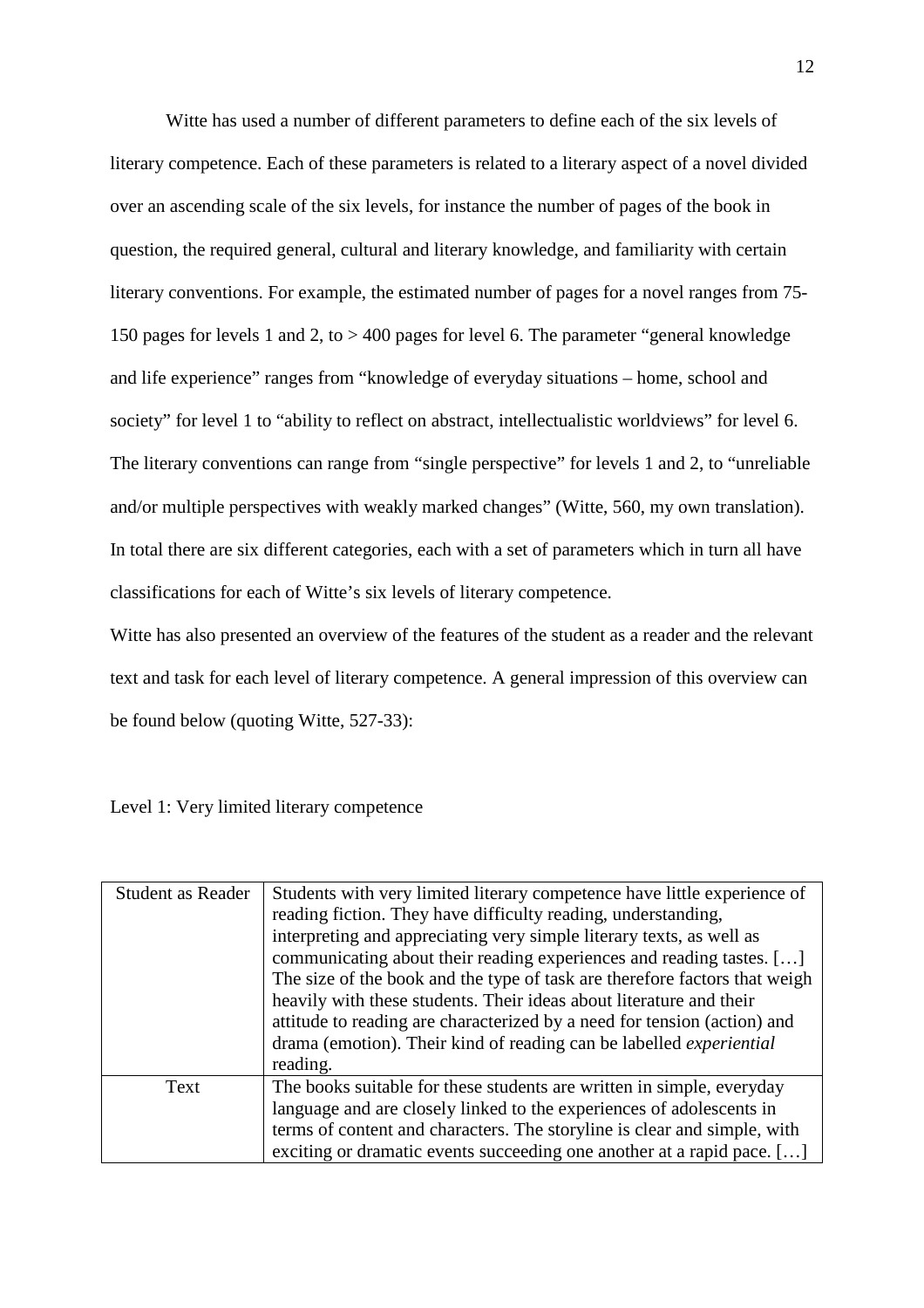| Task | Students are able to summarize a key extract and identify basic               |
|------|-------------------------------------------------------------------------------|
|      | structural elements needed to understand the text. [] Their response to       |
|      | the text is subjective and non-reflective $[\dots]$ , and their main focus is |
|      | sympathy or antipathy for the main character and his or her experiences.      |
|      | $\lfloor \ldots \rfloor$                                                      |

# Level 2: Limited literary competence

| <b>Student as Reader</b> | Students with limited literary competence have experience of reading     |
|--------------------------|--------------------------------------------------------------------------|
|                          |                                                                          |
|                          | fiction, but almost none of reading literary novels for adults. They are |
|                          | capable of reading, understanding and appreciating very simple literary  |
|                          | texts and can report on their personal reading experience and tastes. [] |
|                          | [T] he size of the book and the task continue to guide their choice of   |
|                          | book. Their attitude to reading is characterized by an interest in       |
|                          | recognizable situations, events and emotions. They believe that          |
|                          | literature should be realistic. This kind of reading can be labelled     |
|                          | <i>identifying</i> reading.                                              |
| Text                     | The books suitable for these students are written in everyday language,  |
|                          | have a simple structure and relate to their experiences. [] There is a   |
|                          | dramatic storyline in which actions and events succeed one another at a  |
|                          | fairly rapid pace.[ $\dots$ ]                                            |
| Task                     | Students are capable of reconstructing the events in the story,          |
|                          | identifying the subject and describing the characters. They are able to  |
|                          | apply elementary literary concepts relating to genre, chronology and     |
|                          | characters. [] Their response to the text is subjective and focuses      |
|                          | primarily on sympathy for the characters and the credibility of events.  |
|                          | Their own perception of reality dominates. []                            |

Level 3: Modest literary competence

| <b>Student as Reader</b> | Students with modest literary competence have experience of reading      |
|--------------------------|--------------------------------------------------------------------------|
|                          | simple literary texts. They are capable of understanding, interpreting   |
|                          | and appreciating simple literary works and can discuss with classmates   |
|                          | social, psychological and moral issues based on a book. [] They are      |
|                          | willing to invest in literature, but will not readily embark on a thick  |
|                          | book or a more complex task. [] For them, literature is a means of       |
|                          | exploring the world and forming their own ideas on a wide range of       |
|                          | issues. Reading at this level can be labelled <i>reflective</i> reading. |
| Text                     | The books suitable for these students are written in simple language and |
|                          | have a complex but nonetheless transparent structure with a deeper layer |
|                          | of meaning alongside the concrete one. The content and characters do     |
|                          | not relate directly to the experience of adolescents, but the story      |
|                          | addresses issues that interest them. [] Their preference is for texts    |
|                          | dealing with social or political issues []                               |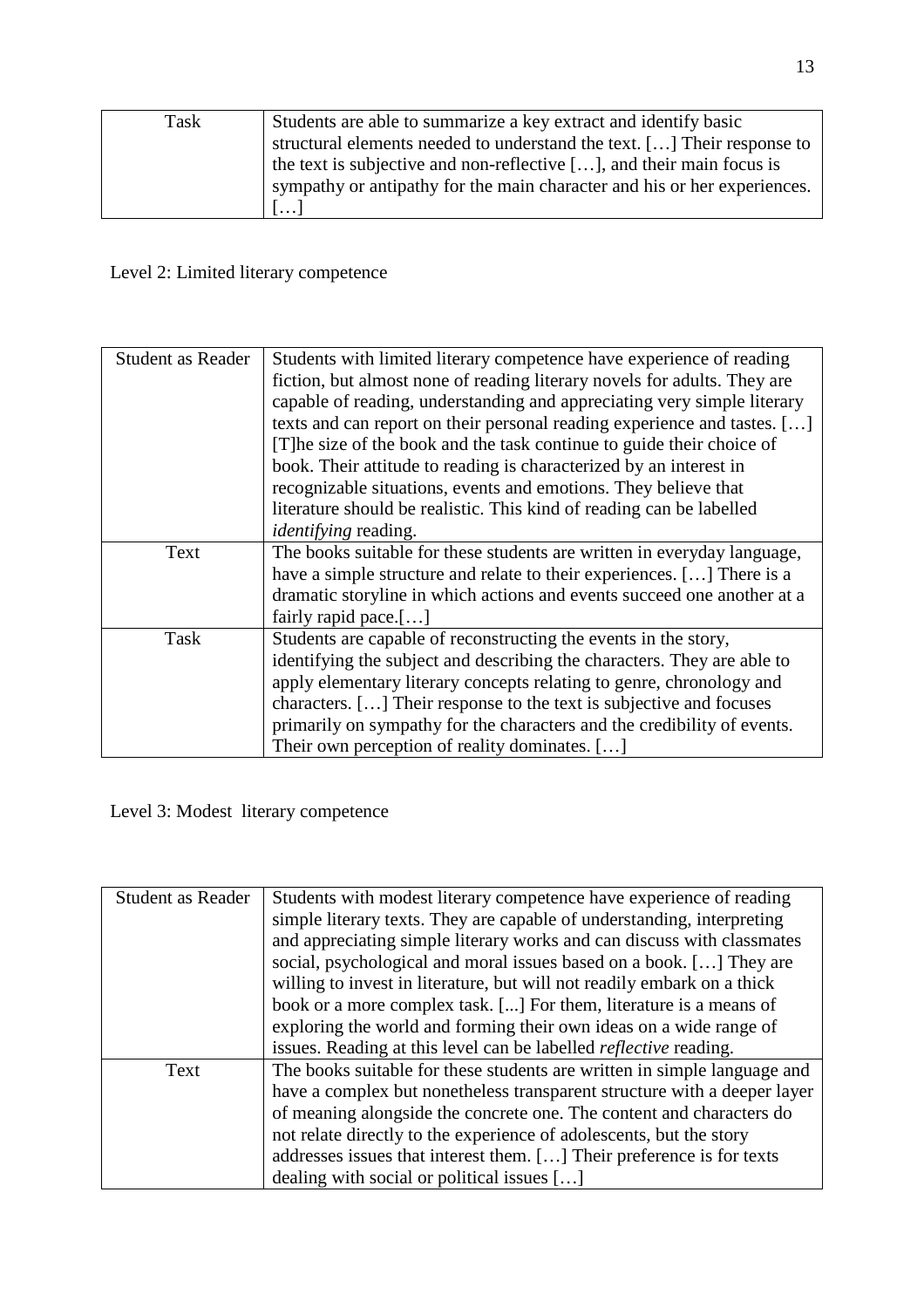| Task | Through analysis, these students are able to establish causal links at the |
|------|----------------------------------------------------------------------------|
|      | levels of the story and the behaviour and development of the characters.   |
|      | They are able to differentiate between their own opinions and              |
|      | knowledge of reality, and the reality of the novel. They can also          |
|      | distinguish different storylines and recognize the effect of certain       |
|      | narrative techniques. [] Social, psychological and moral issues in         |
|      | particular stimulate reflection and can lead to animated discussion with   |
|      | classmates.                                                                |

Level 4: Fairly broad literary competence

| <b>Student as Reader</b> | Students with a fairly broad literary competence have experience of        |
|--------------------------|----------------------------------------------------------------------------|
|                          | reading simple literary novels for adults. They are capable of reading,    |
|                          | understanding, interpreting and appreciating literature that is not too    |
|                          | complex and they can communicate effectively about their                   |
|                          | interpretations and tastes. [] They are clearly willing to invest in       |
|                          | literature. The number of pages and the size of the task are no longer so  |
|                          | relevant. [] They are interested in narrative technique and novel          |
|                          | structure, and perhaps also in the author's intent. Reading at this level  |
|                          | can be labelled <i>interpretive</i> reading.                               |
| Text                     | The books suitable for students at this level are written in a 'literary'  |
|                          | style and are not immediately related to the world of adolescents in       |
|                          | terms of content and characters. This makes the storyline and character    |
|                          | development less predictable. The literary techniques used are             |
|                          | somewhat complex. [] These techniques encourage the reader to              |
|                          | interpret the text. []                                                     |
| Task                     | These students are able to distinguish different layers of meaning, as     |
|                          | well as to identify and interpret motifs and other significant elements of |
|                          | meaning. They are more or less able to identify empathically with the      |
|                          | main character, but also to distance themselves, responding critically to  |
|                          | the character's behaviour within the context of the story. They can        |
|                          | reflect on the significance of the work and can identify the different     |
|                          | themes. $[]$                                                               |
|                          |                                                                            |

Level 5: Broad literary competence

| Student as Reader | Students with broad literary competence have broad experience of           |
|-------------------|----------------------------------------------------------------------------|
|                   | reading novels. They are able to understand, interpret and appreciate      |
|                   | complex works, including old literary texts written before 1880, as well   |
|                   | as to exchange ideas with others about their reading experience,           |
|                   | interpretation and tastes. [] they are aware that texts operate within a   |
|                   | cultural and historical context and that literature is a tool for learning |
|                   | about the past and about cultural identity. [] This kind of reading can    |
|                   | be labelled <i>literate</i> reading.                                       |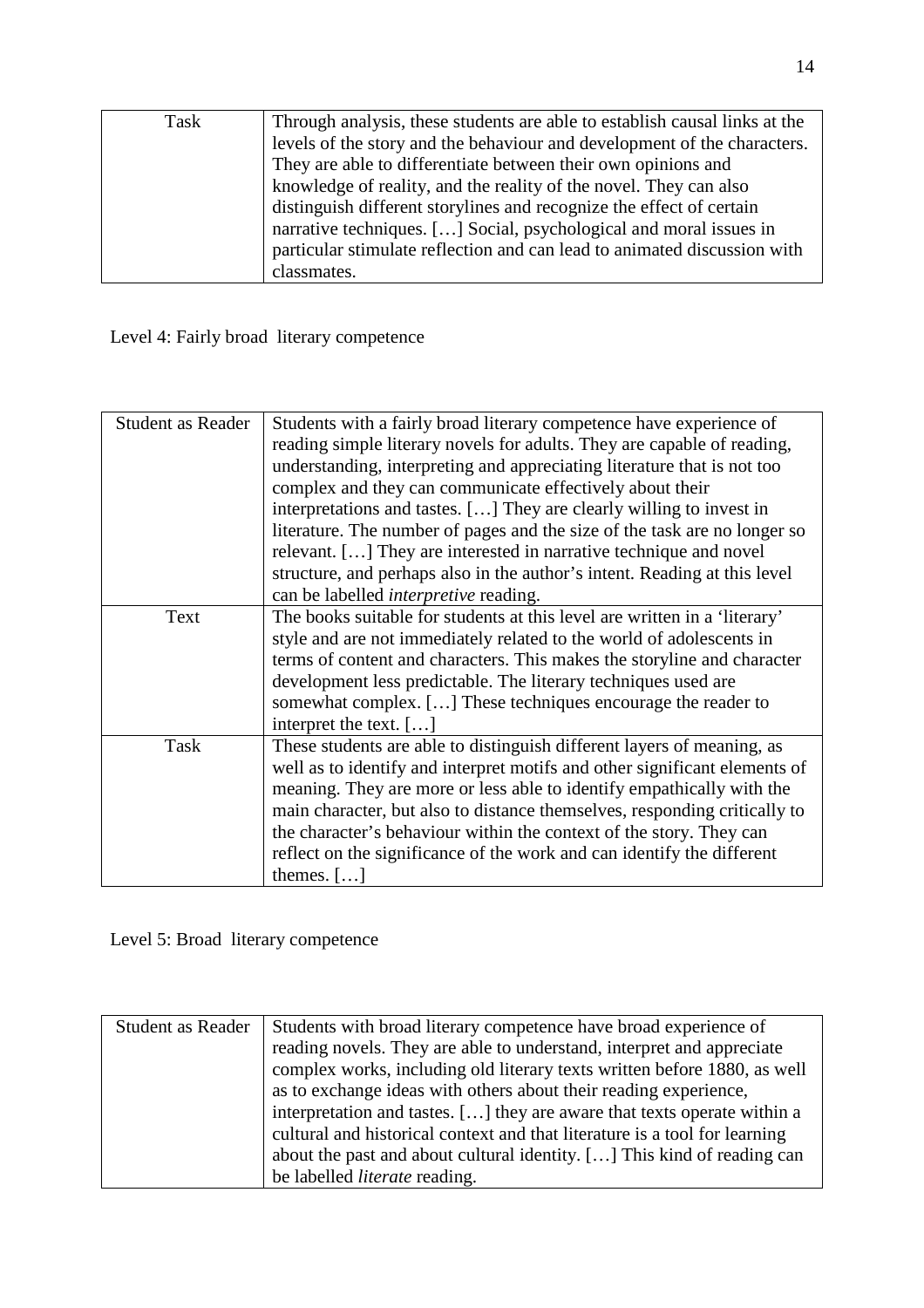| Text | The books suitable for students at this level not only contain characters   |  |  |  |
|------|-----------------------------------------------------------------------------|--|--|--|
|      | and themes that are far removed from their own experience, but may          |  |  |  |
|      | also differ greatly from what they are accustomed to in terms of            |  |  |  |
|      | language use and literary conventions. []                                   |  |  |  |
| Task | The competence of these students can be characterized as follows. They      |  |  |  |
|      | can read an old text in a 'historicizing' way and place it in its literary, |  |  |  |
|      | historical context. They are able to analyze and evaluate characters and    |  |  |  |
|      | complex events from different points of view. They can link various         |  |  |  |
|      | elements and layers of meaning in order to identify the central theme.      |  |  |  |
|      |                                                                             |  |  |  |

Level 6: Sophisticated literary competence

| <b>Student as Reader</b> | Students with a sophisticated literary competence have a wealth of          |  |  |  |
|--------------------------|-----------------------------------------------------------------------------|--|--|--|
|                          | experience of reading literary texts, including world literature. They are  |  |  |  |
|                          | able to place books and literature in a broad context and to discuss their  |  |  |  |
|                          | reading experience and interpretations with 'experts'. [] [T] hey are       |  |  |  |
|                          | able to establish links and to generate meanings both within and beyond     |  |  |  |
|                          | the text. [] They have a critical approach to reading, characterized by     |  |  |  |
|                          | versatility, passion and an interest in specialized literature on the       |  |  |  |
|                          | subject. This kind of reading can be labelled intellectual reading.         |  |  |  |
| Text                     | The texts suitable for these students are written in a fairly inaccessible  |  |  |  |
|                          | style which may include experimental forms and styles. They have a          |  |  |  |
|                          | multi-layered, complex structure, making it difficult to penetrate          |  |  |  |
|                          | through to the story and to interpret its meaning. []                       |  |  |  |
| Task                     | These students are able to provide a comprehensive and sophisticated        |  |  |  |
|                          | interpretation of the theme and to integrate this into their own view of    |  |  |  |
|                          | reality. This enables them to extrapolate their reading experience and      |  |  |  |
|                          | interpretations to other domains, phenomena and texts. [] They have a       |  |  |  |
|                          | personal view of the function of literature, are critical of literary style |  |  |  |
|                          | and find literature an extremely interesting topic of conversation.         |  |  |  |
|                          | Because of their need for literary expertise, they make high demands on     |  |  |  |
|                          | the teacher's literary competence.                                          |  |  |  |

*Table 4: Theo Witte - Levels of Literary Competence*

This overview of the six different levels of literary competence can help to specify a student's disposition towards reading, the texts which best correspond to this level of competence, and the tasks relevant to such literary works.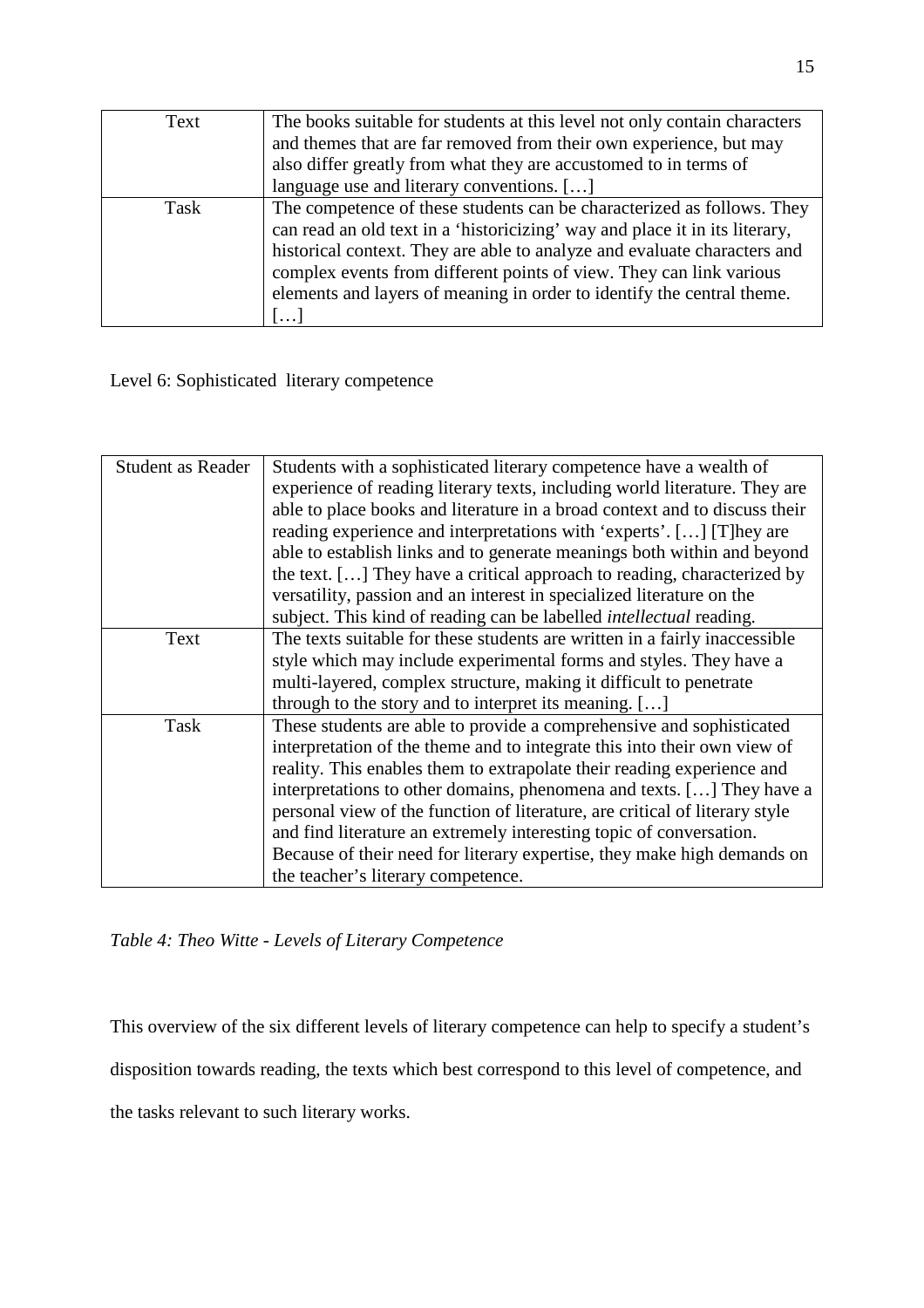With this work on literary competence in first language literature education, Theo Witte has presented teachers of literature with a frame of reference not only for identifying a student's literary competence and progress, but also for using the correct books and creating accurate tasks that help learners to move from one stage in their literary development to the other.

Both the system used by the CEFR and the setup used by Theo Witte use an arrangement containing a scale of a total of six levels to distinguish between the different stages of proficiency, and both frameworks can be used independently to determine the difficulty level for books in second language literature education. However, one focuses specifically on linguistic difficulty while the other focuses on the literary complexity of books. The problem with using these frameworks is that the six levels used by the first cannot be automatically transferred to the six levels used by the other:

| <b>CEFR</b>    | $\leftarrow$ X $\rightarrow$ | <b>Witte</b> |
|----------------|------------------------------|--------------|
| A <sub>1</sub> | $\leftarrow$ X $\rightarrow$ | Level 1      |
| A2             | $\leftarrow$ X $\rightarrow$ | Level 2      |
| B1             | $\leftarrow$ X $\rightarrow$ | Level 3      |
| B <sub>2</sub> | $\leftarrow$ X $\rightarrow$ | Level 4      |
| C <sub>1</sub> | $\leftarrow$ X $\rightarrow$ | Level 5      |
| C2             | $\leftarrow$ X $\rightarrow$ | Level 6      |

This means that students who are at a CEFR-level of A2, for instance, do not necessarily have to be at level 2 for literary competence. After all, linguistic proficiency is an ability that is almost completely independent from literary competence. The aforementioned hypothetical students at A2 proficiency may very well be able to read advanced literary works that are beyond level 2 in their native language but, due to their lack of linguistic proficiency in the second language may be unable to read such complex books in second language literature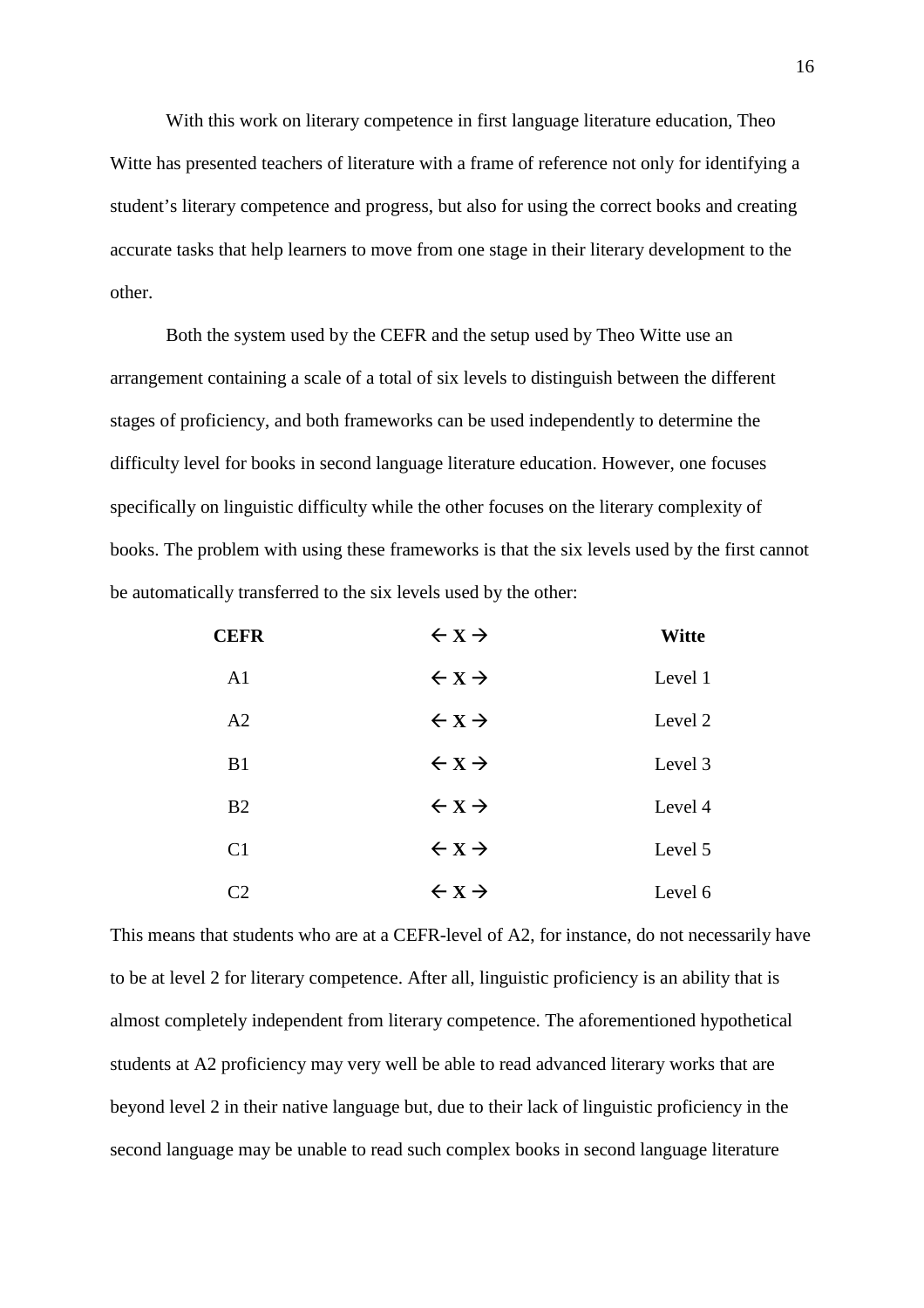education. On the other hand, these same students could perhaps have a literary competence comparable to level 1 and as such, despite their reasonable command of the second language, may still only be able to read very simple works of literature. Because of this discrepancy between the CEFR and Witte, it is preferable to select books not on the basis of only one of these systems, but to determine each work's suitability according to both of these scales of reference levels combined. In practice this means that there are in fact 36 different levels that can be distinguished, which can be deduced by combining the definitions set by Witte with those of the CEFR. It should be noted, however, that many of these 36 levels can in fact be considered highly hypothetical; for instance it can be very difficult to find a work which can be regarded as level 6 in literary terms and level A1 in terms of linguistic difficulty, or level C2 linguistically and level 1 with regard to literary difficulty. The 36 levels of foreign language literary difficulty, then, may be similar to this:

|         | A1                      | A2                      | B1                      |
|---------|-------------------------|-------------------------|-------------------------|
|         |                         |                         |                         |
| Level 1 | Short, simple books     | Books using texts       | Books written in a      |
|         | using familiar names,   | containing the          | text that consists      |
|         | words and very          | highest frequency       | mainly of high          |
|         | simple sentences,       | vocabulary, with        | frequency everyday      |
|         | with events closely     | events closely linked   | or job-related          |
|         | linked to the           | to the experiences of   | language, with events   |
|         | experiences of          | adolescents in terms    | closely linked to the   |
|         | adolescents in terms    | of content and          | experiences of          |
|         | of content and          | characters. The         | adolescents in terms    |
|         | characters. The         | storyline is clear and  | of content and          |
|         | storyline is clear and  | simple, with exciting   | characters. The         |
|         | simple, with exciting   | or dramatic events      | storyline is clear and  |
|         | or dramatic events      | succeeding one          | simple, with exciting   |
|         | succeeding one          | another at a rapid      | or dramatic events      |
|         | another at a rapid      | pace.                   | succeeding one          |
|         | pace.                   |                         | another at a rapid      |
|         |                         |                         | pace.                   |
| Level 2 | Books using familiar    | Books using texts       | Books that use text     |
|         | names, words and        | containing the          | that consists mainly    |
|         | very simple             | highest frequency       | of high frequency       |
|         | sentences, which        | vocabulary, which       | everyday or job-        |
|         | have a simple           | have a simple           | related language,       |
|         | structure and relate to | structure and relate to | which have a simple     |
|         | their experiences.      | their experiences.      | structure and relate to |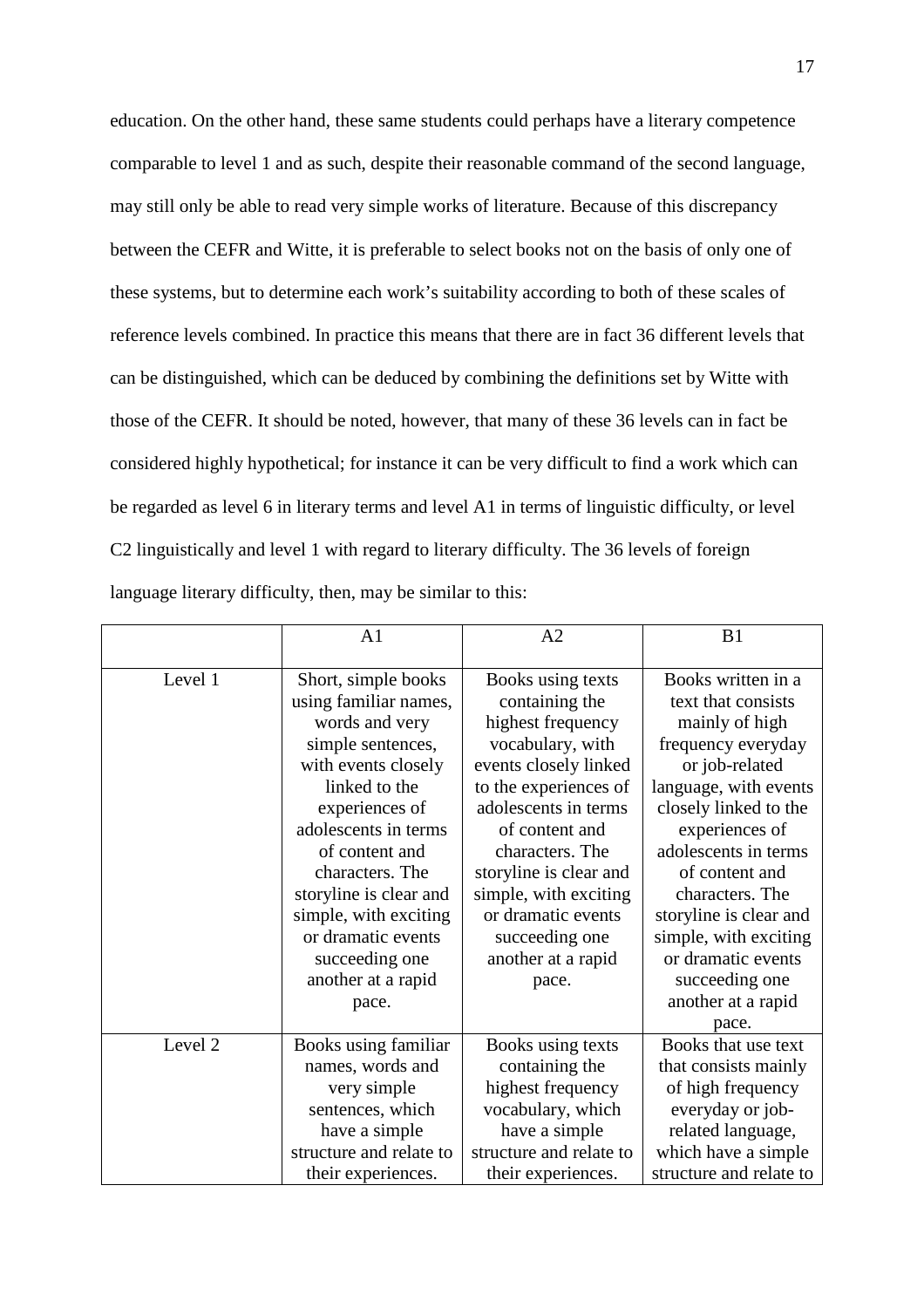|         | A <sub>1</sub>          | A2                      | B1                      |
|---------|-------------------------|-------------------------|-------------------------|
|         |                         |                         |                         |
|         | There is a dramatic     | There is a dramatic     | their experiences.      |
|         | storyline in which      | storyline in which      | There is a dramatic     |
|         | actions and events      | actions and events      | storyline in which      |
|         | succeed one another     | succeed one another     | actions and events      |
|         | at a fairly rapid pace. | at a fairly rapid pace. | succeed one another     |
|         |                         |                         | at a fairly rapid pace. |
| Level 3 | Books using familiar    | Books using texts       | Books written in a      |
|         | names, words and        | containing the          | text that consists      |
|         | very simple             | highest frequency       | mainly of high          |
|         | sentences, but which    | vocabulary, but         | frequency everyday      |
|         | have a complex but      | which have a            | or job-related          |
|         | nonetheless             | complex but             | language, and have a    |
|         | transparent structure   | nonetheless             | complex but             |
|         | with a deeper layer of  | transparent structure   | nonetheless             |
|         | meaning alongside       | with a deeper layer of  | transparent structure   |
|         | the concrete one. The   | meaning alongside       | with a deeper layer of  |
|         | content and             | the concrete one. The   | meaning alongside       |
|         | characters do not       | content and             | the concrete one. The   |
|         | relate directly to the  | characters do not       | content and             |
|         | experience of           | relate directly to the  | characters do not       |
|         | adolescents, but the    | experience of           | relate directly to the  |
|         | story addresses issues  | adolescents, but the    | experience of           |
|         | that interest them.     | story addresses issues  | adolescents, but the    |
|         |                         | that interest them.     | story addresses issues  |
|         |                         |                         | that interest them.     |
| Level 4 | Books that contain      | Books using texts       | Books written in a      |
|         | familiar names,         | containing the          | text that consists      |
|         | words and very          | highest frequency       | mainly of high          |
|         | simple sentences,       | vocabulary, written     | frequency everyday      |
|         | written in a 'literary' | in a 'literary' style.  | or job-related          |
|         | style, and which are    | The books are not       | language, written in a  |
|         | not immediately         | immediately related     | 'literary' style. These |
|         | related to the world    | to the world of         | books are not           |
|         | of adolescents in       | adolescents in terms    | immediately related     |
|         | terms of content and    | of content and          | to the world of         |
|         | characters. The         | characters. The         | adolescents in terms    |
|         | literary techniques     | literary techniques     | of content and          |
|         | used are somewhat       | used are somewhat       | characters. The         |
|         | complex.                | complex.                | literary techniques     |
|         |                         |                         | used are somewhat       |
|         |                         |                         | complex.                |
| Level 5 | Books using familiar    | Books using texts       | Books written in a      |
|         | names, words and        | containing the          | text that consists      |
|         | very simple             | highest frequency       | mainly of high          |
|         | sentences. These        | vocabulary, which in    | frequency everyday      |
|         | books not only          | their storylines not    | or job-related          |
|         | contain characters      | only contain            | language, which not     |
|         | and themes that are     | characters and          | only contain            |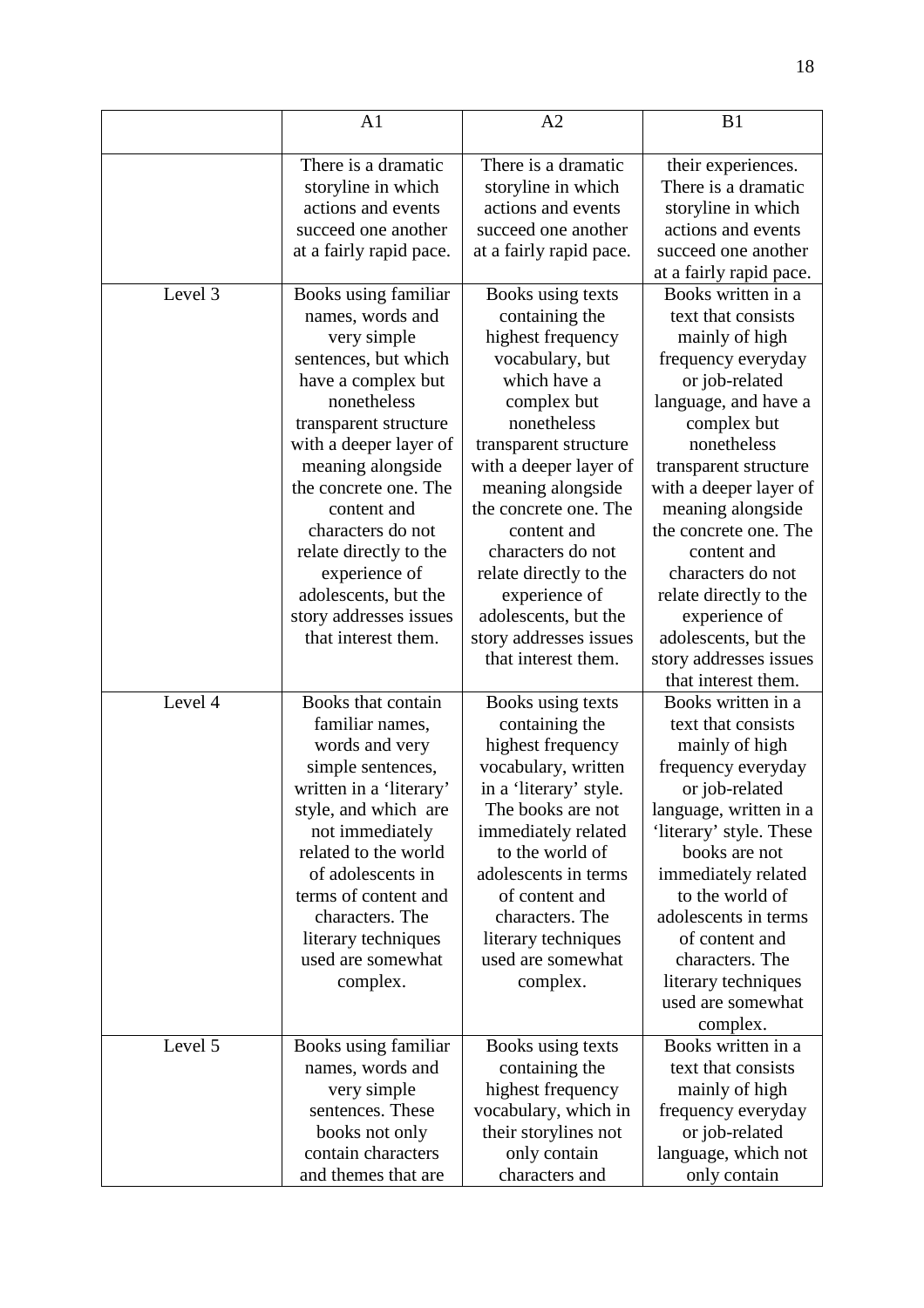|         | A1                         | A2                     | B1                     |
|---------|----------------------------|------------------------|------------------------|
|         |                            |                        |                        |
|         | far removed from           | themes that are far    | characters and         |
|         | students' own              | removed from           | themes that are far    |
|         | experience, but may        | students' own          | removed from           |
|         | also differ greatly        | experience, but may    | students' own          |
|         | from what they are         | also differ greatly    | experience, but may    |
|         | accustomed to in           | from what they are     | also differ greatly    |
|         | terms of language use      | accustomed to in       | from what they are     |
|         | and literary               | terms of language use  | accustomed to in       |
|         | conventions.               | and literary           | terms of language use  |
|         |                            | conventions.           | and literary           |
|         |                            |                        | conventions.           |
| Level 6 | <b>Works of literature</b> | Books that use         | Books that use text    |
|         | which make use of          | language containing    | that consists mainly   |
|         | familiar names,            | the highest frequency  | of high frequency      |
|         | words and very             | vocabulary, but        | everyday or job-       |
|         | simple sentences in        | which may include      | related language,      |
|         | the language, but          | experimental forms     | which may also         |
|         | which may include          | and styles. They have  | include experimental   |
|         | experimental forms         | a multi-layered,       | forms and styles.      |
|         | and styles. They have      | complex structure,     | They have a multi-     |
|         | a multi-layered,           | making it difficult to | layered, complex       |
|         | complex structure,         | penetrate through to   | structure, making it   |
|         | making it difficult to     | the story and to       | difficult to penetrate |
|         | penetrate through to       | interpret its meaning. | through to the story   |
|         | the story and to           |                        | and to interpret its   |
|         | interpret its meaning.     |                        | meaning.               |

|         | B <sub>2</sub>         | C <sub>1</sub>         | C <sub>2</sub>         |
|---------|------------------------|------------------------|------------------------|
|         |                        |                        |                        |
| Level 1 | Books written in a     | Books using long and   | Books written in a     |
|         | style of               | complex literary texts | structurally or        |
|         | contemporary literary  | containing a broad     | linguistically         |
|         | prose, using a broad   | vocabulary, with       | complex language,      |
|         | vocabulary, with       | events closely linked  | with events closely    |
|         | events closely linked  | to the experiences of  | linked to the          |
|         | to the experiences of  | adolescents in terms   | experiences of         |
|         | adolescents in terms   | of content and         | adolescents in terms   |
|         | of content and         | characters. The        | of content and         |
|         | characters. The        | storyline is clear and | characters. The        |
|         | storyline is clear and | simple, with exciting  | storyline is clear and |
|         | simple, with exciting  | or dramatic events     | simple, with exciting  |
|         | or dramatic events     | succeeding one         | or dramatic events     |
|         | succeeding one         | another at a rapid     | succeeding one         |
|         | another at a rapid     | pace.                  | another at a rapid     |
|         | pace.                  |                        | pace.                  |
| Level 2 | Books written in a     | Books using long and   | Books written in a     |
|         | style of               | complex literary texts | structurally or        |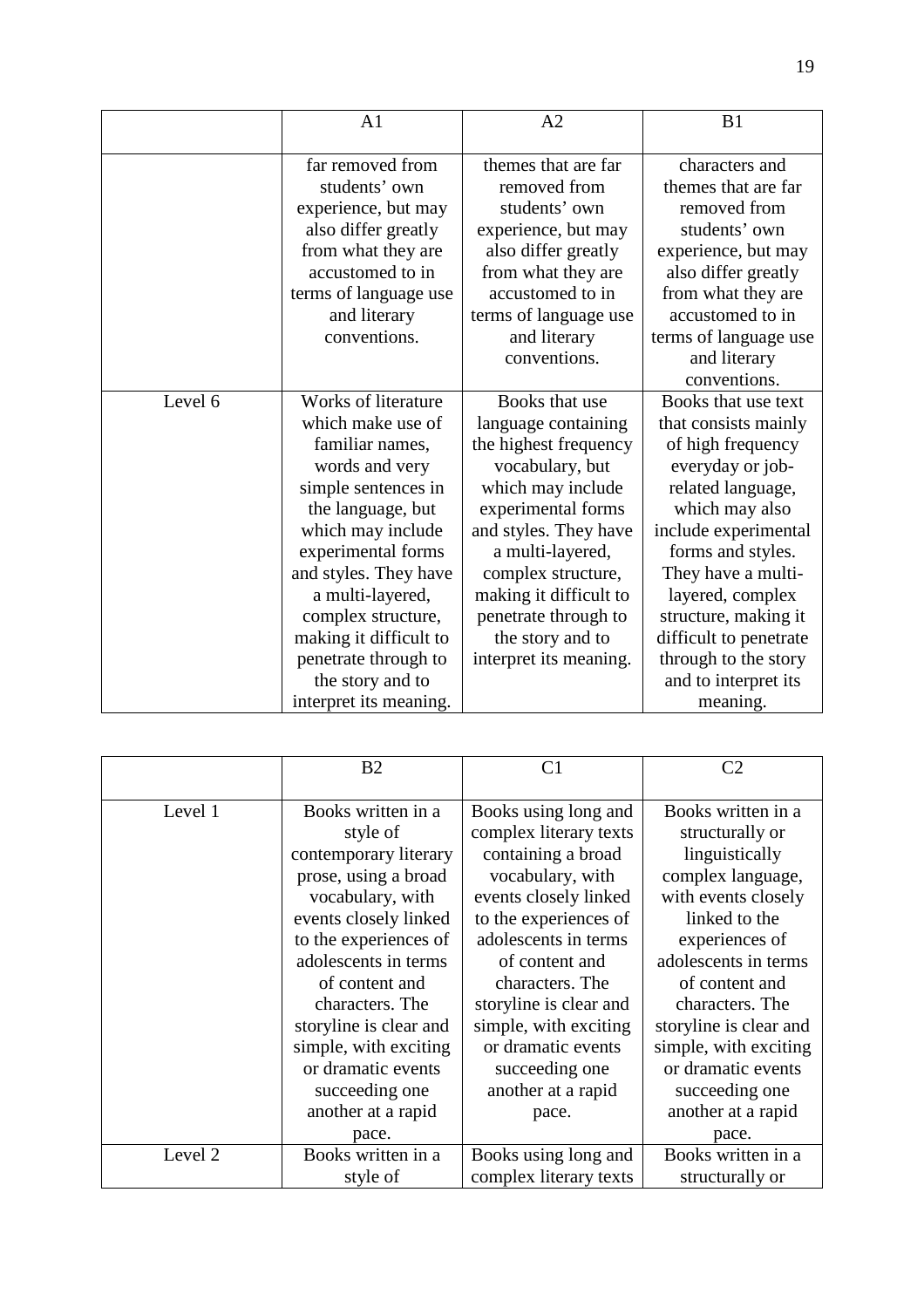|         | B <sub>2</sub>          | C <sub>1</sub>          | C <sub>2</sub>          |
|---------|-------------------------|-------------------------|-------------------------|
|         | contemporary literary   | containing a broad      | linguistically          |
|         | prose, using a broad    | vocabulary, which       | complex language,       |
|         | vocabulary, which       | have a simple           | which have a simple     |
|         | have a simple           | structure and relate to | structure and relate to |
|         | structure and relate to | their experiences.      | their experiences.      |
|         | their experiences.      | There is a dramatic     | There is a dramatic     |
|         | There is a dramatic     | storyline in which      | storyline in which      |
|         | storyline in which      | actions and events      | actions and events      |
|         | actions and events      | succeed one another     | succeed one another     |
|         | succeed one another     | at a fairly rapid pace. | at a fairly rapid pace. |
|         | at a fairly rapid pace. |                         |                         |
| Level 3 | Books written in a      | Books using long and    | Books written in a      |
|         | style of                | complex literary texts  | structurally or         |
|         | contemporary literary   | containing a broad      | linguistically          |
|         | prose, using a broad    | vocabulary, which       | complex language,       |
|         | vocabulary, and         | have a complex but      | which have a            |
|         | which have a            | nonetheless             | complex but             |
|         | complex but             | transparent structure   | nonetheless             |
|         | nonetheless             | with a deeper layer of  | transparent structure   |
|         | transparent structure   | meaning alongside       | with a deeper layer of  |
|         | with a deeper layer of  | the concrete one. The   | meaning alongside       |
|         | meaning alongside       | content and             | the concrete one. The   |
|         | the concrete one. The   | characters do not       | content and             |
|         | content and             | relate directly to the  | characters do not       |
|         | characters do not       | experience of           | relate directly to the  |
|         | relate directly to the  | adolescents, but the    | experience of           |
|         | experience of           | story addresses issues  | adolescents, but the    |
|         | adolescents, but the    | that interest them.     | story addresses issues  |
|         | story addresses issues  |                         | that interest them.     |
|         | that interest them.     |                         |                         |
| Level 4 | Books written in a      | Books using long and    | Books written in a      |
|         | style of                | complex literary texts  | structurally or         |
|         | contemporary literary   | containing a broad      | linguistically          |
|         | prose, using a broad    | vocabulary. These       | complex language,       |
|         | vocabulary, and         | books are not           | which are not           |
|         | which are not           | immediately related     | immediately related     |
|         | immediately related     | to the world of         | to the world of         |
|         | to the world of         | adolescents in terms    | adolescents in terms    |
|         | adolescents in terms    | of content and          | of content and          |
|         | of content and          | characters. The         | characters. The         |
|         | characters. The         | literary techniques     | literary techniques     |
|         | literary techniques     | used are somewhat       | used are somewhat       |
|         | used are somewhat       | complex.                | complex.                |
|         | complex.                |                         |                         |
| Level 5 | Books written in a      | Books using long and    | Books written in a      |
|         | style of                | complex literary texts  | structurally or         |
|         | contemporary literary   | containing a broad      | linguistically          |
|         | prose, using a broad    | vocabulary, which       | complex language,       |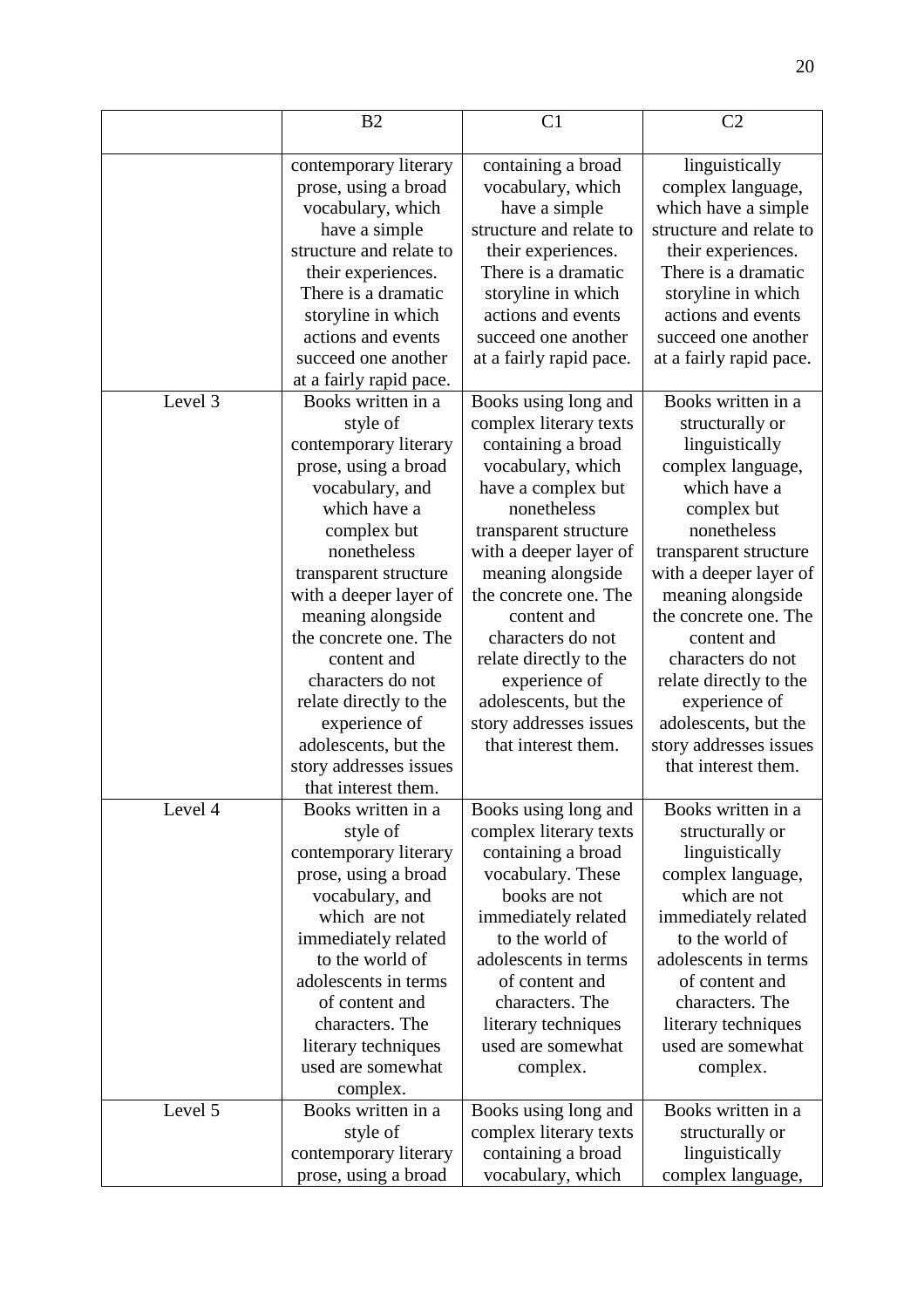|         | B <sub>2</sub>         | C <sub>1</sub>         | C <sub>2</sub>         |
|---------|------------------------|------------------------|------------------------|
|         |                        |                        |                        |
|         | vocabulary. These      | not only contain       | which not only         |
|         | books not only         | characters and         | contain characters     |
|         | contain characters     | themes that are far    | and themes that are    |
|         | and themes that are    | removed from           | far removed from       |
|         | far removed from       | students' own          | students' own          |
|         | students' own          | experience, but may    | experience, but may    |
|         | experience, but may    | also differ greatly    | also differ greatly    |
|         | also differ greatly    | from what they are     | from what they are     |
|         | from what they are     | accustomed to in       | accustomed to in       |
|         | accustomed to in       | terms of language use  | terms of language use  |
|         | terms of language use  | and literary           | and literary           |
|         | and literary           | conventions.           | conventions.           |
|         | conventions.           |                        |                        |
| Level 6 | Books written in a     | Books using long and   | Books written in a     |
|         | style of               | complex literary texts | structurally or        |
|         | contemporary literary  | containing a broad     | linguistically         |
|         | prose, using a broad   | vocabulary, but        | complex language,      |
|         | vocabulary, but        | which may include      | which may also         |
|         | which may include      | experimental forms     | include experimental   |
|         | experimental forms     | and styles. They have  | forms and styles.      |
|         | and styles. They have  | a multi-layered,       | They have a multi-     |
|         | a multi-layered,       | complex structure,     | layered, complex       |
|         | complex structure,     | making it difficult to | structure, making it   |
|         | making it difficult to | penetrate through to   | difficult to penetrate |
|         | penetrate through to   | the story and to       | through to the story   |
|         | the story and to       | interpret its meaning. | and to interpret its   |
|         | interpret its meaning. |                        | meaning.               |

*Table 5: CEFR & Witte – Linguistic and Literary Competence* 

The website *Lezen voor de Lijst* currently uses a database of books for Dutch first language literature education, which adheres to Theo Witte's scale of reference levels for literary competence. In order to create a similar list for second language education this would need to be combined with the levels set by the CEFR, to account for the additional factor of linguistic difficulty. For this reason, this thesis contains a database for English second language literature education which is divided according to Theo Witte's levels of literary complexity, but also according to the levels set by the CEFR.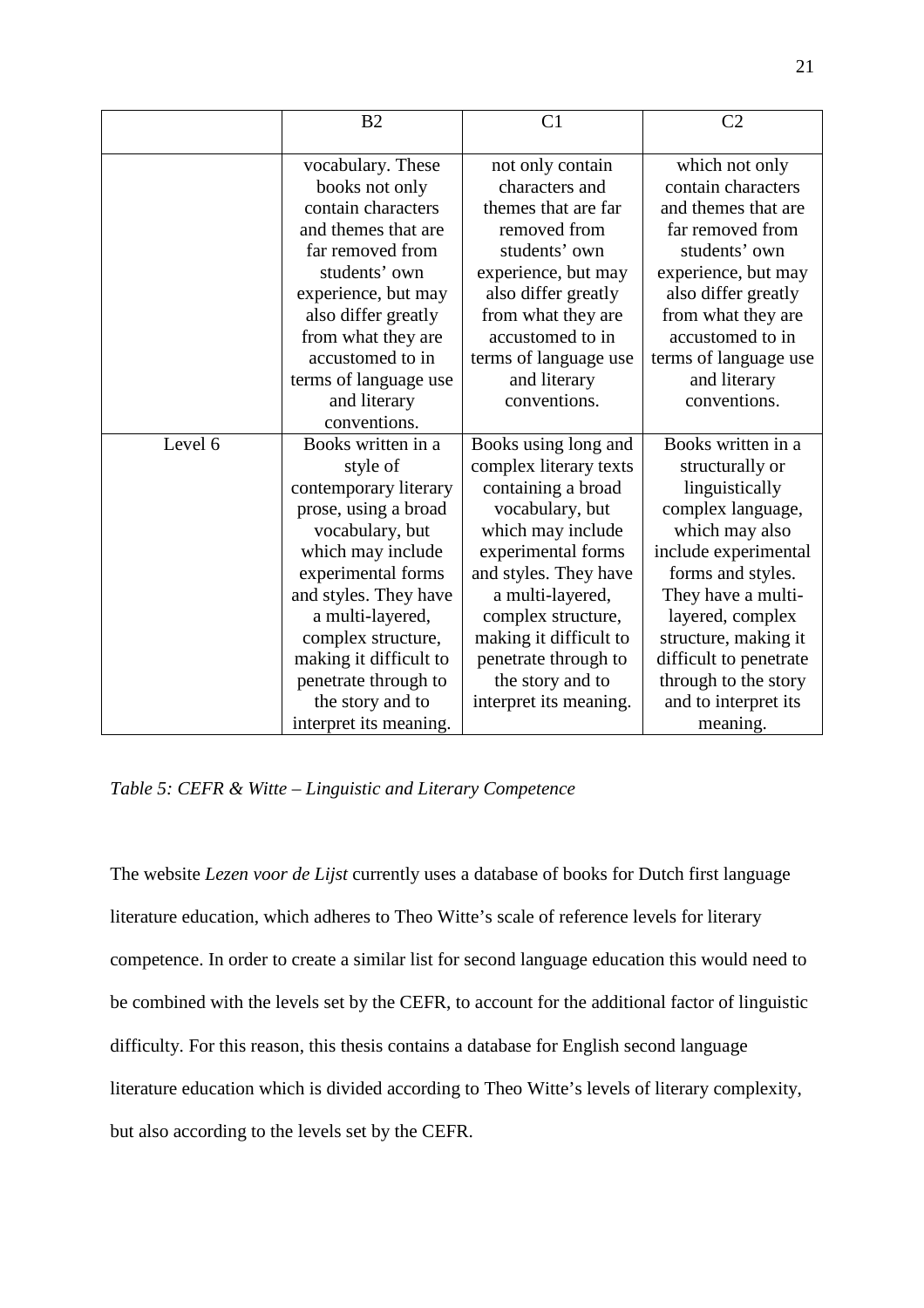#### **Chapter 3: A Database of books for English literature education**

The following section contains a database of books, arranged by their respective levels of literary difficulty as classified by Theo Witte, subdivided by their degree of linguistic complexity as defined by the Common European Framework. Each entry will also contain some extra information on the relevant book, i.e. the author, its year of publication, the number of pages, the genre, the main theme, a short plot summary, the publisher, its ISBN, and any possible miscellaneous comments, such as the availability of film adaptations, audio books or annotated or educational versions of the book. These versions may include, but are not necessarily restricted to, such editions as the Penguin Books or Noordhoff's Blackbirds.

 The setup is chosen in such a way that a teacher may find an appropriate work not only by looking at its level of literary or linguistic competence, but also by searching for appropriate headwords under genre, theme or plot summary for example, when perhaps trying to plan a literature lesson which adheres to one specific theme. The information contained under year of publication, publisher and ISBN will help teachers to check the current availability of the book and its suitability for being taught to an entire class. Mentioning the availability of film adaptations and audio books may help teachers to adapt a suitable approach to teaching the book in question. Seeing as the standard entry level for HAVO and VWO 4 is considered to be a literary competence level of level 2, and the standard for the exams for HAVO and VWO are regarded as level 3 and 4, respectively, the main emphasis in this database will be on literary levels 2 to 4.

 In theory it is possible to have a work of literature which can be regarded as level 6 in literary terms and level A1 in terms of linguistic difficulty, or level C2 linguistically and level 1 with regard to literary difficulty, but in practice such works hardly exist. For this reason, books of this kind do not appear in the following database.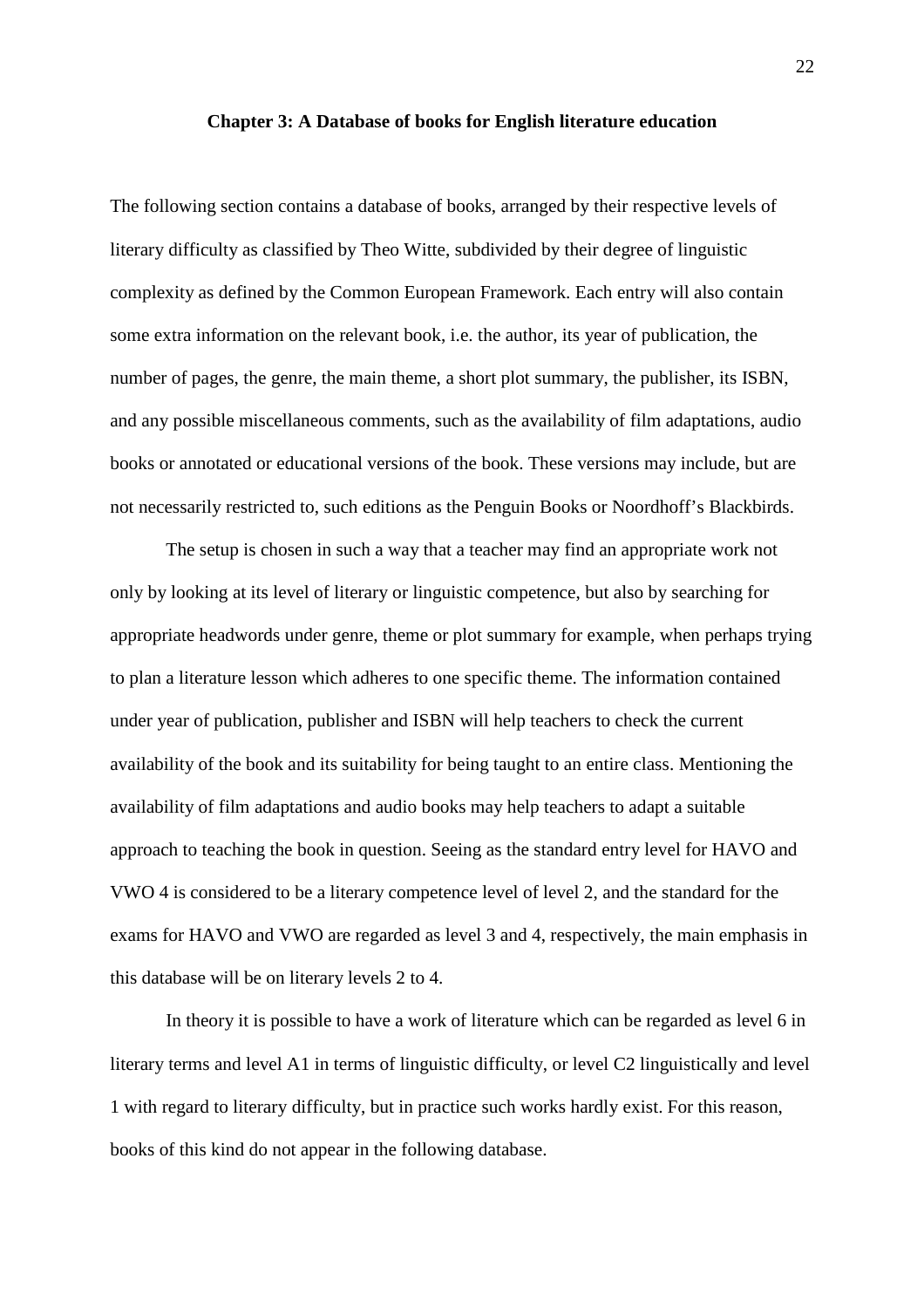#### Level 1

Title: *Bend it like Beckham*  Author: Narinder Dhami CEF level: A1 Year of publication: 2002 No. of pages: 176 Genre: comedy

Main theme(s): sports, culture clashes

Plot summary: Jessminder Bhamra, or Jess for short, is a girl living in Southall, London, with her family, who are of Indian origin. Her parents want her to grow up according to conventional Indian standards, and hope that she will go to law school, learn to cook traditional Indian dishes and ultimately also get married to an Indian man. Unfortunately for them, Jess has very different plans. She has always loved football, and is especially fond of her hero, David Beckham; consequently, she is also very good at playing the game. Against the wishes of her parents, she joins the local women's team, the Hounslow Harriers, and as such has to keep this a secret from her family. On the day of the league final, Jess's father is at first reluctant to let her participate, but in the end he concedes, after which Jess and her team proceed to win the title. Both Jess and her friend Jules are offered a football scholarship in America.

Publisher: Hodder Children's Books

ISBN: 978-0-340-86094-6

Comments: This is the novel adaptation of the popular film *Bend it Like Beckham* starring Keira Knightley and Parminder Nagra, directed by Gurinder Chadha and released in 2002. The book also has a vocabulary at the end, listing the more difficult words.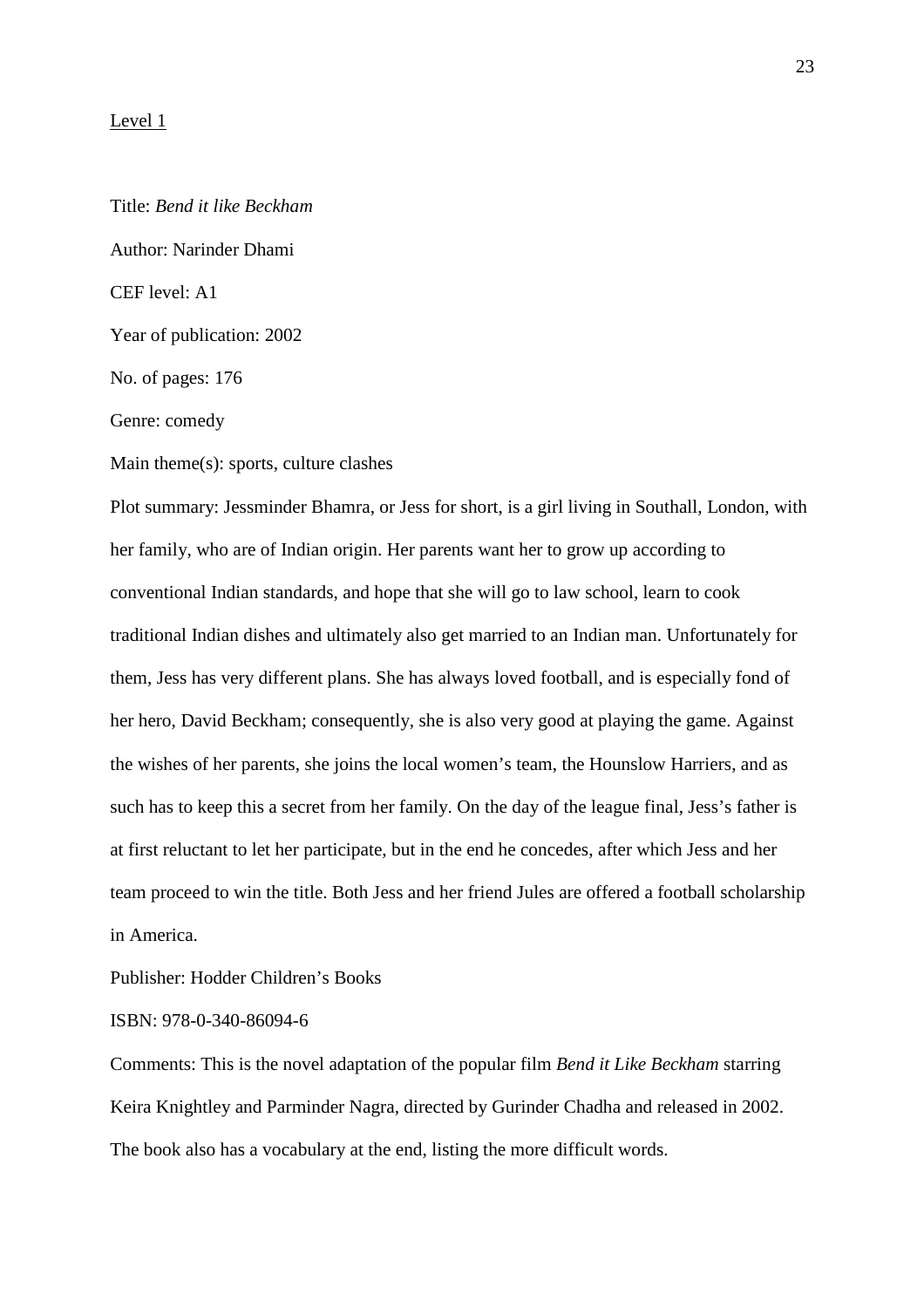Title: *Tiger, Tiger*  Author: Melvin Burgess CEF level: A2 Year of publication: 1996 No. of pages: 153 Genre: thriller

Main theme(s): crime

Plot summary: Steve Hattersly is a 12-year-old boy living in Malham, England. He often visits the nearby Tiger Park with his father, and is especially interested in one particular tiger named Lila. What he does not know, is that Lila is in fact a 'Spirit Tiger', with the power to transform into a girl. The Chinese crime lord known as Lee Yung has terminal cancer, and needs Lila's bones and organs to cure his disease. When Lee Yung sends his thugs after Lila to capture and kill her, she seeks out Steve in order to get his help in escaping the Chinese Mafia and take her revenge on them.

Publisher: Andersen Press Ltd

#### ISBN: 9001-55366-4

Comments: The book is also part of Noordhoff's 2001 Young Blackbirds series, which at the back of the book contains a vocabulary of difficult words and their meanings. A penguin Books Puffin edition of the book is also available (ISBN: 9780140383393).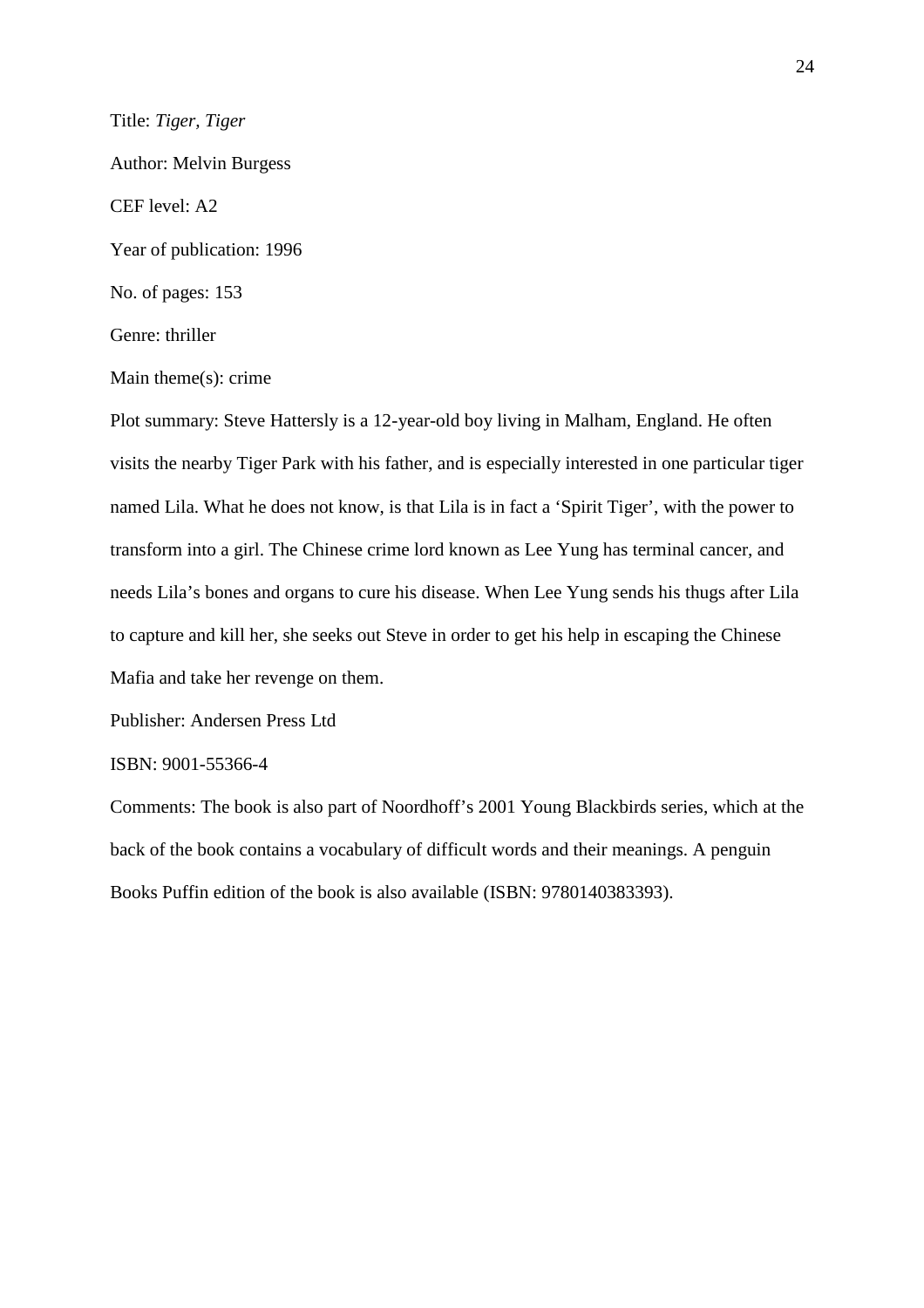Title: *Judith and Spider* Author: Michael Scott CEF level: A2 Year of publication: 1992 No. of pages: 138 Genre: thriller Main theme(s): crime, escape

Plot summary: *Judith and Spider* tells the story of Sean 'Spider' O'Brien and Judith. Six months ago they used a van owned by the Ryan brothers to break through a roadblock set up by the police. Judith ended up in hospital, Spider managed to escape. After not having seen him for six months, she now meets him again in the streets of Dublin. During a short encounter in a nearby restaurant, Spider tells Judith that he is being chased both by the police and the Ryan brothers. Judith then decides to help Spider clear his name and avoid being caught by the dangerous Ryan brothers.

Publisher: Wolfhound Press

ISBN: 9001-55368-0

Comments: The book is also part of Noordhoff's 2001 Young Blackbirds series, which at the back of the book contains a vocabulary of difficult words and their meanings.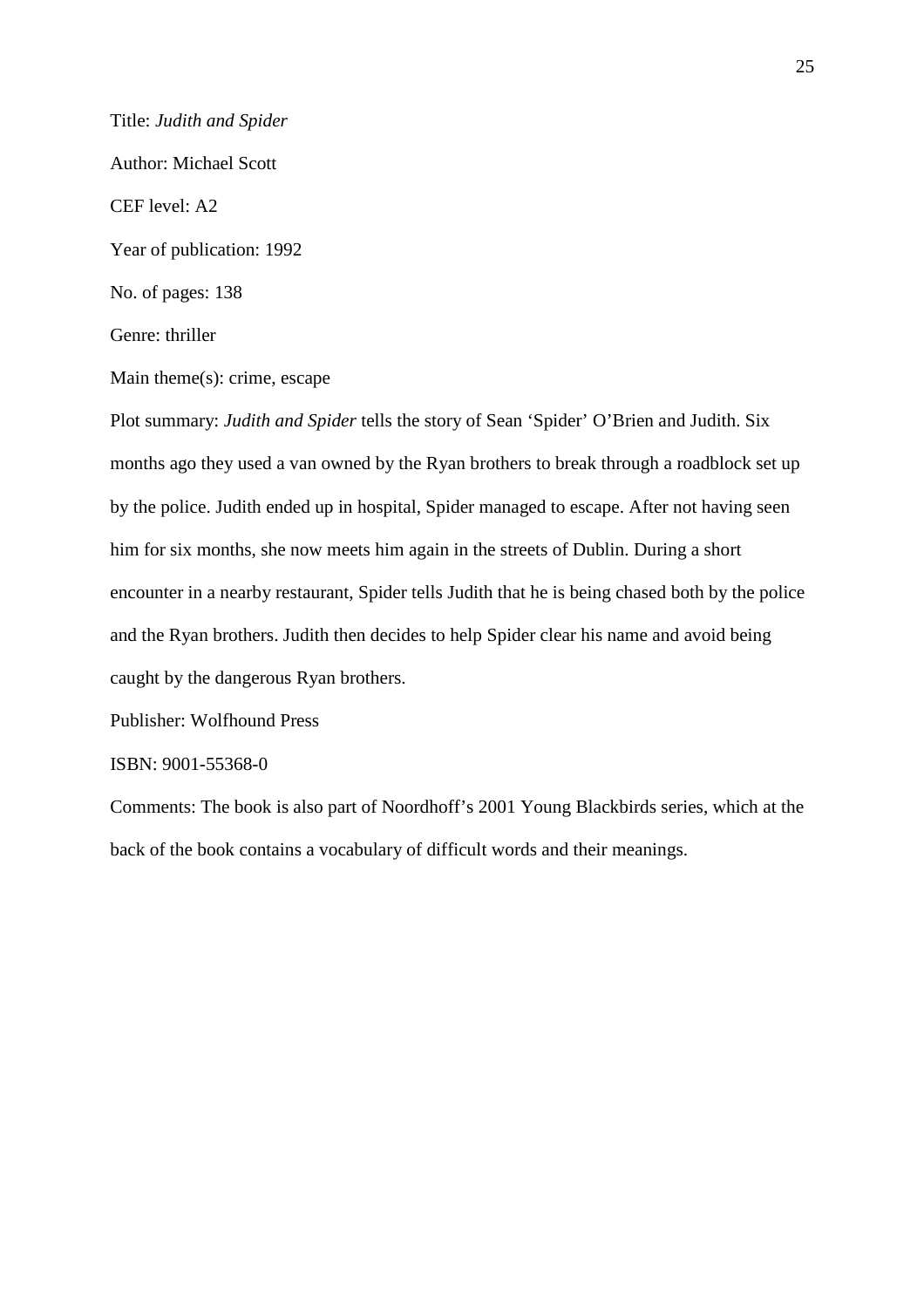#### Level 2

Title: *The Fifth Child*  Author: Doris Lessing CEF level: A2 Year of publication: 1988 No. of pages: 159 Genre: horror thriller Main theme(s): family, children, demons Plot summary: Harriet and David Lovatt are a married couple living in England in the 1960s, with a happy family of four children. This idyllic family situation becomes endangered, however, when Harriet becomes pregnant again. She feels that the child will be a savage thing, a demon, and after Ben is born he turns out as an anti-Christ. When his brutal behaviour over the next years produces several terrible incidents, his parents come to realise that they

may have produced a horrible creature that has destroyed their happy family life.

Publisher: Jonathan Cape Ltd.

ISBN: 0-586-08903-9

Comments: There are also educational versions of the book available. One example (ISBN 3- 425-04847-3) contains an exclusive introduction by Doris Lessing herself, describing among other things what made her write this particular book. It also contains comments and footnotes on each page for the more difficult words. There is also a Longman students edition available, edited by Celeste Flower and published by Addison Wesley Longman, containing extra comments, a vocabulary list and additional assignments (ISBN: 0 582 06021 4). The book *The Fifth Child* was followed by *Ben, in the World*, which describes Ben's life after he has left his family.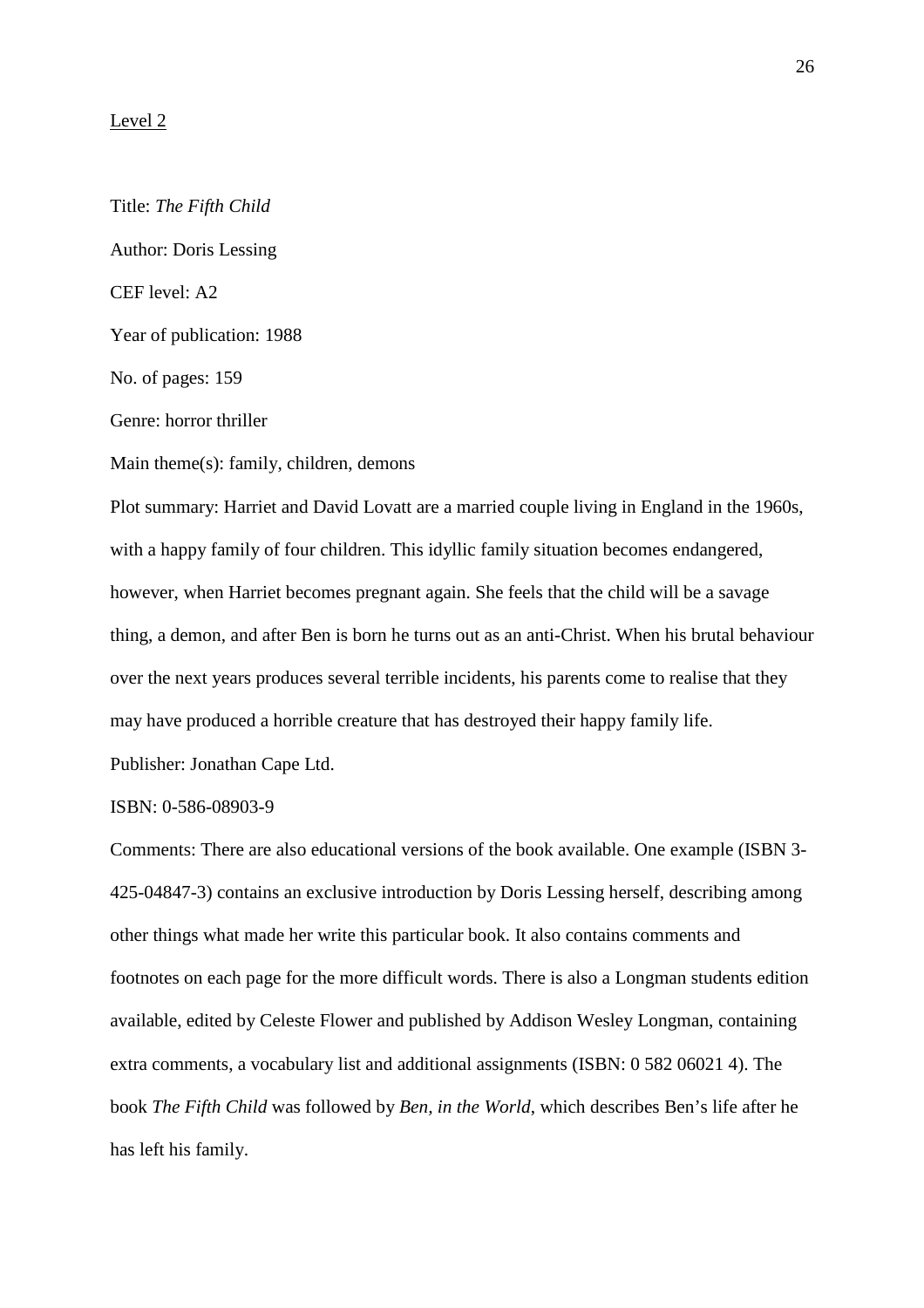Title: *Jonathan Livingston Seagull - A Story* 

Author: Richard Bach

CEF level: B1

Year of publication: 1973

No. of pages: 127

Genre: fable

Main theme(s): freedom, learning, life lessons

Plot summary: The book is a fable which tells the story of the protagonist Jonathan Livingston Seagull, a seagull who is tired of the tedious life in his seagull clan. Because he is unwilling to conform to the rules of the rest of his flock, he is thrown out. One day, he meets two other seagulls who teach him to transcend to a higher plane of existence. Here, he encounters many other gulls, including the wise gull named Chiang, who becomes his friend and starts to teach him. Because he is not entirely satisfied with his new life, Jonathan returns to Earth and starts to spread his new learning and his love for flight. In the end, his very first student, Fletcher Lynd Seagull, becomes a teacher himself and Jonathan leaves to continue his learning.

Publisher: Pan Books Ltd

ISBN: 0-330-23647-4

Comments: This edition of the book contains illustrative photographs taken by Russell Munson. The novella was adapted to a film version in 1973, directed by Hall Bartlett, but this version received very negative reviews. This film is also available on DVD. There is also a Grammy-award winning audio book available, recorded in 1973 and narrated by Irish actor Richard Harris.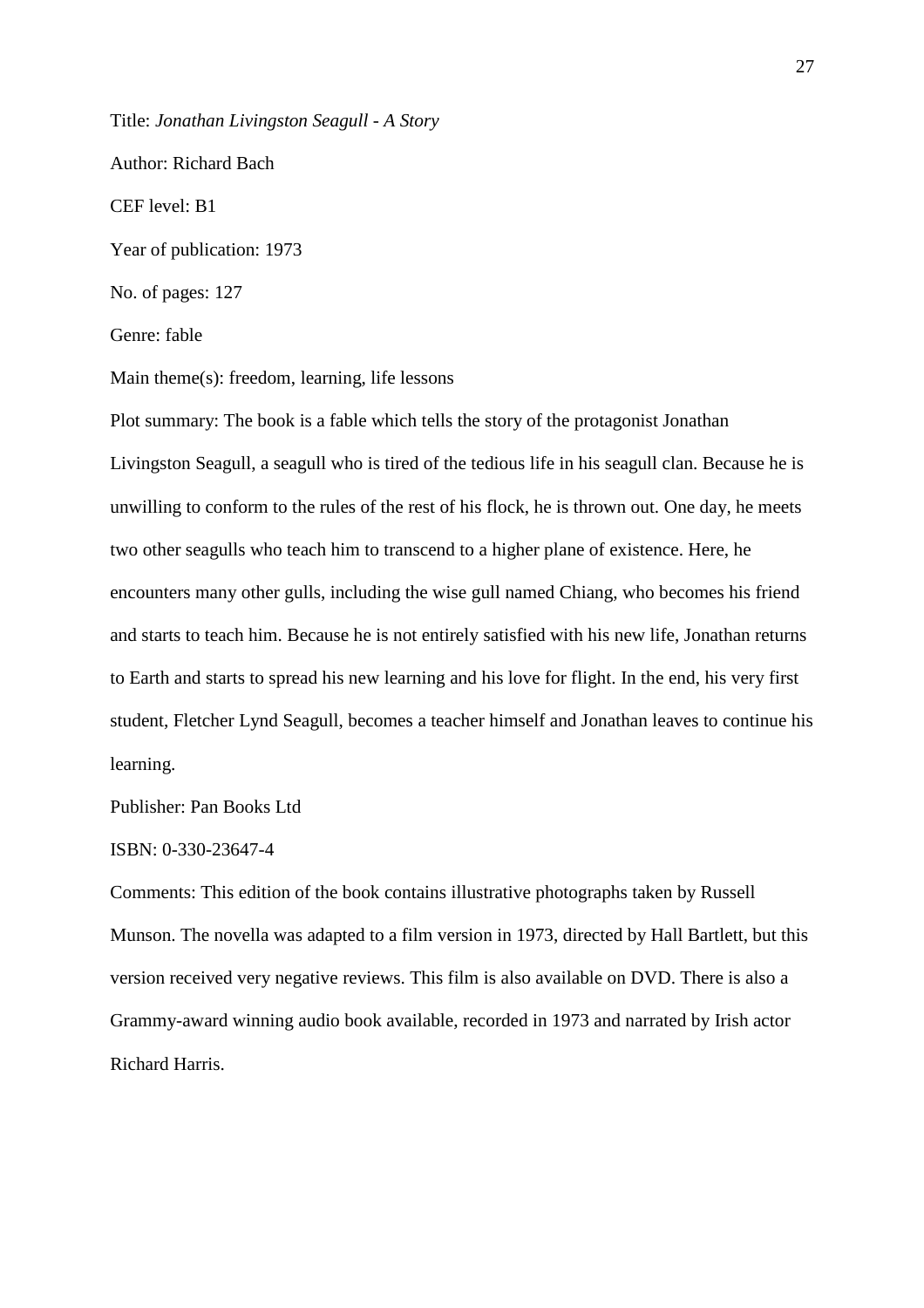Title: *High Fidelity*  Author: Nick Hornby CEF level: B1 Year of publication: 1995 No. of pages: 253 Genre: coming-of-age story Main theme(s): relationships, commitment, loneliness, love

Plot summary: The book is written from the perspective of Rob Fleming, a man in his thirties who is the owner of a failing record shop. At the start of the novel, his girlfriend has just left him. He first describes his past relationships and why these have all ended; the rest of the book tells the story of how Rob deals with his loneliness and his apparent fear of commitment, and how he slowly learns to more or less overcome both. Eventually he returns to Laura and learns to fill the emptiness in his life. Throughout the book, Rob mentions several 'Top Five' lists which he has produced (e.g. Most memorable split-ups, Top Five Films, Five Dream Jobs).

Publisher: Victor Gollancz Ltd

ISBN: 0-575-05748-3

Comments: There is also a movie adaptation available, made in 2000 and directed by Stephen Frears. It stars John Cusack and Jack Black, among others. In 2006, the novel was also adapted as a Broadway musical.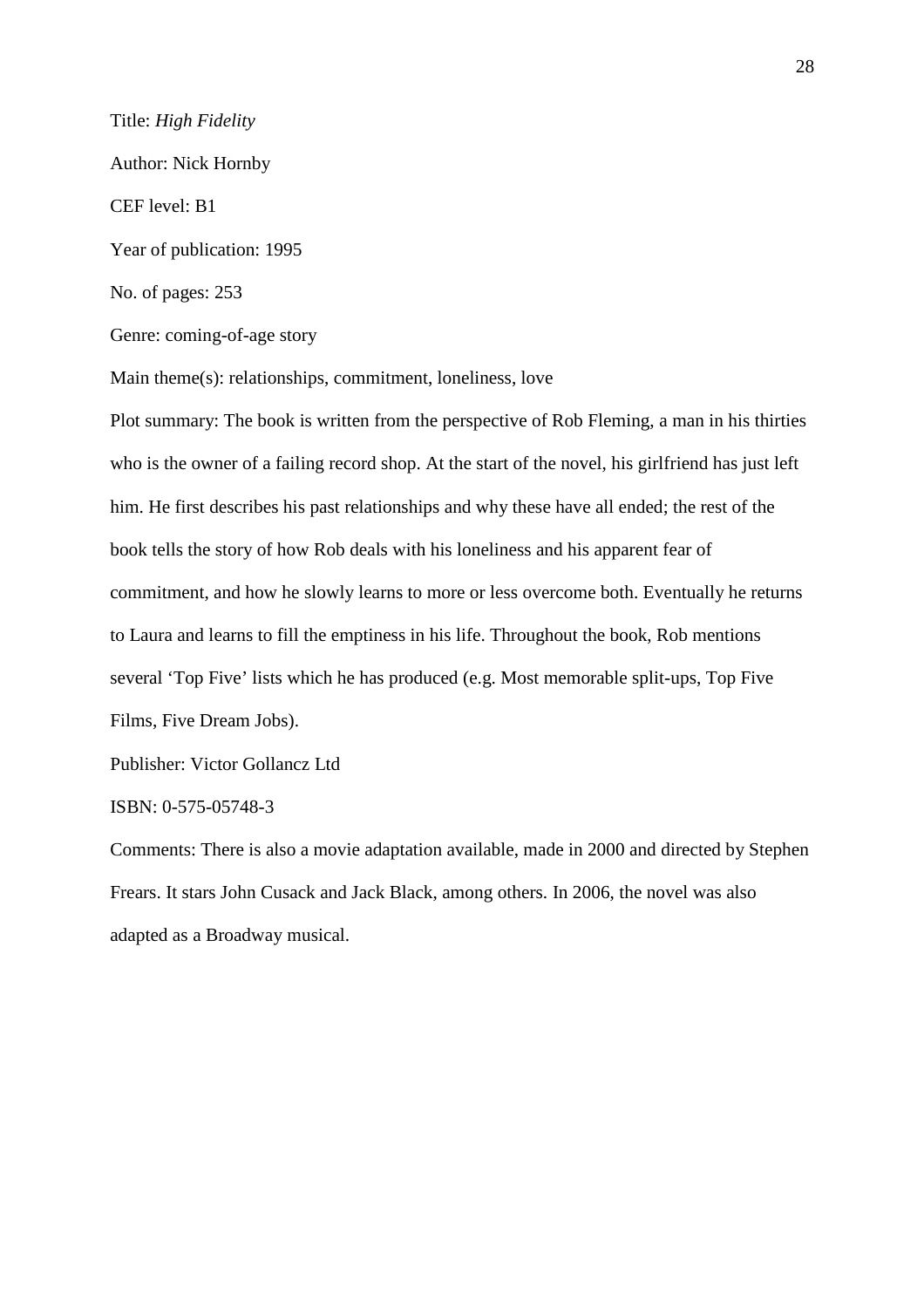Title: *The Bridges of Madison County*

Author: Robert James Waller

CEF level: B1

Year of publication: 1992

No. of pages: 90

Genre: romance drama

Main theme(s): relationships, infidelity

Plot summary: *The Bridges of Madison County* is the story of the American free-lance photographer Robert Kincaid and his affair with the Italian farm wife Francesca Johnson in Madison County, Iowa in the 1960s. Kincaid is on location in Madison County in order to shoot the covered bridges in the area on film. He meets Francesca Johnson, whose husband and children are away at the time. They have a short love affair, which changes both their lives considerably. Francesca writes a diary on the events which is found by her children after both of them have passed away.

Publisher: Warner Books, Inc.

#### ISBN: 044651652X

Comments: The book was also part of Noordhoff's 1997 Blackbirds series (ISBN 9001- 54998-5). The book was adapted to film in 1995. This film version was directed by Clint Eastwood and starred Meryl Streep and Clint Eastwood.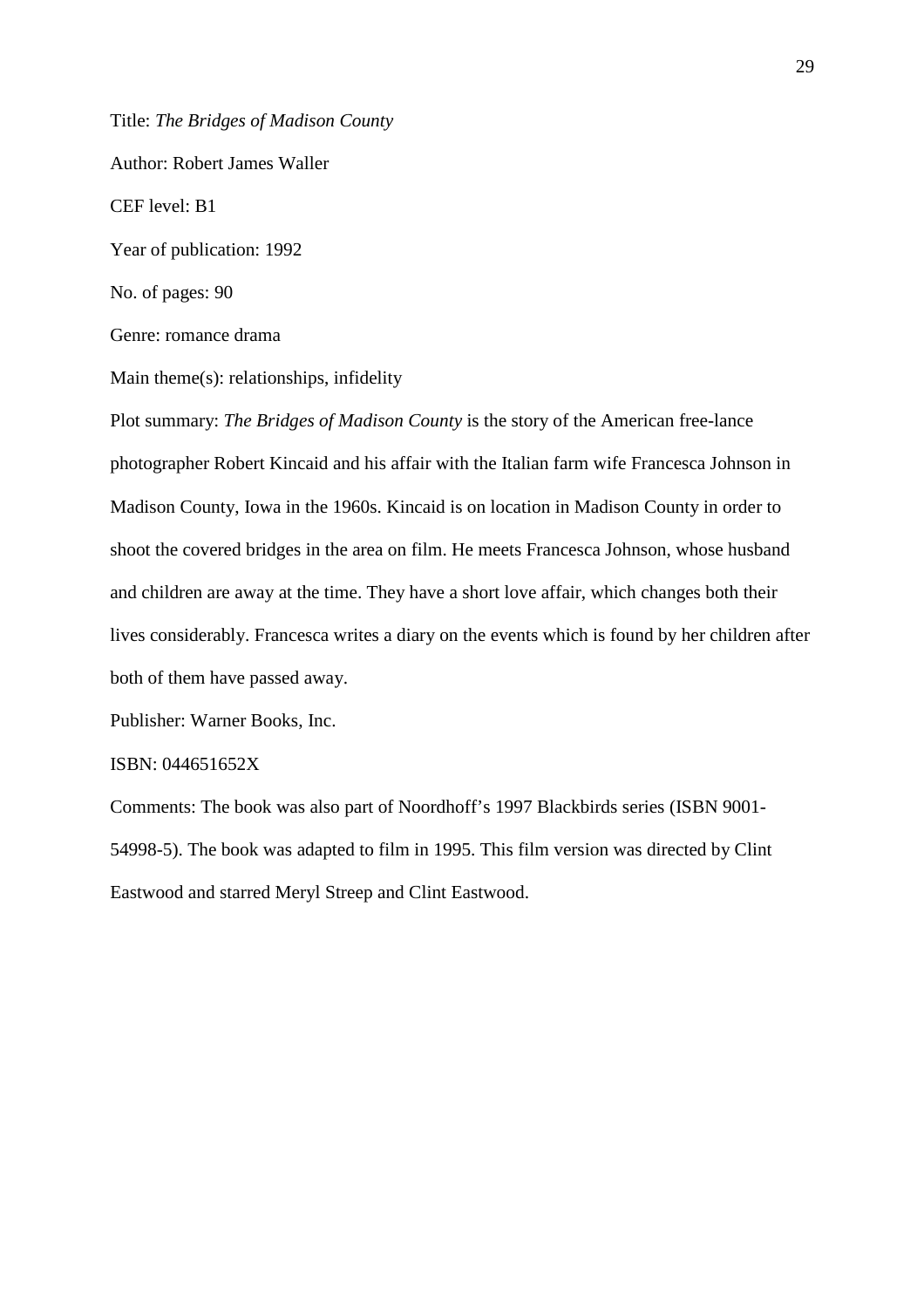Title: *The Tenth Man*

Author: Graham Greene

CEF level: B1

Year of publication: 1985

No. of pages: 158

Genre: thriller

Main theme(s): war, death, deceit

Plot summary: *The Tenth Man* starts off in a prison in Occupied France during the Second World War. When a certain number of the inmates are to be executed, it is decided that each of the thirty prisoners will draw a lot in order to decide who is to die. One of the three inmates who are selected for execution through this method is a rich lawyer by the name of Chavel. In desperation, he offers his entire wealth to the person who is willing to die for him. This offer is accepted by a young man named Janvier, who is consequently executed. After the war, Chavel returns to his former house, which he finds to be occupied by Janvier's mother and his sister Thérese. He then pretends to be a commoner named Charlot, and becomes their servant. However, after a while an impostor visits the house, who claims to be Chavel and wants to claim the property for his own.

Publisher: The Bodley Head and Anthony Blond

ISBN: 0-14-018529-1

Comments: The book was turned into a film in 1988, directed by Jack Gold and starring Anthony Hopkins as Chavel and Kristin Scott Thomas as Thérese.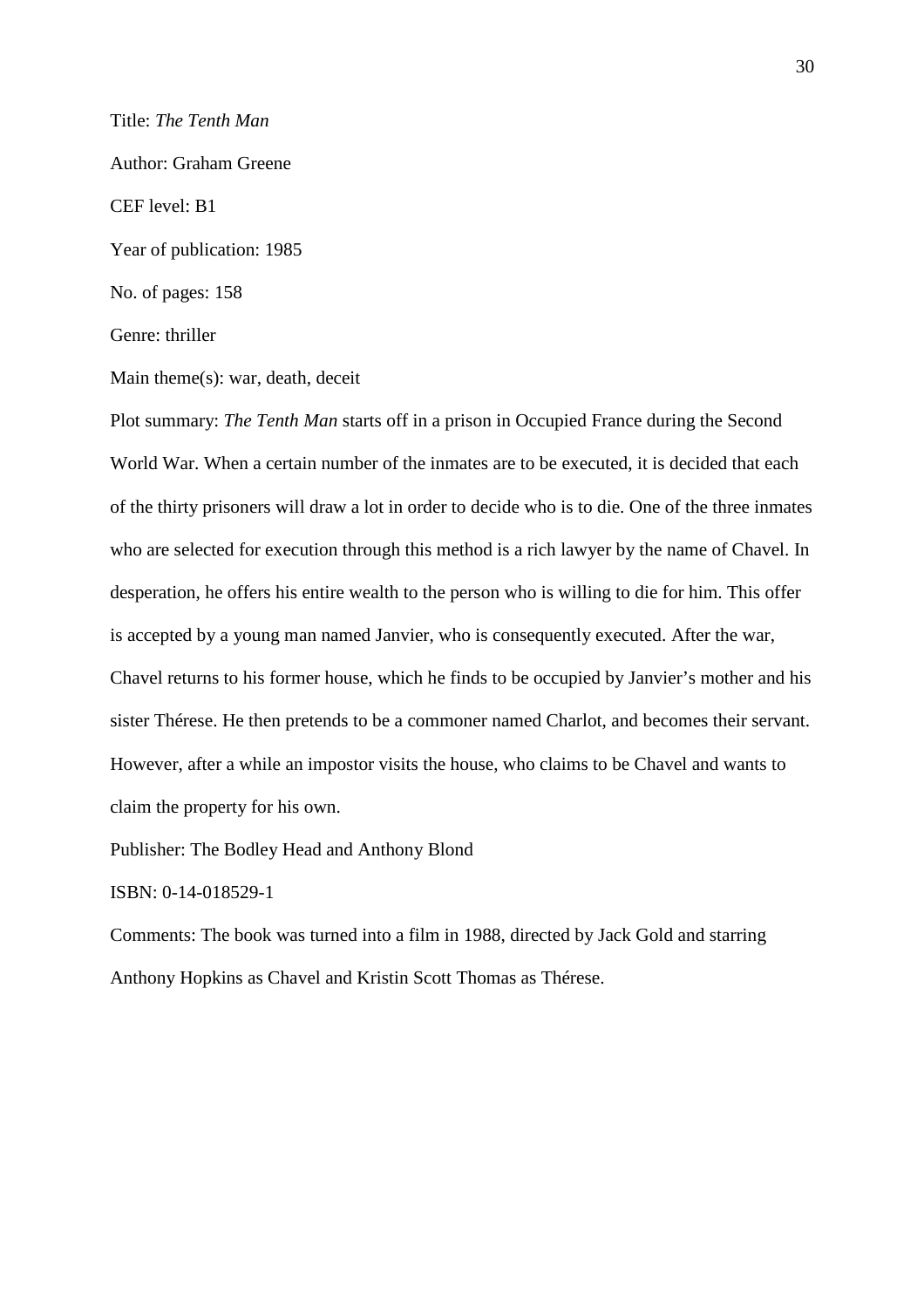Title: *The Lake of Darkness* 

Author: Ruth Rendell

CEF level: B2

Year of publication: 1980

No. of pages: 201

Genre: crime, mystery thriller

Main theme(s): charity, wealth, insanity

Plot summary: When Martin Urban, a young, bachelor accountant unexpectedly comes into a small fortune of 40.000 pounds by betting money in a football pool, he decides to give the money away to the poor. During this time, Martin meets Francesca, a mysterious young woman whom he falls in love with. His counterpart Finn, the son of his mother's cleaning lady, also comes into some money of his own. Through Martin's newfound charitable work their paths cross, which, because of Finn's insane nature, has fatal results for both Martin and Francesca. The book ends with a hint that Finn will be arrested for his crimes.

Publisher: Kingsmarkham Enterprises Ltd.

#### ISBN: 0091408105

Comments: The book was also part of Noordhoff's 2008 Blackbirds series (ISBN 9789-001- 5616-11). Teachers of English may find supplementary materials and assignments by visiting lijstersdocentenservice.nl, and selecting the blackbirds series. This also requires signing up for the service, however.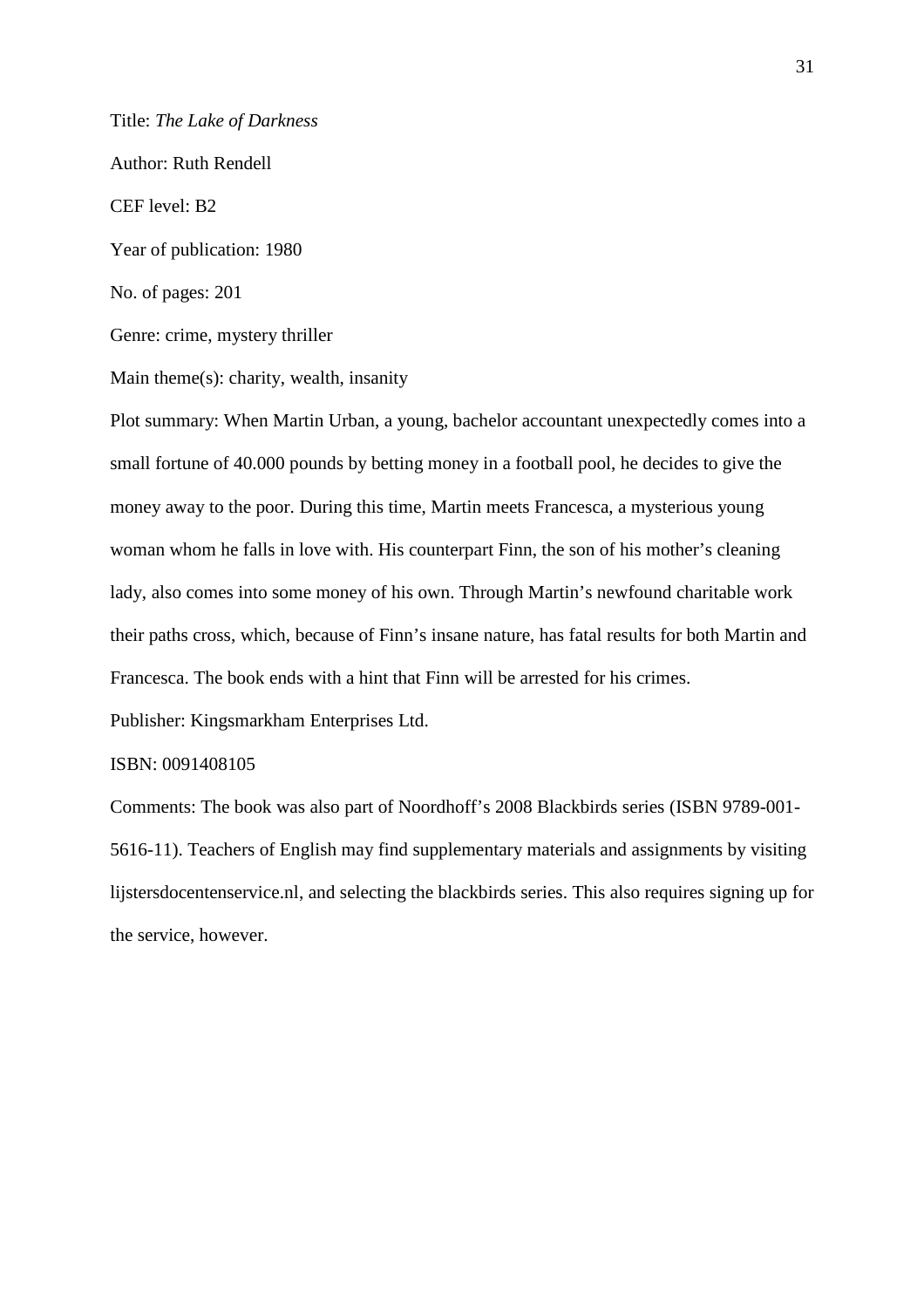# Title: *The Time Machine*

Author: H. G. Wells

CEF level: C1

Year of publication: 1895

No. of pages: 128

Genre: science fiction

Main theme(s): time travel

Plot summary: The protagonist of *The Time Machine* is a British scientist, whose name is never mentioned but who is always referred to as the Time Traveller. He has built a time machine which allows him to travel through the fourth dimension. He travels into the future and ends up in the year 802,701, where he finds two distinct species of humans: the Eloi and the Morlocks. After having witnessed their different lifestyles and having fought a group of Morlocks in order to keep hold of his time machine, the Time Traveller travels even further into the future, approximately 30 million years from his own time. There, he witnesses the death of the Earth, with the sun growing redder and dimmer and all life going extinct. He then returns to his own time and recounts his experiences to his friends. At the end of the novel, the Time Traveller leaves for another journey through time. Even though he has promised to return within half an hour, he still remains missing after three years. It is unknown where he has gone or what has happened to him.

Publisher: William Heinemann

## ISBN: 0-435-12009-3

Comments: In 1960 a film adaptation was made by George Pál, starring Rod Taylor. Another film adaptation was made in 2002 directed by Simon Wells, the great grandson of H. G. Wells. An audio drama was released on CD in 1994 by Alien Voices, which starred the voice of Leonard Nimoy. BBC radio 3 broadcast a version of the story in 2009.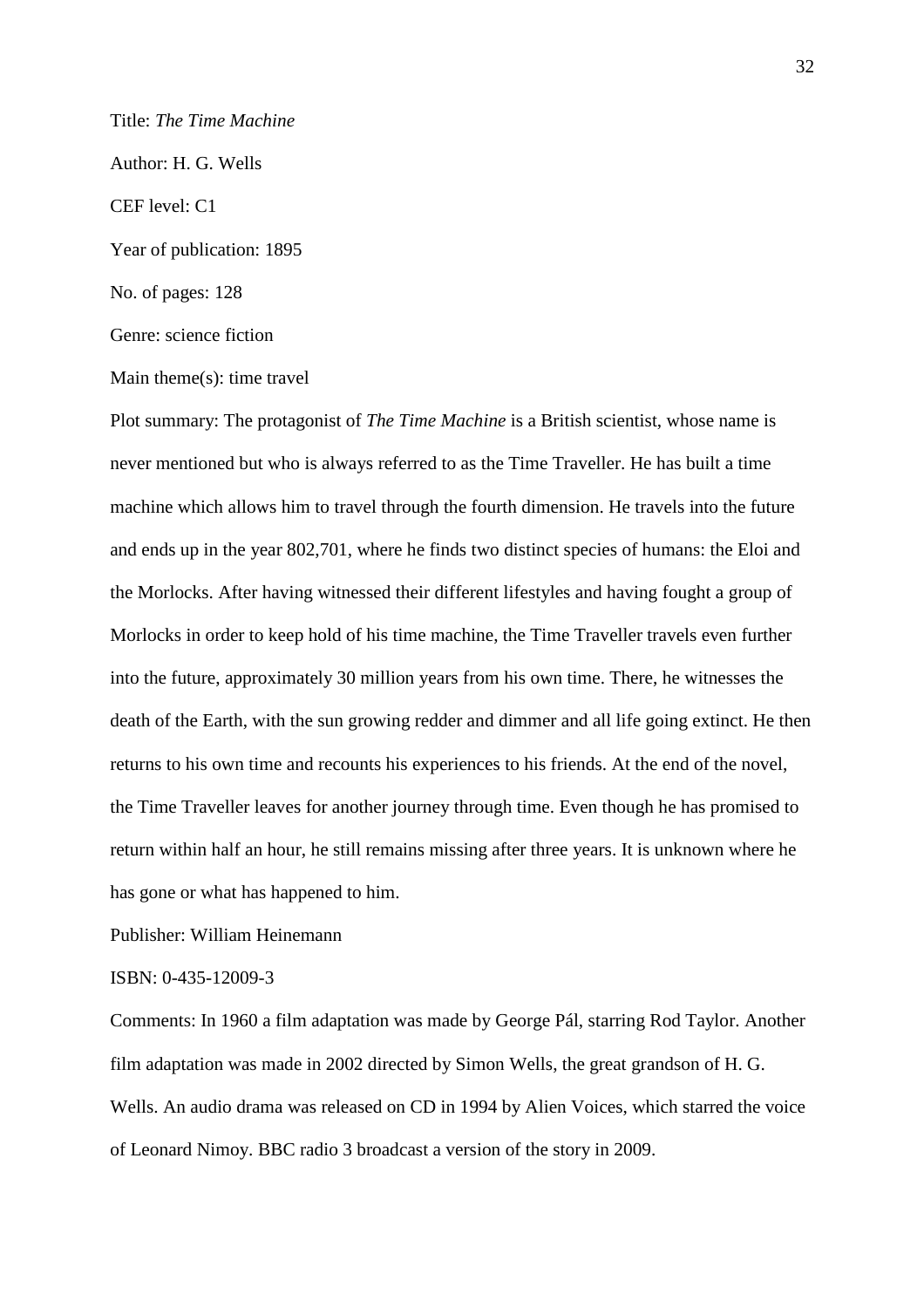#### Level 3

Title: *The Woman Who Walked Into Doors* Author: Roddy Doyle CEF level: A2 Year of publication: 1996 No. of pages: 240 Genre: drama Main theme(s): abuse, family, relationships Plot summary: *The Woman Who Walked Into Doors* tells the story of the 39-year-old Paula Spencer. She is the mother of four children, which she had with her husband Charlo, with

whom she had been married for eighteen years. Two years ago, she threw out her husband after having been physically abused by him for several years. Paula tells the story of her own youth, and how she met Charlo. Although he was very charming at first, it was not long after they got married that he started beating her. Paula then had to suffer seventeen years of both physical and mental abuse, while at the same time trying to cope with a drinking problem and having to care for her four children.

Publisher: Jonathan Cape

# ISBN: 9001 55271 4

Comments: The book is also part of Noordhoff's 2000 Blackbirds series. It was also adapted to the stage in 2003 and played in Dublin. ISIS Publishing published an audio book version of the novel in 2007 (ISBN: 9780753126622).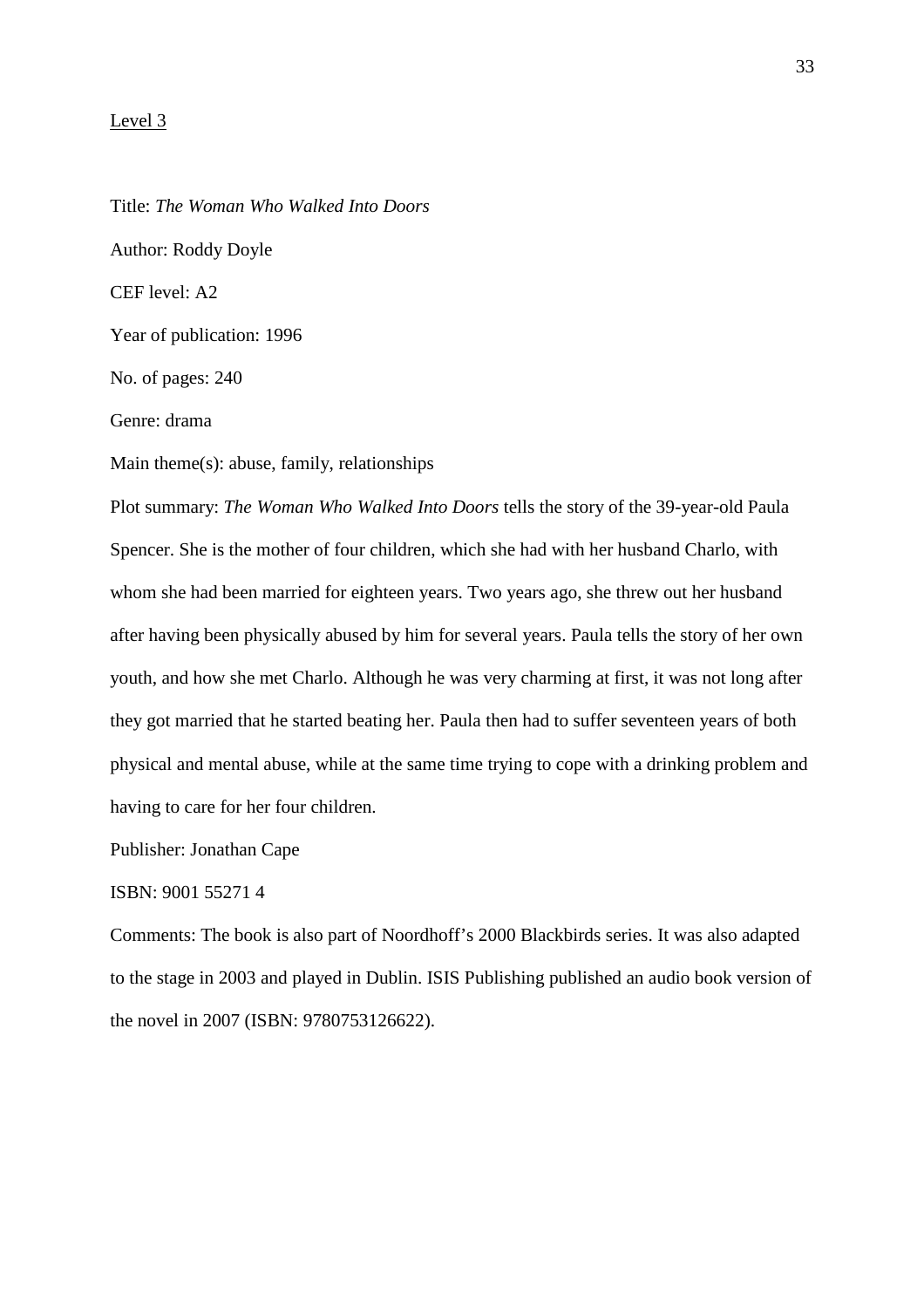Title: *The Curious Incident of the Dog in the Night-Time*

Author: Mark Haddon CEF level: A2

Year of publication: 2003

No. of pages: 224

Genre: murder mystery

Main theme(s): autism, family

Plot summary: The protagonist and narrator of the story is an autistic and mathematically gifted teenager called Christopher Boone. He lives in Swindon with his father, Ed; his mother died of a heart attack two years before. When at one night he discovers the dead body of his neighbour's dog, he decides to investigate the murder. During his investigation he learns that, in fact, his mother has not died, and is living in London. When he learns that it was actually his father who killed his neighbour's dog, Christopher decides to flee to London to look for his mother. However, this journey is made much more difficult for him because of his autistic nature. Christopher's autism is reflected in his writing; he writes in a rather peculiar language, and the chapters are filled with mathematical references and puzzles.

Publisher: Jonathan Cape

# ISBN: 0-224-06378-2

Comments: An audio book version of the book is available through Random House Audiobooks (ISBN: 1856867889). Cambridge University Press has published a study guide to the book which contains notes by the author, a short summary, character analyses, and more (ISBN: 0521613795).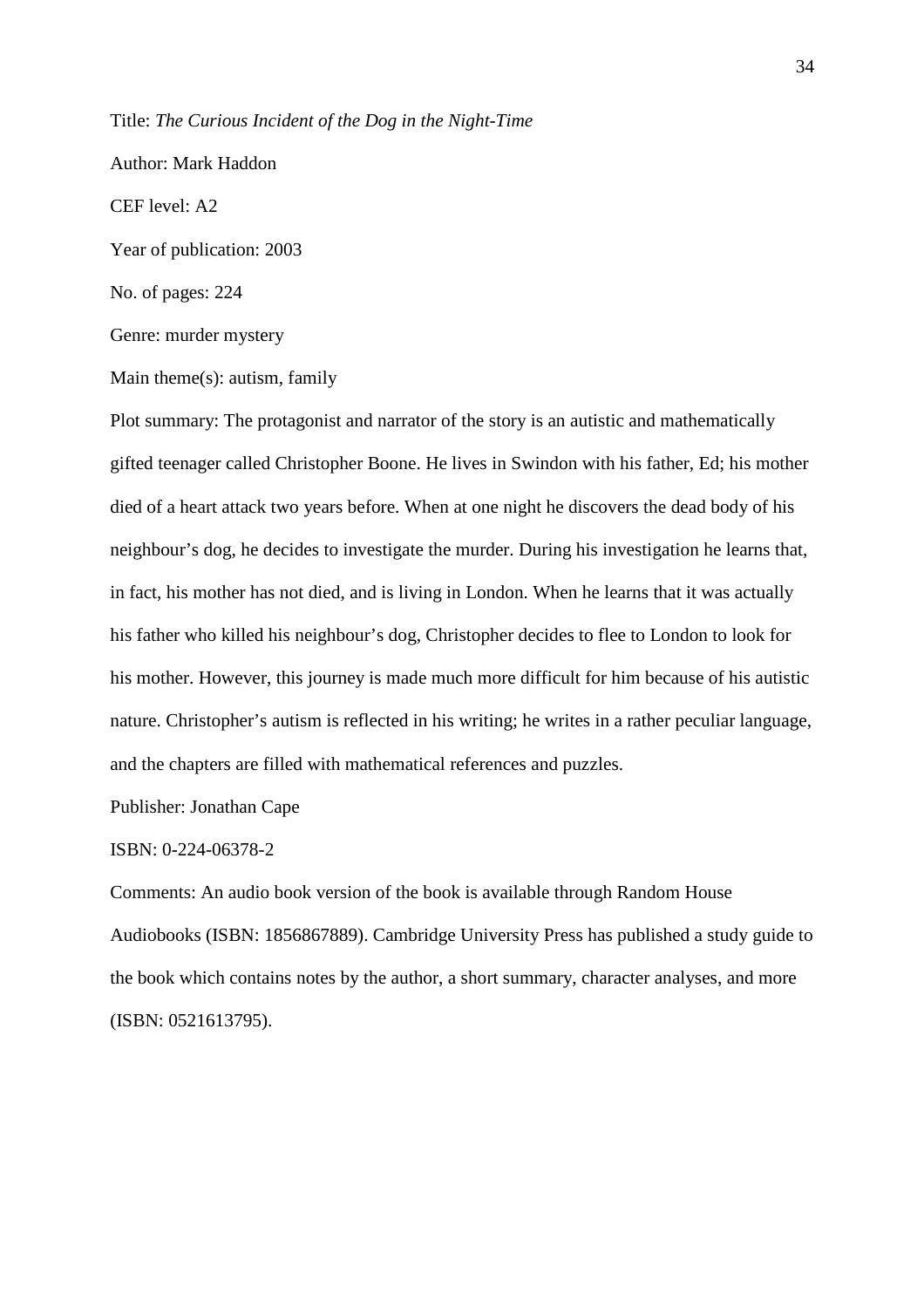Title: *The Boys from Brazil* Author: Ira Levin CEF level: B1 Year of publication: 1976 No. of pages: 312 Genre: mystery thriller

Main theme(s): conspiracies, cloning

Plot summary: This book tells the story of Yakov Liebermann, and elderly Nazi hunter working in Vienna in the 1970s. He receives a phone call of a man who claims to have heard Dr. Josef Mengele, the so-called 'Angel of Death', talking about a network of Nazis being assigned to kill 94 men with a few common traits, who all have to be killed before a specific date. Then, the telephone line goes dead. When Liebermann decides to investigate, he manages to discover a plot which has the intention of creating a new Adolf Hitler, by using his genes and recreating his life story. In order to prevent the rise of a new Third Reich, Liebermann tries everything in his power to stop the Nazis' plans from succeeding. Publisher: Random House

## ISBN: 978-0394402673

Comments: The book is also part of Noordhoff's 1998 Blackbirds series (ISBN 9001-55040- 1), which contains extra comments by Ton Heuvelmans. *The Boys from Brazil* was made into a film in 1978, directed by Franklin J. Schaffner, and starring Gregory Peck, Laurence Olivier and James Mason. Penguin Books has released teacher's notes on the book which also include extra activities and assignments; which can be downloaded for free $2$ .

 2 See <www.penguinreaders.com/downloads/058241699X.pdf>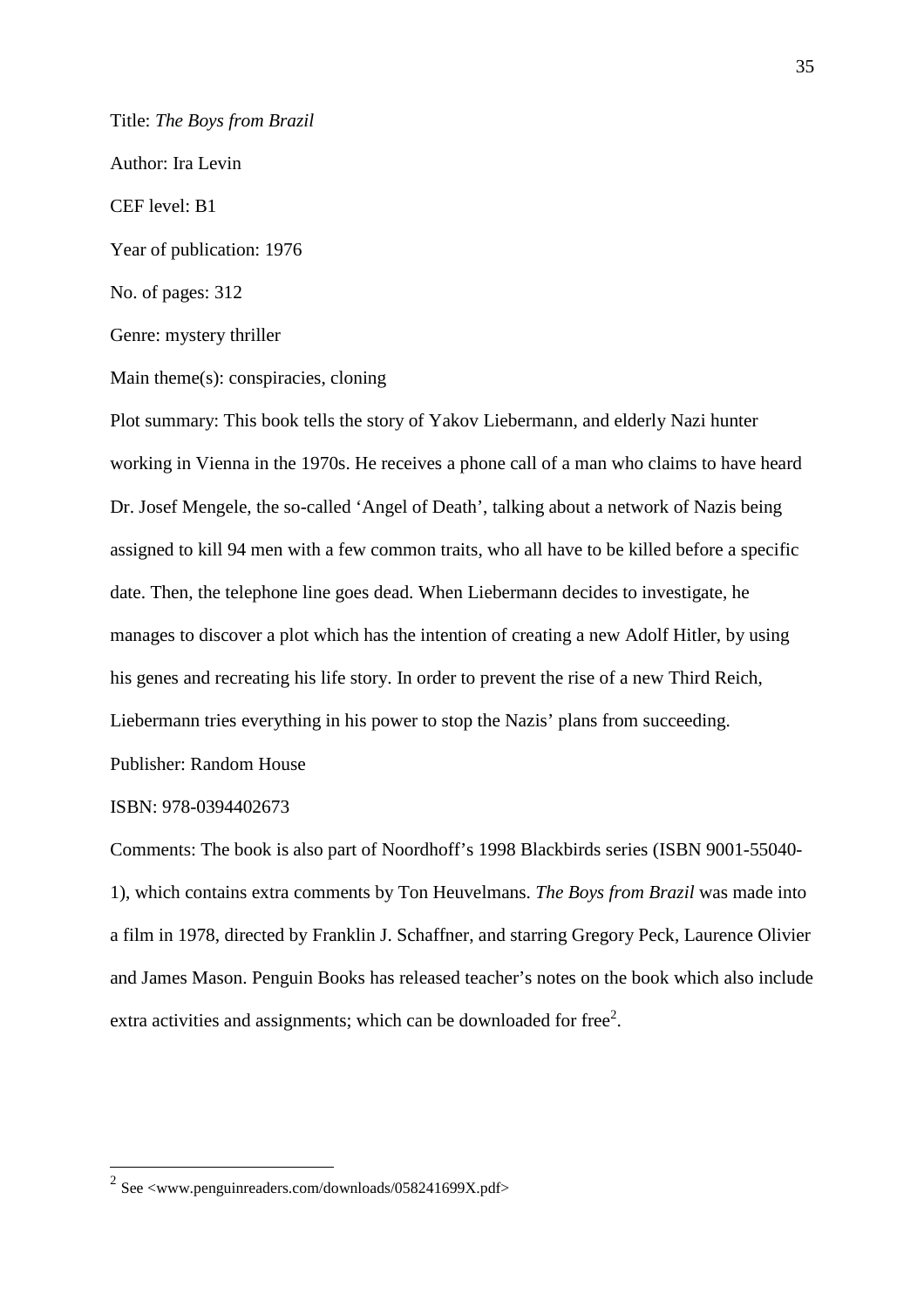Title: *Rosemary's Baby* Author: Ira Levin CEF level: B1 Year of publication: 1967 No. of pages: 308 Genre: horror

Main theme(s): pregnancy, demons

Plot summary: Rosemary Woodhouse is a young woman who has just moved into a new apartment in New York City, together with her husband Guy, who is an actor. Whilst living in their new apartment, they meet two of their new neighbours, Minnie and Roman Castavet. Although Rosemary has her doubts about them, her husband actually seems to have warmed to them. Guy then suddenly manages to land a Broadway role and Rosemary becomes pregnant. When the Castavets start to take an unusual interest in Rosemary's wellbeing, she suspects them of wanting her child to use it as a sacrifice. Through her pregnancy and her ideas about her neighbours, Rosemary becomes increasingly isolated, only to find out a horrible truth about her own child in the end.

Publisher: Random House

#### ISBN: 0-451-19400-4

Comments: Ira Levin wrote a sequel to the book, called *Son of Rosemary*, which was published in 1997. *Rosemary's Baby* was made into a world-famous film adaptation in 1968, which was directed by Roman Polanski and starred Mia Farrow in the role of Rosemary. A 2005 audio book version is available through HarperAudio (ISBN: 064191802X).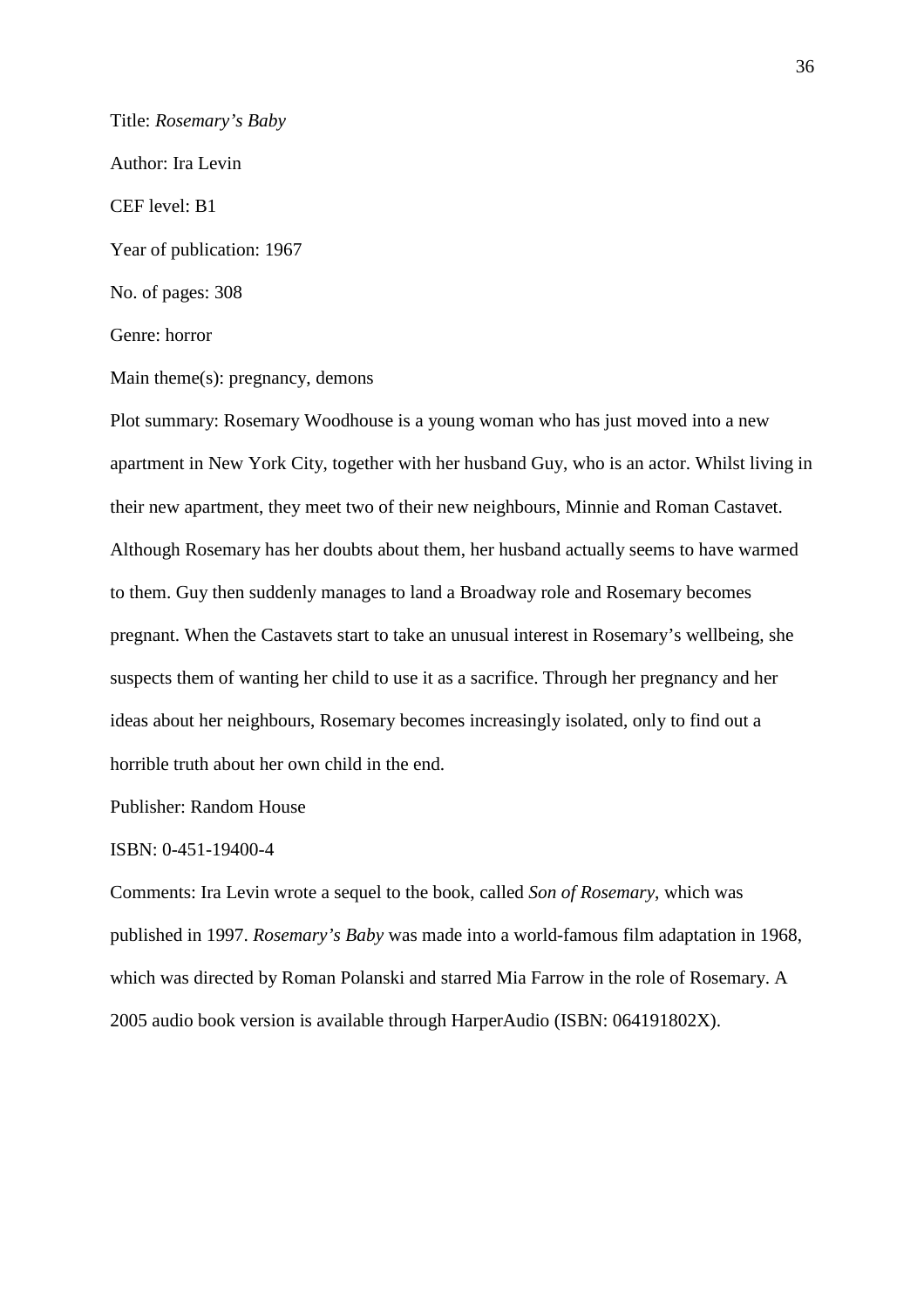Title: *Nineteen Eighty-Four*  Author: George Orwell CEF level: B1 Year of publication: 1949 No. of pages: 326 Genre: dystopian novel

Main theme(s): politics, privacy, censorship

Plot summary: *Nineteen Eighty-Four* is George Orwell's famous novel which is set in a fictional totalitarian society in which all people are subject to the 'Party', which is led by 'Big Brother'. The society is constructed around a political system which is known as the English Socialism Movement, or Ingsoc. The protagonist of the book is Winston Smith, a member of the so-called 'Outer Party' who is discontented and grows to disagree with the ways of the Party. One day he meets Julia, with whom he falls in love and subsequently starts an illegitimate romance. Over time, Winston increasingly starts to question Ingsoc. He is then arrested by the secret police, interrogated and tortured by the novel's main antagonist, who is known as O'Brien. Winston Smith is sent to a room called 'Room 101', where people are confronted with their greatest fear. After this experience, Winston is broken and brainwashed, and consequently released. The book ends with Winston finally really loving Big Brother: a completion of his inner transformation.

Publisher: Secker and Warburg

ISBN: 9001-55030-4

Comments: *Nineteen Eighty-Four* has been made into two films: one in 1956 and one in 1984. There have also been several radio adaptations, the most recent of which was a reading of the novel in eight weekly parts in April and May 2005, on BBC2. An operatic adaptation has also been made, which premiered on 3 May 2005.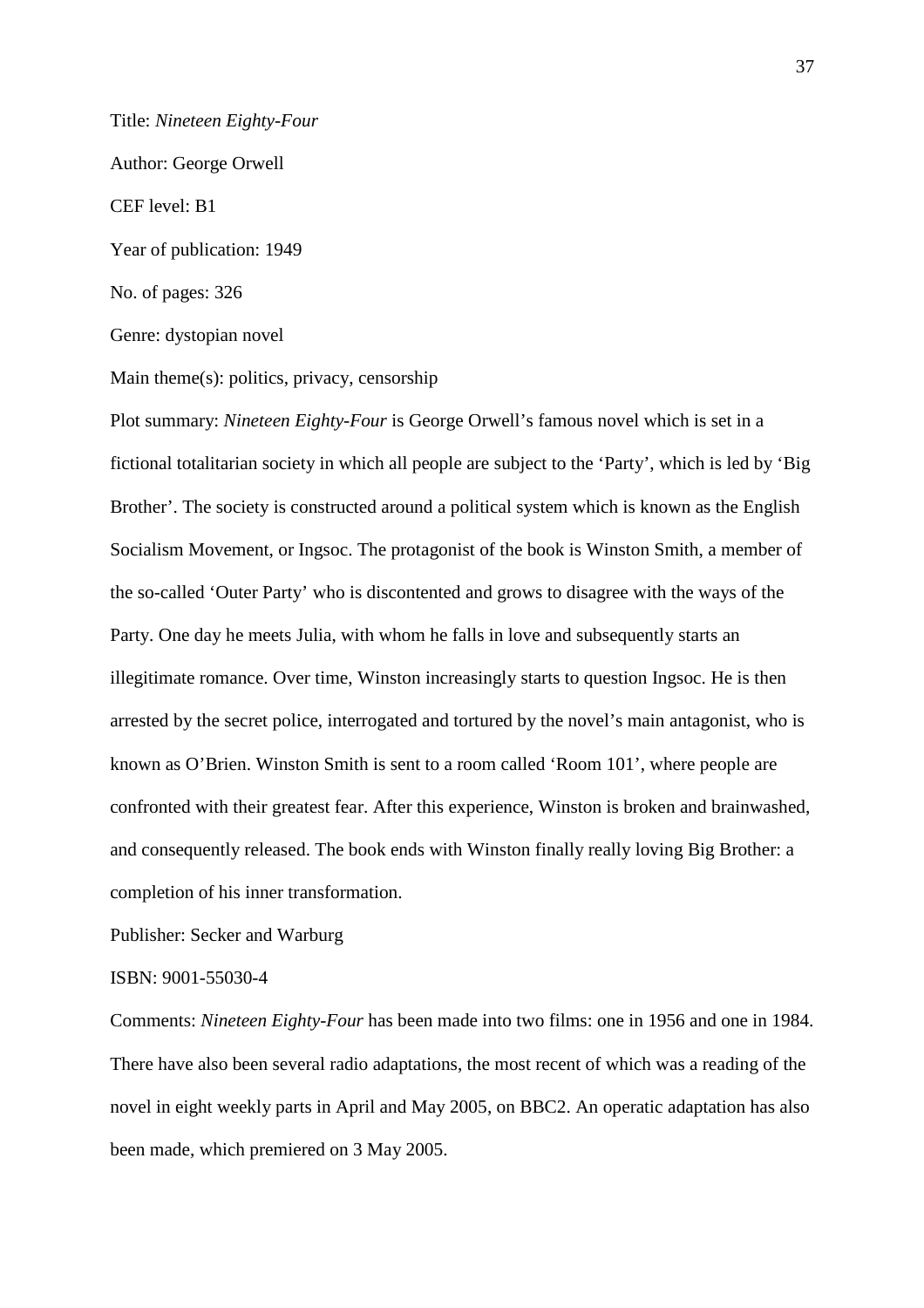Title: *The Hitchhiker's Guide to the Galaxy*

Author: Douglas Adams CEF level: B1 Year of publication: 1979 No. of pages: 160 Genre: comedy, science fiction Main theme(s): space travel Plot summary: *The Hitchhiker's Guide to the Galaxy* is a comedy science fiction novel

written by Douglas Adams, which follows the main character Arthur Dent in his involuntary journey across space. The book begins with Arthur Dent lying in front of his house in a town in the West Country of England, in order to prevent it from being demolished. At this point his friend Ford Prefect arrives, who tells him that he is in fact an extraterrestrial being, and that the Earth is about to be destroyed by an alien race in order to create a hyperspace bypass. Ford and Arthur manage to escape the destruction of Earth by hitching a lift on one of the Vogon's ships, which is the start of an adventure that takes Arthur on a long trip through the universe.

### Publisher: Pan Books

#### ISBN: 0-330-25864-8

Comments: The novel is the first in a series of five books all written by Douglas Adams, which were based on a radio series with the same name. Apart from the original radio series, the story was also adapted as a TV series in 1981, directed and produced by Alan J. W. Bell. A film adaptation was released in 2005, directed by Garth Jennings. A sixth instalment of the novel series will be released in October 2009, written by Eoin Colfer. An audio book version is available from Random House Audio, narrated by Stephen Fry (ISBN: 0739322206).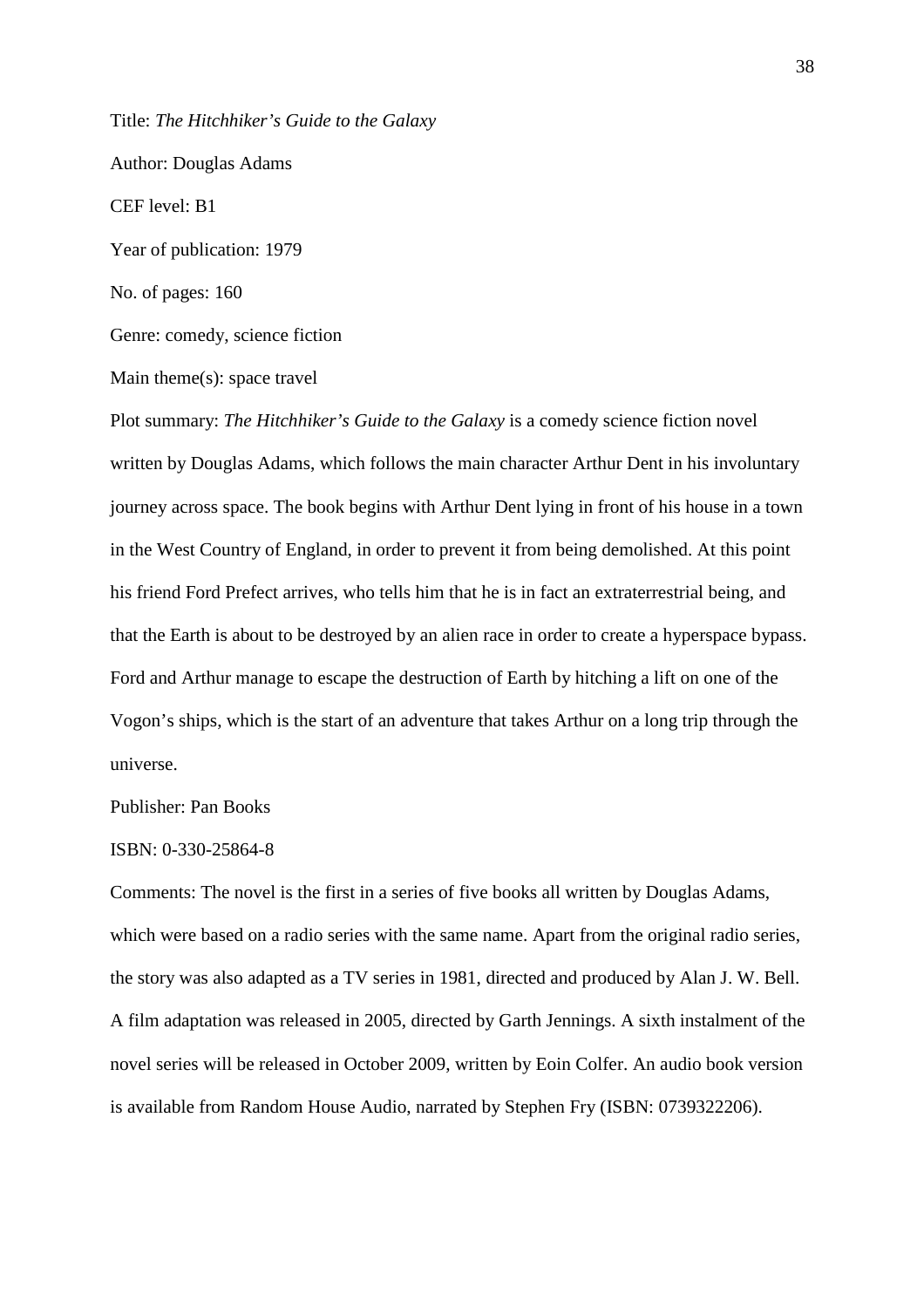Title: *I Know why the Caged Bird Sings* Author: Maya Angelou CEF level: B2 Year of publication: 1969 No. of pages: 304 Genre: autobiography

Main theme(s): racism, oppression, rape, coming of age

Plot summary: In her book *I Know why the Caged Bird Sings* Maya Angelou describes her life as a young black girl growing up in the southern United States in the 1930s and 1940s. She describes the difficulties of growing up in a society where one is considered inferior or a nuisance, and how this has affected her behaviour and character while growing up. One of the most significant events from her childhood is her being molested and raped by her mother's boyfriend which has a great mental impact on her. Throughout the book, Maya moves to different houses and families, but it is only when she arrives in San Francisco that she actually feels at home for the first time. Despite all her misfortunes, Maya manages to graduate from high school, hiding the fact that she is pregnant from her mother and stepfather for eight months. The book ends with Maya displaying confidence at being a mother to her new son. Publisher: Random House Inc.

### ISBN: 9780553279375

Comments: The book is also part of Noordhoff's 1998 Blackbirds series (ISBN 9001-55038- X). In 1979, a TV-film adaptation was made, directed by Fielder Cook. Random House Audio has published an audio book of *I Know why the Caged Bird Sings*, narrated by Maya Angelou herself (ISBN: 0679451730).

39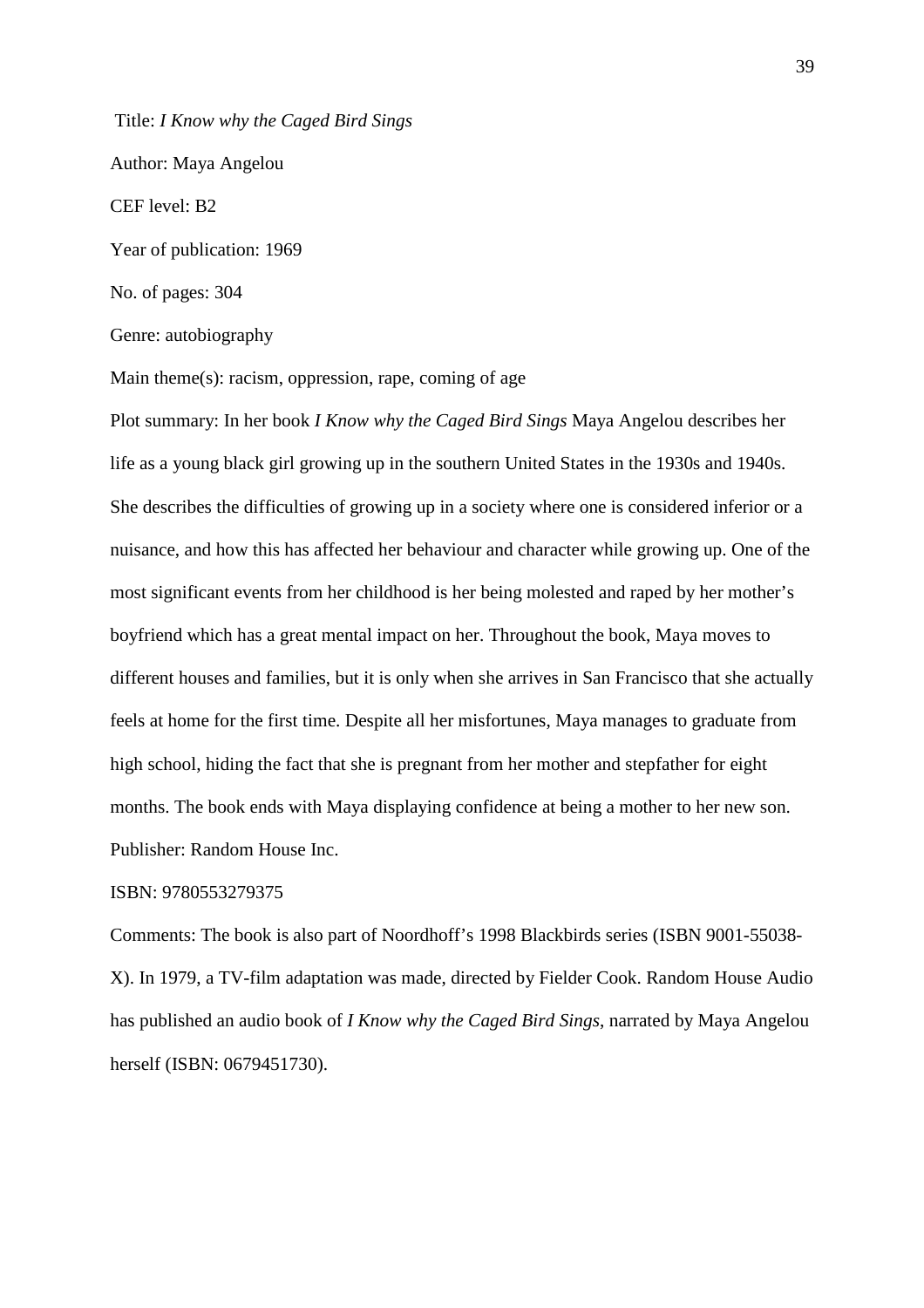Title: *The Sun also Rises* Author: Ernest Hemingway CEF level: B2 Year of publication: 1927 No. of pages: 217 Genre: drama

Main theme(s): war, hedonism

Plot summary: *The Sun also Rises* is set in Europe, shortly after the First World War. The story is centred around an American World War I veteran known as Jake Barn, who is part of the so-called "Lost Generation", and who has become impotent due to an injury he sustained during the war. Jake spends his time in Europe accompanied by his friend Robert Cohn, a rich Jewish writer, and Bill Gorton, another veteran of the war. Jake is in love with Lady Brett Ashley, but she is unwilling to commit to a relationship in which she would have to give up sex. The story follows these characters across France and Spain, during which their respective relationships with one another are explored and deepened, with an ultimate culmination during their visit to the Running of the Bulls at Pamplona.

Publisher: Jonathan Cape

#### ISBN: 0099285037

Comments: The book is part of Noordhoff's 1996 Blackbirds series. A film adaptation of the novel was made in 1957 by director Henry King, starring Tyrone Power, Ava Gardner and Errol Flynn, among others. A 7 disc audio book version is available via Simon & Schuster Audio, narrated by William Hurt (ISBN: 0743564413). Extra notes on the story are available through Barron's Educational Series (ISBN: 0764191268).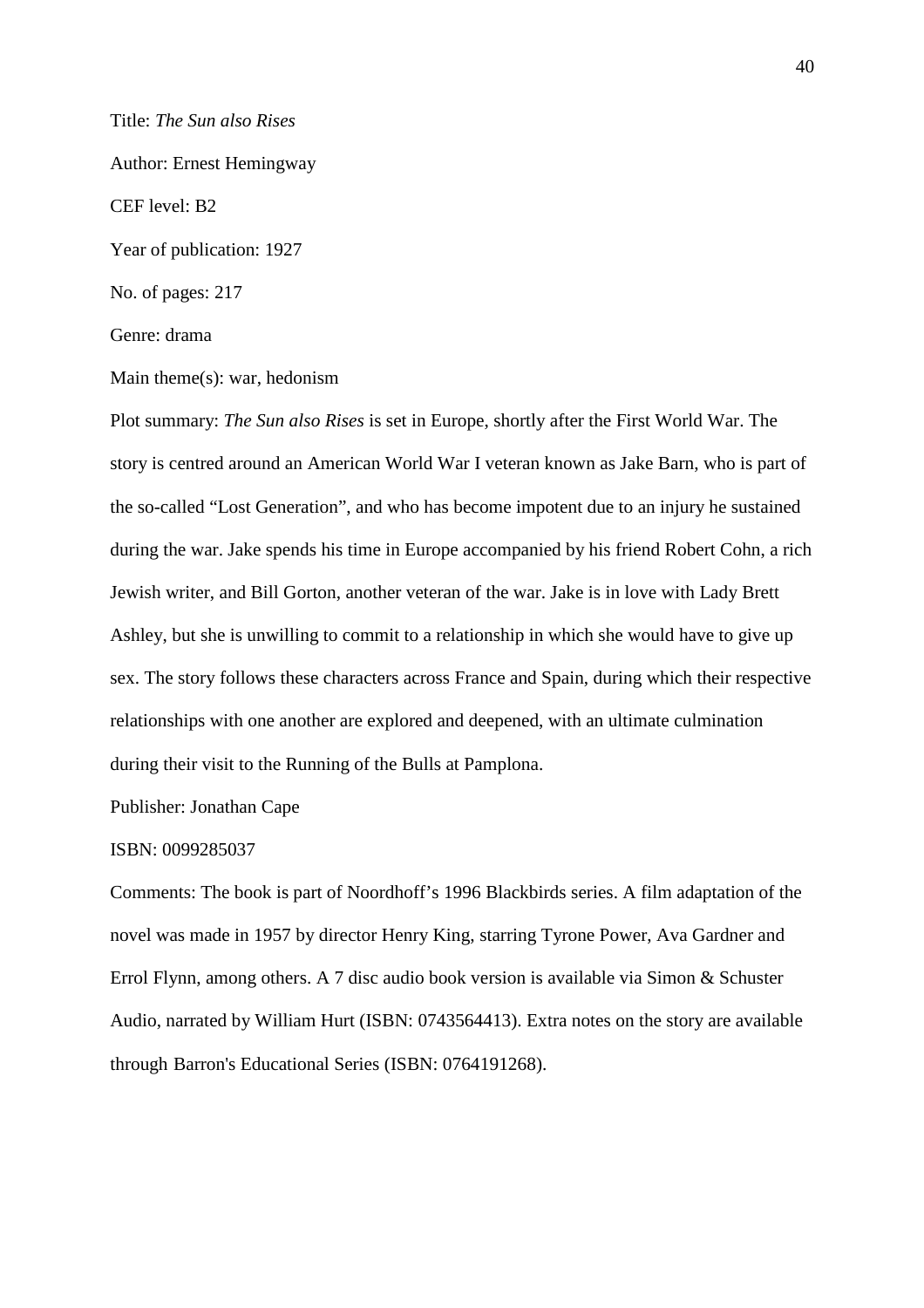Title: *The Adventures of Tom Sawyer & Huckleberry Finn*

Author: Mark Twain

CEF level: C1

Year of publication: 1876; 1884

No. of pages: 275; 366

Genre: satire

Main theme(s): coming of age, racism

Plot summary: Although *Tom Sawyer* and *Huckleberry Finn* were in fact written as two separate stories, they can also be regarded as two parts of one greater story. *The Adventures of Tom Sawyer* follows the two boys Tom Sawyer and his friend Huck Finn on their adventures around the town of St. Petersburg, Missouri in the  $19<sup>th</sup>$  century. The boys accidentally witness a murder, and manage to determine the innocence of a wrongfully accused man. They are then hunted by the true murderer, Injun Joe, but manage to escape and uncover the treasure that he has buried. In *Huckleberry Finn* their story continues, following Huck's journey down the river Mississippi on a raft with his new-found friend Jim, where, along the way, they meet and participate in the lives of several peculiar and eccentric characters.

Publisher: American Publishing Company, Charles L. Webster And Company (published as one combined edition by Wordsworth Editions in 1992)

ISBN: 1-85536-011-8 (Combined Wordsworth Classics Edition)

Comments: Both *Tom Sawyer* and *Huckleberry Finn* have been adapted to film several times. These include the 1938 film version of *Tom Sawyer*, directed by Norman Taurog, and the most recent film version of *Huckleberry Finn*, a 1993 film directed by Stephen Sommers starring Elijah Wood, among others. Bloom's Guides has published a study guide to *Huckleberry Finn*, with notes, critical extracts and extra information on the characters and the author (ISBN: 0791082415).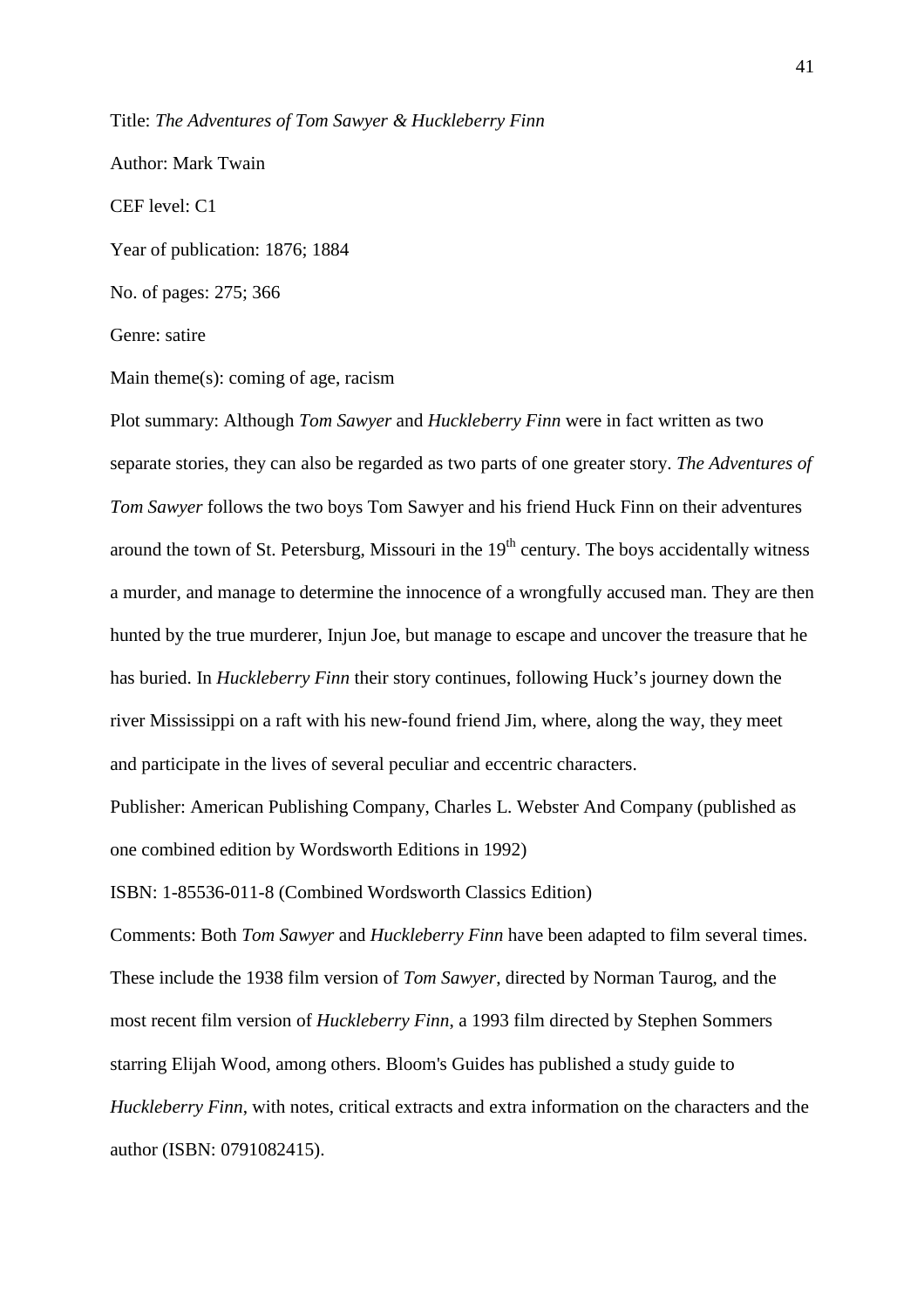#### Level 4

Title: *To Kill a Mockingbird* Author: Harper Lee CEF level: B1 Year of publication: 1960 No. of pages: 281 Genre: drama Main theme(s): racism, coming of age

Plot summary: The protagonist and also narrator of *To Kill a Mockingbird* is Scout Finch, looking back on her youth when she used to live together with her father Atticus and her brother Jem in Maycomb, Alabama during the Great Depression. Her father is a lawyer, who at one point starts defending a black man named Tom Robinson, who has been accused of rape. Jem and Scout suffer the consequences of their family siding with the black minority in the American South when they are taunted at school. Even though there is strong evidence that Tom Robinson did in fact not commit the rape, the all-white jury finds him guilty of the crime, after which he is sent to prison. What follows is a number of fatal incidents through which Scout learns the effects of prejudice and discrimination, and the opposition of good and evil.

Publisher: J. B. Lippincott & Co.

ISBN: 0 446 31078 6

Comments: *To Kill a Mockingbird* was adapted to film in 1962. This version was directed by Robert Mulligan, and starred Gregory Peck as Atticus Finch. An audio book version of the novel is available from Caedmon Audio, narrated by Sissy Spacek (ISBN: 0060888695).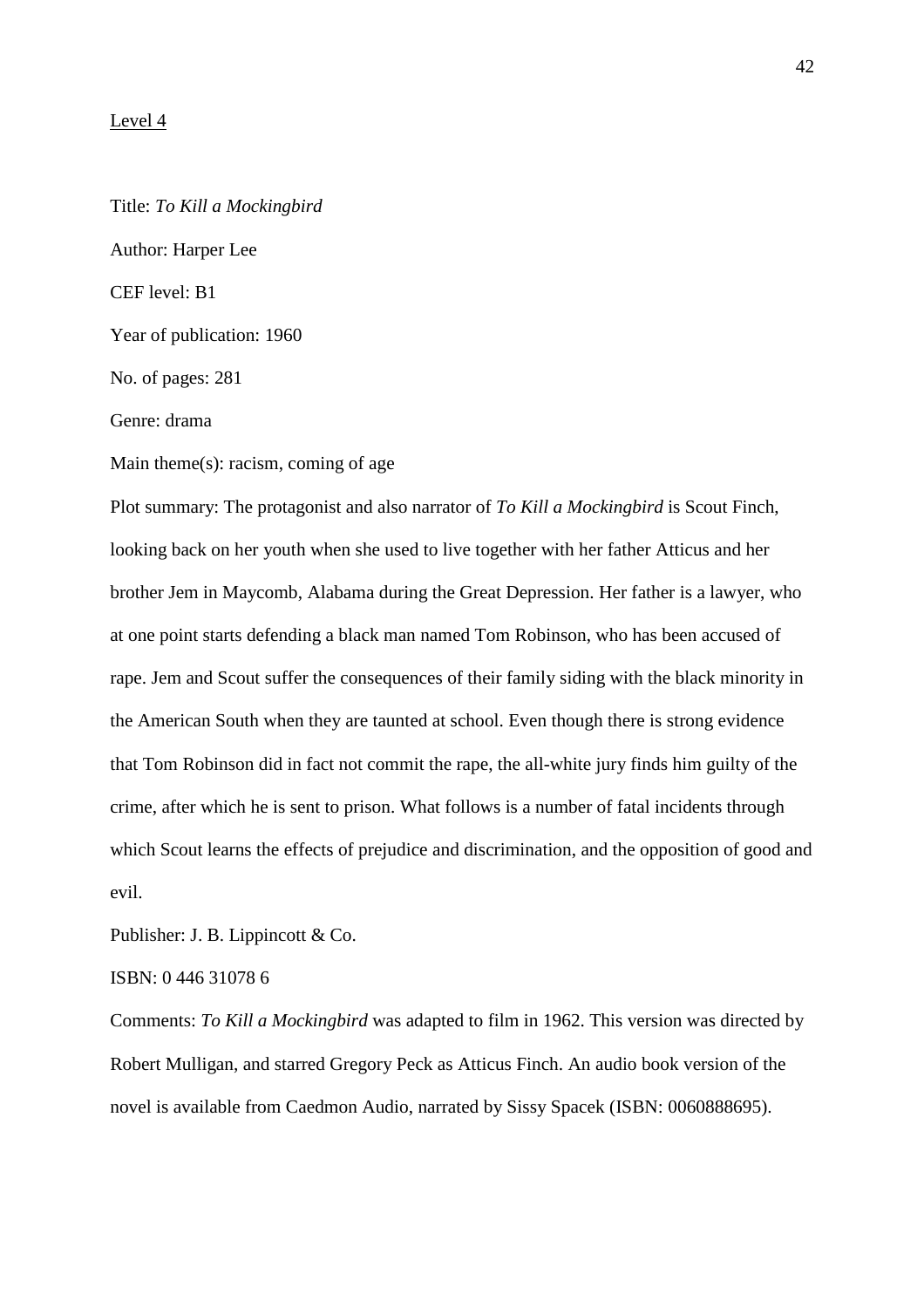#### Title: *Lord of the Flies*

Author: William Golding

#### CEF level: B1

Year of publication: 1954

No. of pages: 248

Genre: adventure

Main theme(s): coming of age, savagery

Plot summary: *Lord of the Flies* is set on a desert island, where a plane has crashed and apparently, all the adult passengers have died; all the survivors are English boys. The protagonist is Ralph, who, after the plane crash, has used a white conch shell to assemble all the boys on the island. The group, then, elect Ralph as their leader. The boys start out well, with plans of lighting a fire to attract the attention of passing ships, and the intention of providing food through hunting. The mood soon darkens however, and the relationship between Ralph and Jack, the leader of the hunters, quickly becomes increasingly tense. The boys' fear of a supposed monster living on the island, and the rivalry between Ralph and Jack culminates in a number of savage murders. Even Ralph is nearly killed after a manhunt at the end of the book, only to be saved by a British naval officer who has landed on the island. Publisher: Faber & Faber

### ISBN: 0571 056865

Comments: Two movie adaptations of the novel have been made, in 1963 and in 1990, respectively. The 1963 version was directed by Peter Brook, the 1990 version by Harry Hook. An audio book version of the book was published by Listening Library in 2005, narrated by William Golding himself (ISBN: 0-307-28170-1).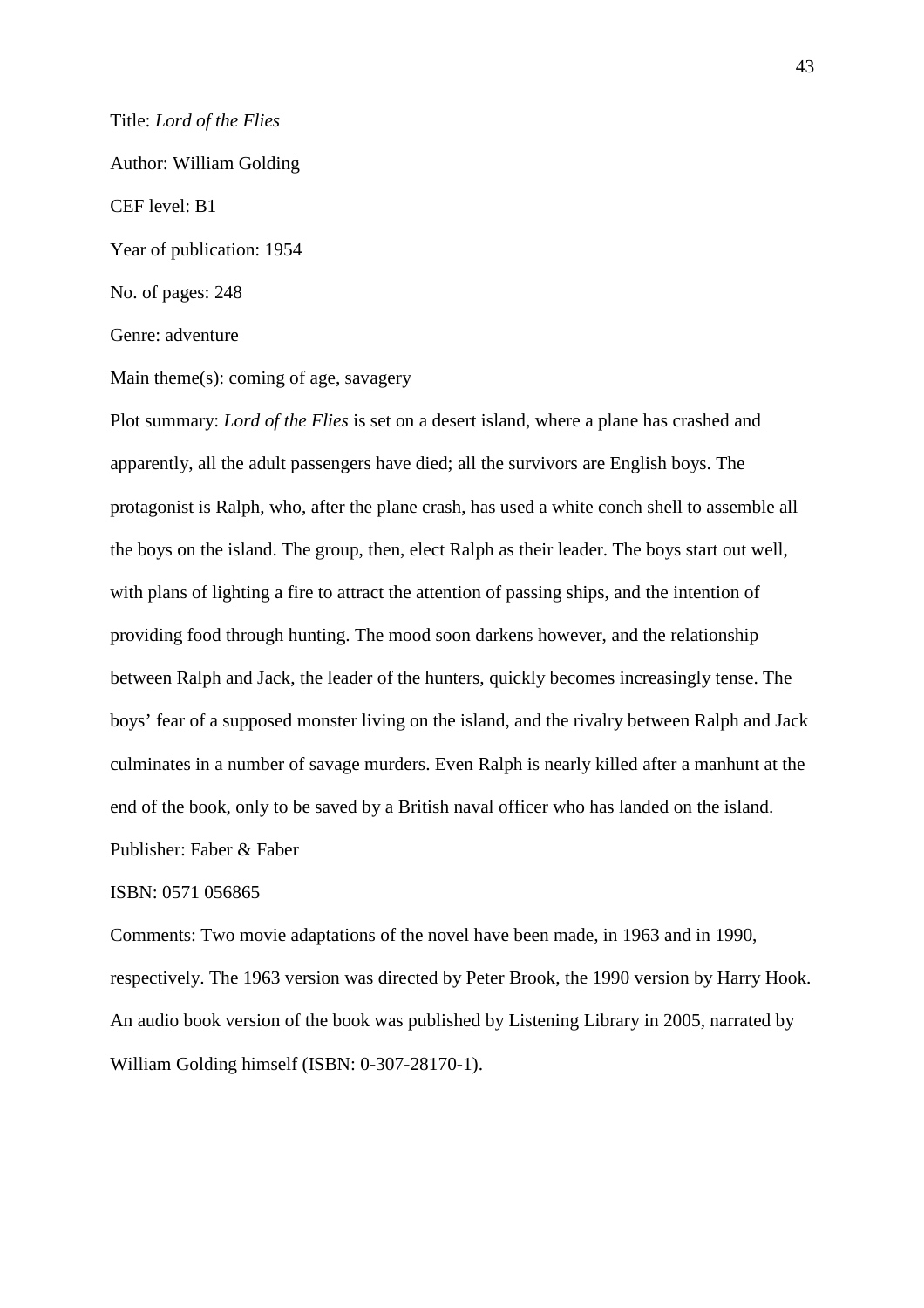Title: *One Flew over the Cuckoo's Nest*

Author: Ken Kesey

CEF level: B2

Year of publication: 1962

No. of pages: 272

Genre: drama

Main theme(s): oppression, freedom, insanity

Plot summary: The narrator in *One Flew over the Cuckoo's Nest* is the inmate of an American asylum, who calls himself "Chief" Bromden, who pretends to be deaf-mute. He tells the story of Randle Patrick McMurphy, another inmate at the asylum, who was transferred there from state prison after faking insanity. The patients at the ward in which both the Chief and McMurphy are being treated, are terrorised daily by the tyrannical Nurse Ratched and her orderlies. However, McMurphy refuses to abide by her rules, and rebels against her authority. Ultimately, this rebellion escalates into a fatal accident, for which McMurphy is consequently blamed. He is taken away from the ward and given a lobotomy, which leaves him in a vegetative state. In order to ensure that none of the other patients can see him in this condition, and to allow him to keep his dignity, the Chief smothers McMurphy with a pillow. He then eventually escapes the hospital through a window, and returns to his native lands. Publisher: Viking Press

#### ISBN: 0451163966

Comments: *One Flew over the Cuckoo's Nest* was famously adapted to film in 1975. This film was directed by Miloš Forman and starred Jack Nicholson in the role of Randle Patrick McMurphy. An Audio book version of the novel is also available, published by Blackstone Audio in 1997 (ISBN: 0786180471).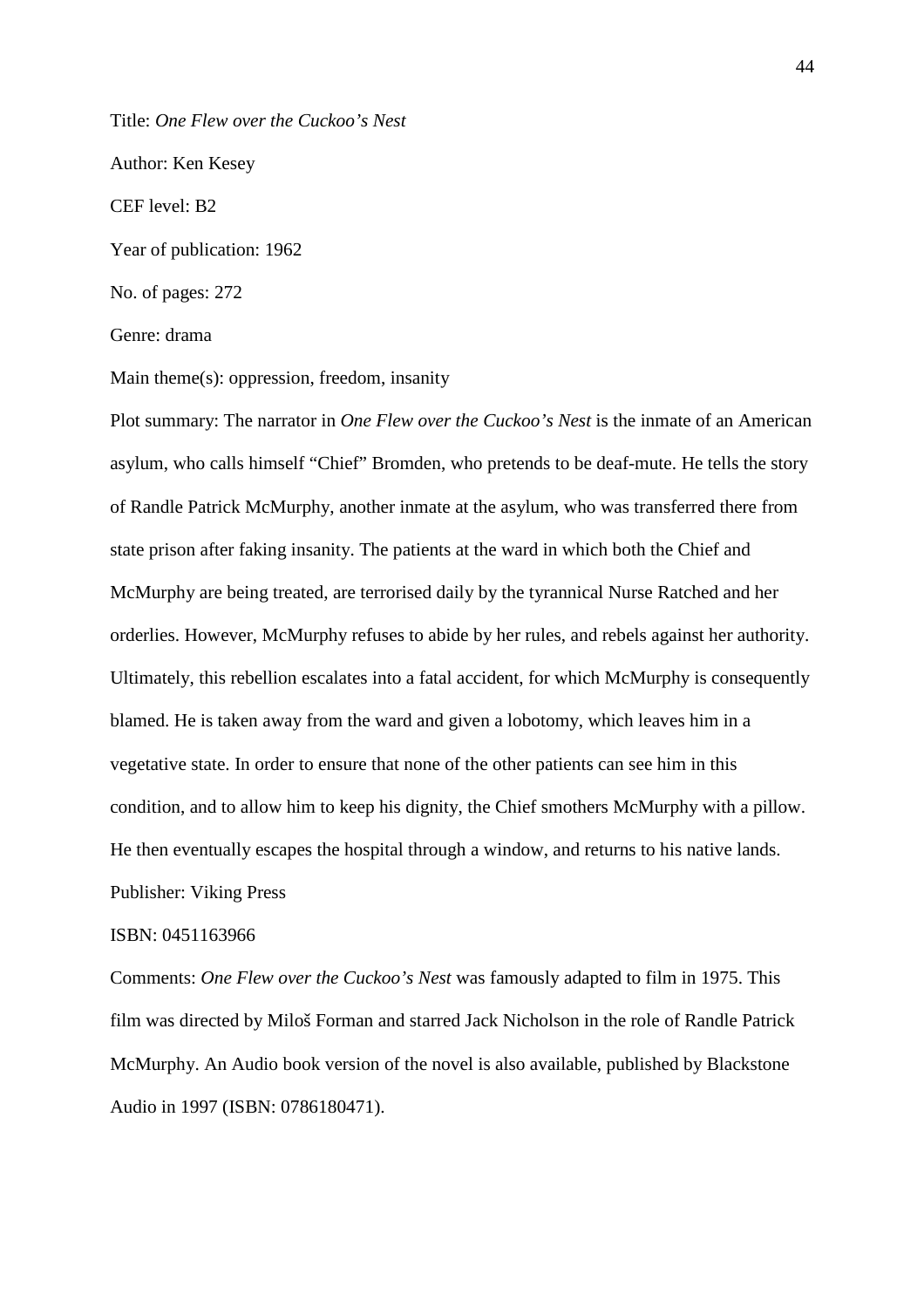Title: *Lady Chatterley's Lover*

Author: D. H. Lawrence CEF level: B2 Year of publication: 1928

No. of pages: 384

Genre: romance

Main theme(s): sexuality, love, infidelity

Plot summary: Connie Reid is the protagonist of *Lady Chatterley's Lover*. She is married to Clifford Chatterley, an aristocrat who is paralysed from the waist down, after having been wounded in the war. Clifford has become a successful writer, but this has also created a greater distance between him and his wife. While Connie becomes more and more isolated, she meets the gamekeeper on the estate, Oliver Mellors. She starts a sexual affair with him, and although Connie at first feels that they do not connect on a profound level she starts to adore him increasingly as their affair progresses. She becomes pregnant with Mellors' child and goes on a holiday to Venice. While she is away, Mellors' wife returns and discredits her husband with his employer, after which he is fired. Upon returning to the estate, Connie admits to her husband that she is pregnant with Mellors' child, but Clifford refuses to agree with a divorce. The novel ends with both Mellors and Connie waiting and hoping for their divorce, so that they can finally be together.

Publisher: Amereon

### ISBN: 0-8021-3068-2

Comments: A film adaptation of the book was made in 1981, directed by Just Jaeckin, starring Sylvia Kristel. *Lady Chatterley's Lover* is available as an audio book from CSA WORD (ISBN: 190176897X).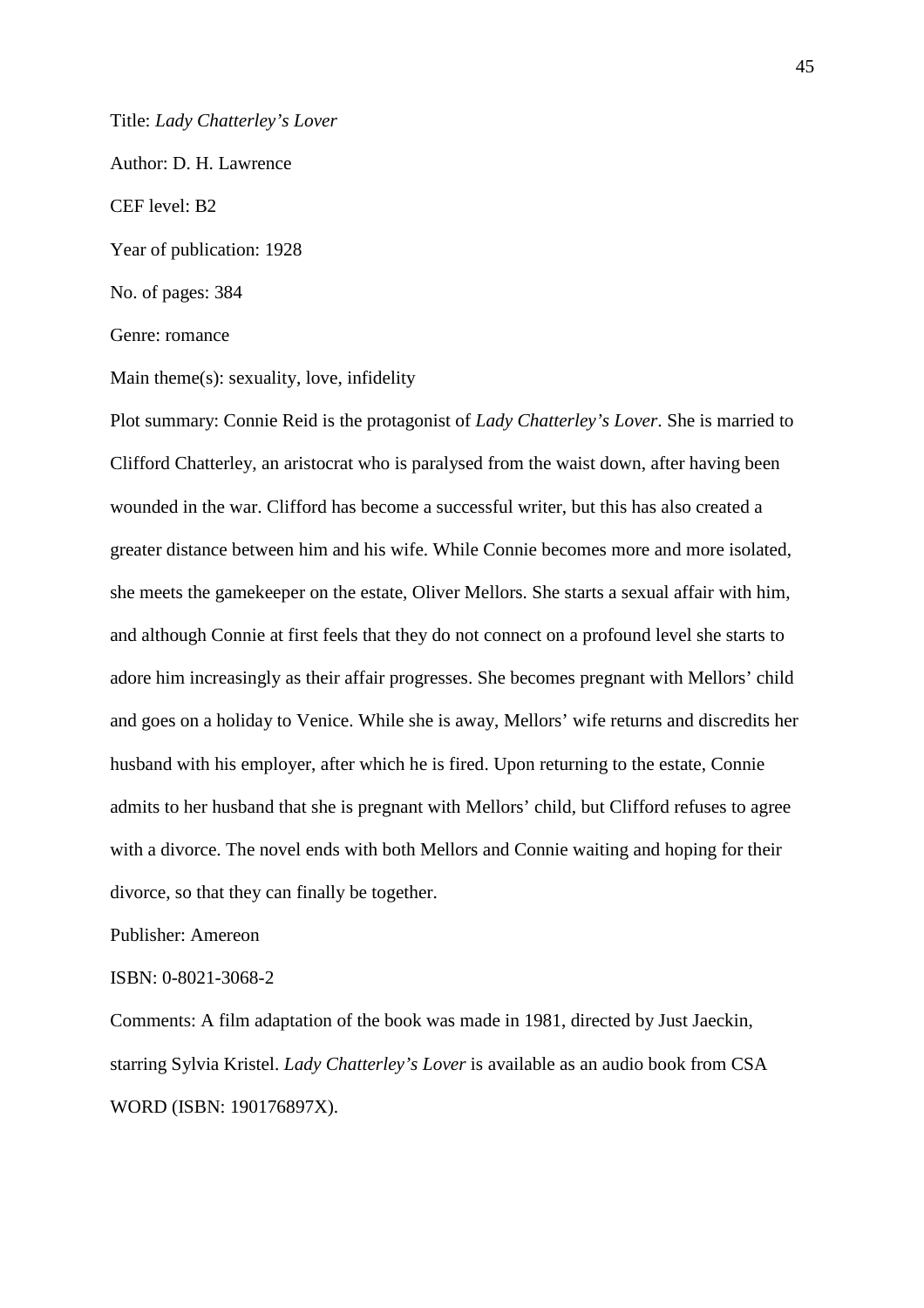Title: *Angela's Ashes* Author: Frank McCourt CEF level: C1 Year of publication: 1996 No. of pages: 368 Genre: autobiography

Main theme(s): family, poverty

Plot summary: In *Angela's Ashes*, Frank McCourt recounts the events from his youth in Ireland in the 1930s and 1940s. Although Frank was born to Malachy and Angela McCourt in New York in 1930, his Irish family moves back to Ireland when he is four. Here, in the city of Limerick, Frank grows up in a run-down house in extreme poverty. His father is unemployed most of the time, and any money he earns he spends on drinking in bars. During World War II, Frank's father gains employment at a defence plant in England; however, he never returns to his family, and only once sends them any money back. Frank, then, has to start providing for himself and his family at an early age. His family's struggles continue but eventually, through the money Frank manages to save from his earnings, he is able to fulfil his dream of returning to the United States. The novel ends with Frank arriving in New York, ready to start a new life.

Publisher: Harper Collins Publishers

### ISBN: 0684874350

Comments: The book was turned into a film in 1999, directed by Alan Parker, and starring Robert Carlyle and Emily Watson, among others. An audio book version of the novel, narrated by Frank McCourt himself, was published by Simon & Schuster Audio (ISBN: 0743550927). After *Angela's Ashes*, Frank McCourt wrote two more autobiographical books, '*Tis* and *Teacher Man*.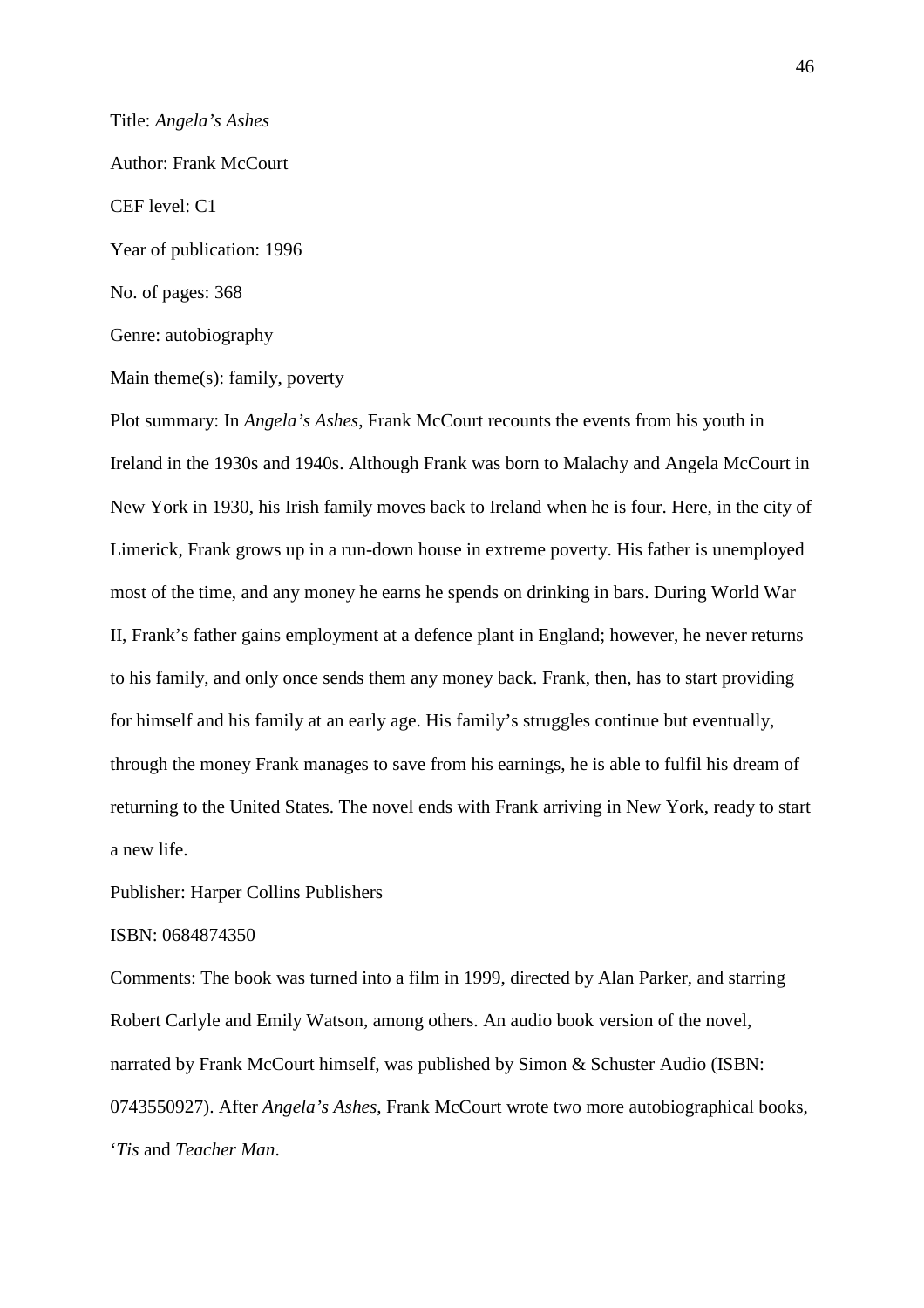Title: *Oliver Twist* Author: Charles Dickens CEF level: C2 Year of publication: 1838 No. of pages: 528 Genre: drama

Main theme(s): poverty, abandonment, family, crime

Plot summary: *Oliver Twist* is the story of a young orphan, who goes by the name of Oliver Twist. After having spent the first nine years of his life at an orphanage, he is sent to a workhouse, from which he is sent away in order to be apprenticed to a local undertaker, Mr. Sowerberry. The undertaker's other apprentice, Noah Claypole, insults Oliver's mother, because of which Oliver attacks him and as a result has to run away, towards London. In London, Oliver is taken in by the criminal Fagin, who trains him to become a pickpocket. When Oliver is caught during his first crime, he is taken in by a Mr. Brownlow who is kind to him and takes care of him. Oliver now has to try and stay out of the hands of Fagin and his gang, and in the process learns more about his own identity and his family.

Publisher: Richard Bentley

### ISBN: 014062046X

Comments: There have been numerous film adaptations of Charles Dickens's famous novel. Some of the more recent ones include a TV miniseries from 1999 starring Robert Lindsay, Andy Serkis and Keira Knightley, among others, and a 2005 film directed by Roman Polanski, starring Ben Kingsley as Fagin. Blackstone Audio has released an audio book of *Oliver Twist*, narrated by Nadia May (ISBN: 0786142774).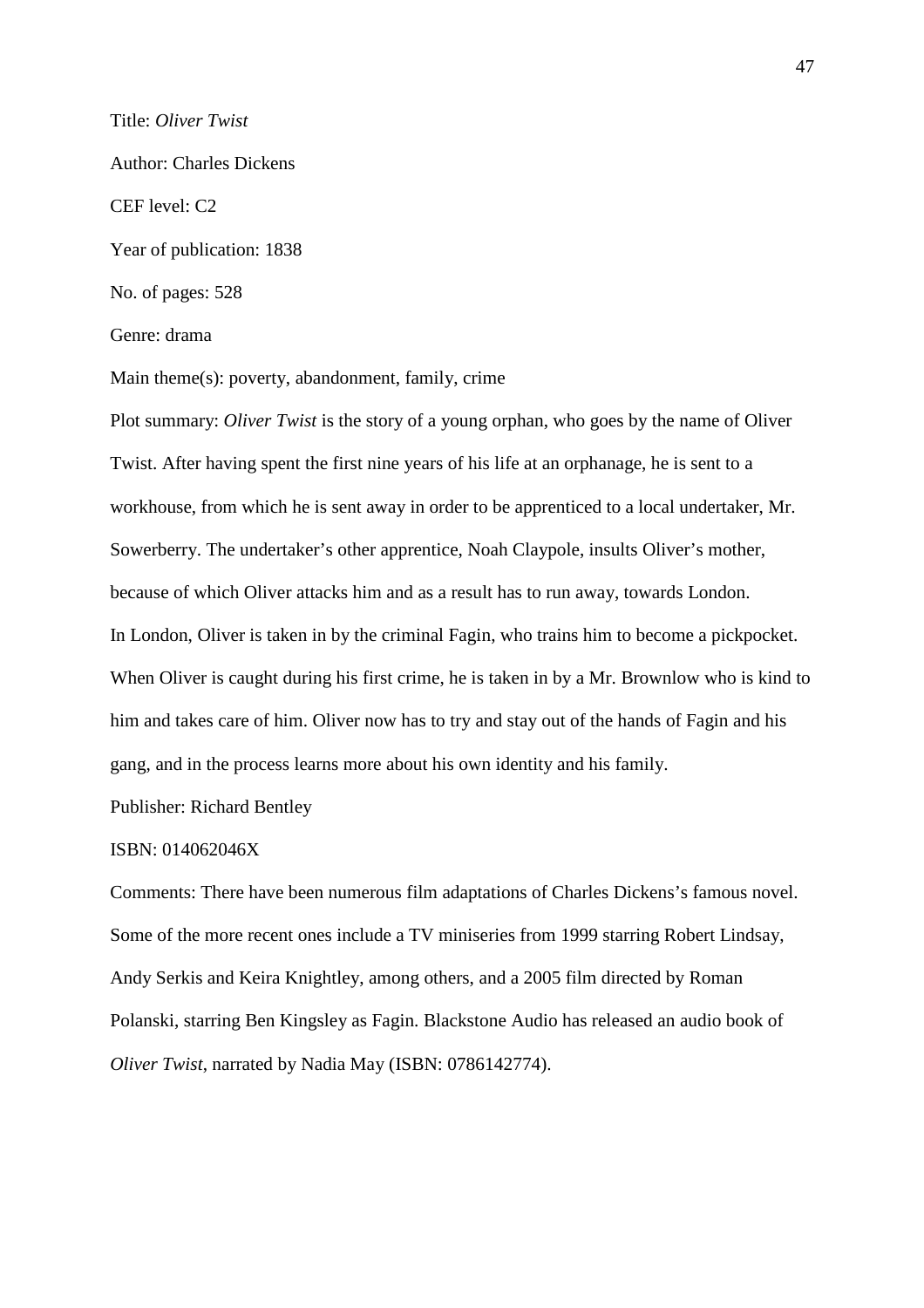Title: *The Mayor of Casterbridge*

Author: Thomas Hardy

CEF level: C2

Year of publication: 1886

No. of pages: 316

Genre: drama

Main theme(s): family, relationships, loss, happiness

Plot summary: The novel is set around the fictional late- $19<sup>th</sup>$  century town of Casterbridge in Dorset. At the start of the book, the young hay-trusser Michael Henchard, under the influence of liquor, has sold his wife and child to a fisherman. After the fisherman's death 18 years later, they start looking for Henchard again, and find out that he has become the mayor of the town of Casterbridge. Henchard and his wife remarry, soon after which she dies, leaving Henchard alone with whom he believes to be his own daughter. At the same time, he has grown a personal vendetta against his newest employee, the Scotsman Donald Farfrae. In the ensuing story, Henchard is drawn into a turn of events that eventually cause his own downfall and a lonely death.

Publisher: Harper & Brothers Publishers

### ISBN: 1419172107

Comments: The book has been adapted as an opera by the British composer Peter Tranchell in 1951. In 2008 it was adapted into a three-episode radio play for BBC Radio 4 by Helen Edmundson. There have also been two television adaptations, both as a miniseries; the first was in 1978 by Dennis Potter for the BBC, starring Alan Bates. The second was in 2003 by Ted Whitehead for the A&E Television Networks, starring Ciarán Hinds.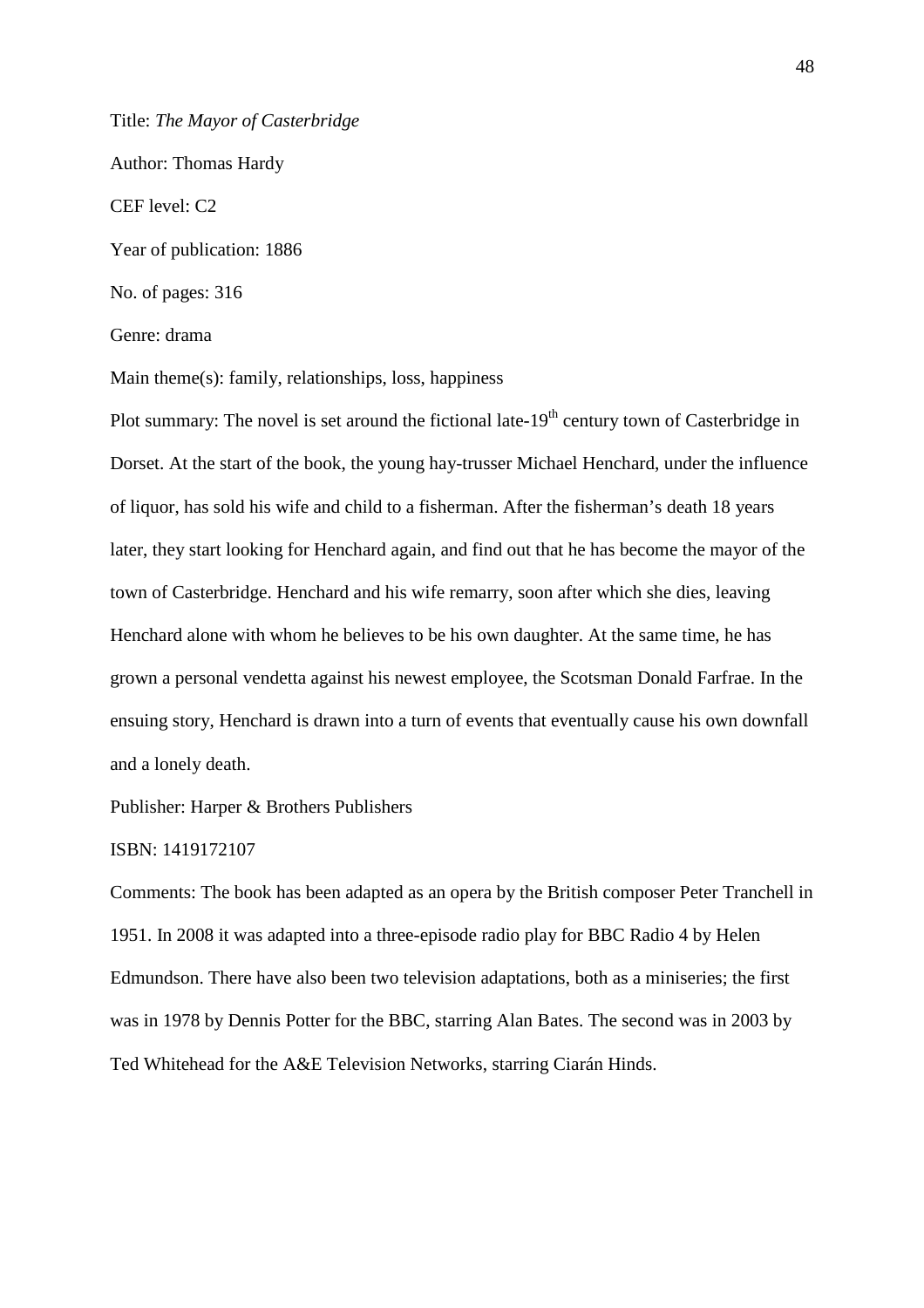#### Level 5

Title: *The Catcher in the Rye* Author: J.D. Salinger CEF level: B1 Year of publication: 1951 No. of pages: 276 Genre: drama

Main theme(s): coming of age, insanity

Plot summary: *The Catcher in the Rye* is the story of Holden Caulfield, a sixteen-year-old boy living in a 1950s America. He is currently a patient at some kind of mental hospital, but it is unknown why exactly he is there. Holden then starts to tell his story of the time he has spent in New York City. Having been expelled from his previous three schools, Holden goes to Pencey prep school in Agerstown, Pennsylvania. However, because he has failed most of his classes, Holden receives notice that he will be expelled from Pencey as well. He then decides to visit his parents' home town of New York City, without telling them that he is back. What follows is an adventure in New York that is full of a search for sex and violence, which illustrates Holden's difficulty of crossing the line from adolescence into adulthood. Holden ends his story without mentioning how he got sick and ended up in a mental hospital, but claims that he will go to a new school in autumn.

Publisher: Little, Brown and Company

ISBN: 0-316-76953-3

Comments: An educational guide on the book has been published by York Notes, wich contains an introduction, extra comments, a map of New York, extra assignments and summaries of each separate chapter (York Press, 1997, ISBN: 0-582-31330-9).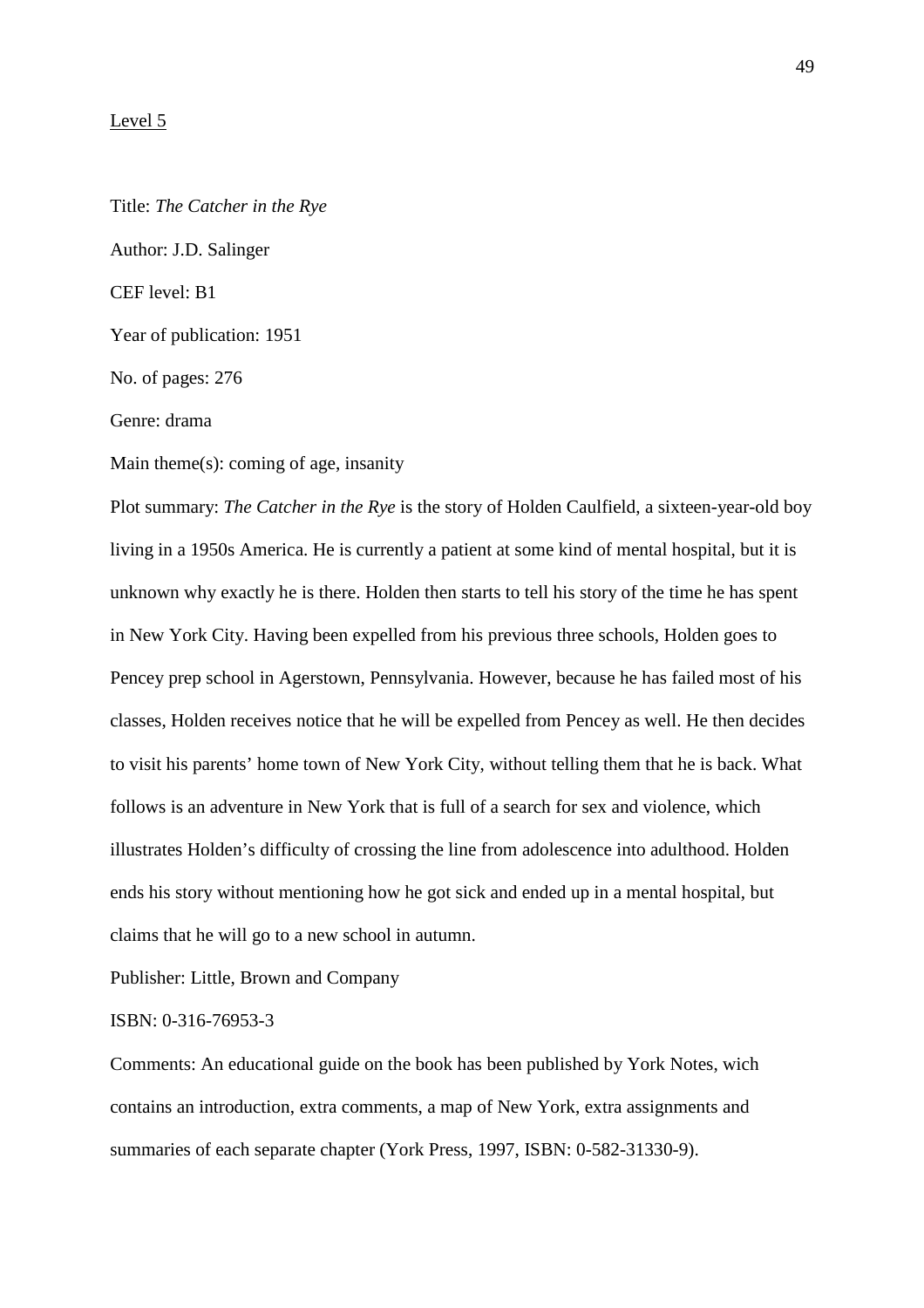Title: *Wide Sargasso Sea* Author: Jean Rhys CEF level: B1 Year of publication: 1966 No. of pages: 160 Genre: prequel

Main theme(s): colonialism, marriage, insanity

Plot summary: This book was written as a prequel to Charlotte Brontë's 1847 novel *Jane Eyre*. The story focuses on the first Mrs. Rochester from *Jane Eyre*, Bertha Mason (or Antoinette Cosway), and describes the events that turned her into the madwoman in Rochester's attic. The perspective in the narrative switches between Antoinette, Rochester and Grace Poole, a servant at Rochester's estate. *Wide Sargasso Sea* tells the story of how Antoinette Cosway grew up in Jamaica in the early nineteenth century, as the daughter of former slave owners. A tradition of madness runs in her family, and some of the hostilities that have occurred because of her white slave-owner heritage have made Antoinette slightly mentally unstable. This mental state is reinforced when an Englishman, Mr Rochester, arrives at the island and is bribed into marrying her. When Mr Rochester starts to detect signs of Antoinette's insanity, her returns to England where he locks up Antoinette in the attic.

Publisher: André Deutsch

ISBN: 0-14-027421-9

Comments: The novel was adapted as a film in 1993, directed by John Duigan, starring Karina Lombard and Nathaniel Parker. The BBC released a TV-adaptation in 2006, directed by Brendan Maher. ISIS Audio Books published an audio book of *Wide Sargasso Sea* in 2007 (ISN: 0753127520).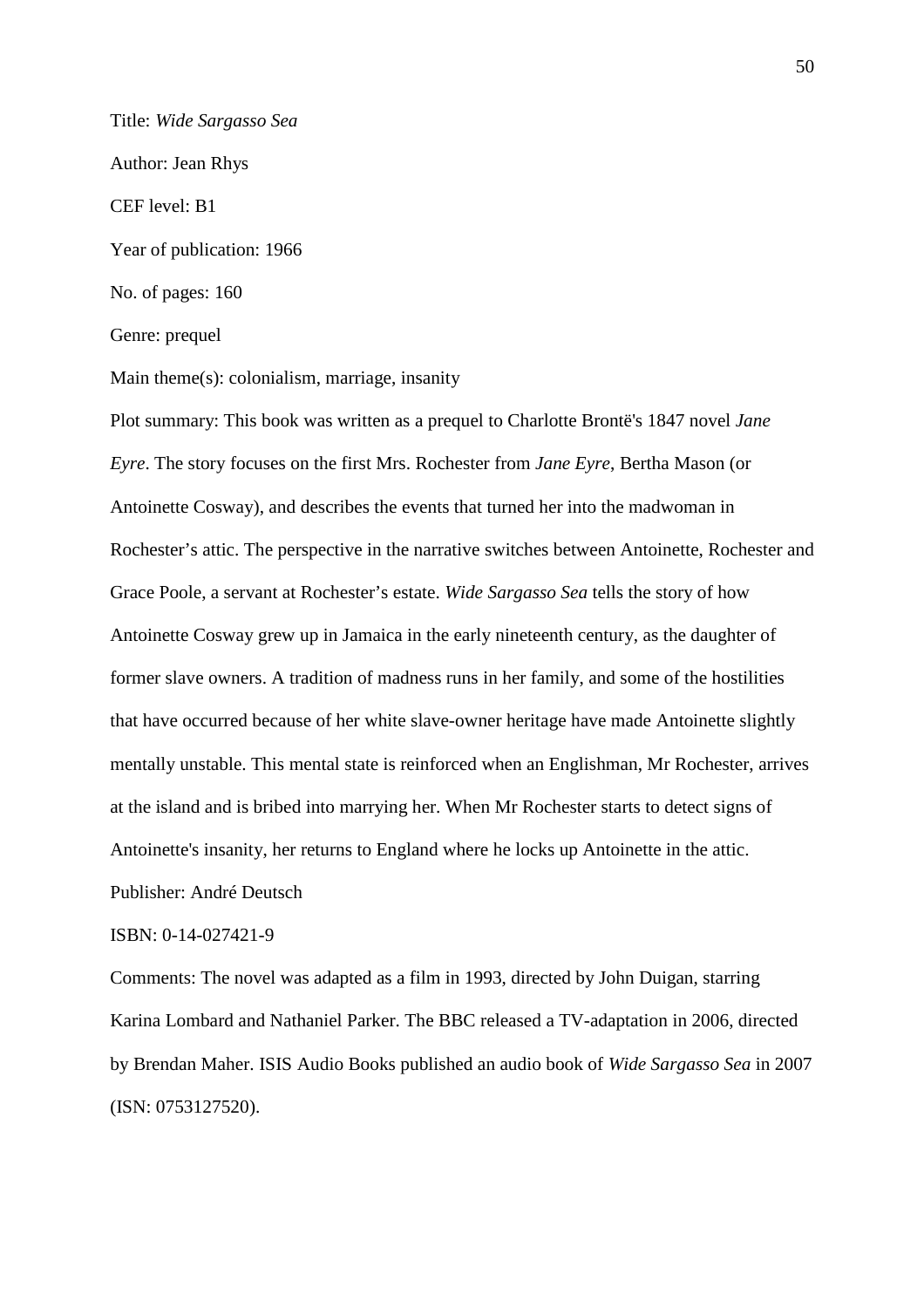### Title: *Love Medicine*

Author: Louise Erdrich

#### CEF level: B2

Year of publication: 1993

No. of pages: 367

Genre: drama

Main theme(s): love, homecoming, identity

Plot summary: In her novel *Love Medicine* Louise Erdrich tells the story of several successive generations of Chippewa Native Americans living on a fictional reservation in North Dakota in the United States. The storyline is centred around two families inhabiting the reservation, the Lamartines and the Kashpaws. Each of the novel's chapters is narrated by a different character, and as such these give the impression of a collection of different stories which serve as a subtext to a much greater story. Some of the characters include June Kashpaw, who freezes to death in a snowstorm at the beginning of the novel after having left her husband and her son; Lulu Lamartine who after many years still feels intensely in love with her first love, Nector Kashpaw; and Lipsha Morrissey, the son that June abandoned who now wants to make a love medicine in order to try to keep his grandparents together.

Publisher: HarperCollins

### ISBN: 0-06-097554-7

Comments: The book was originally published in 1984, but Louise Edrich expanded the novel and re-released it in 1993 as a longer revised edition.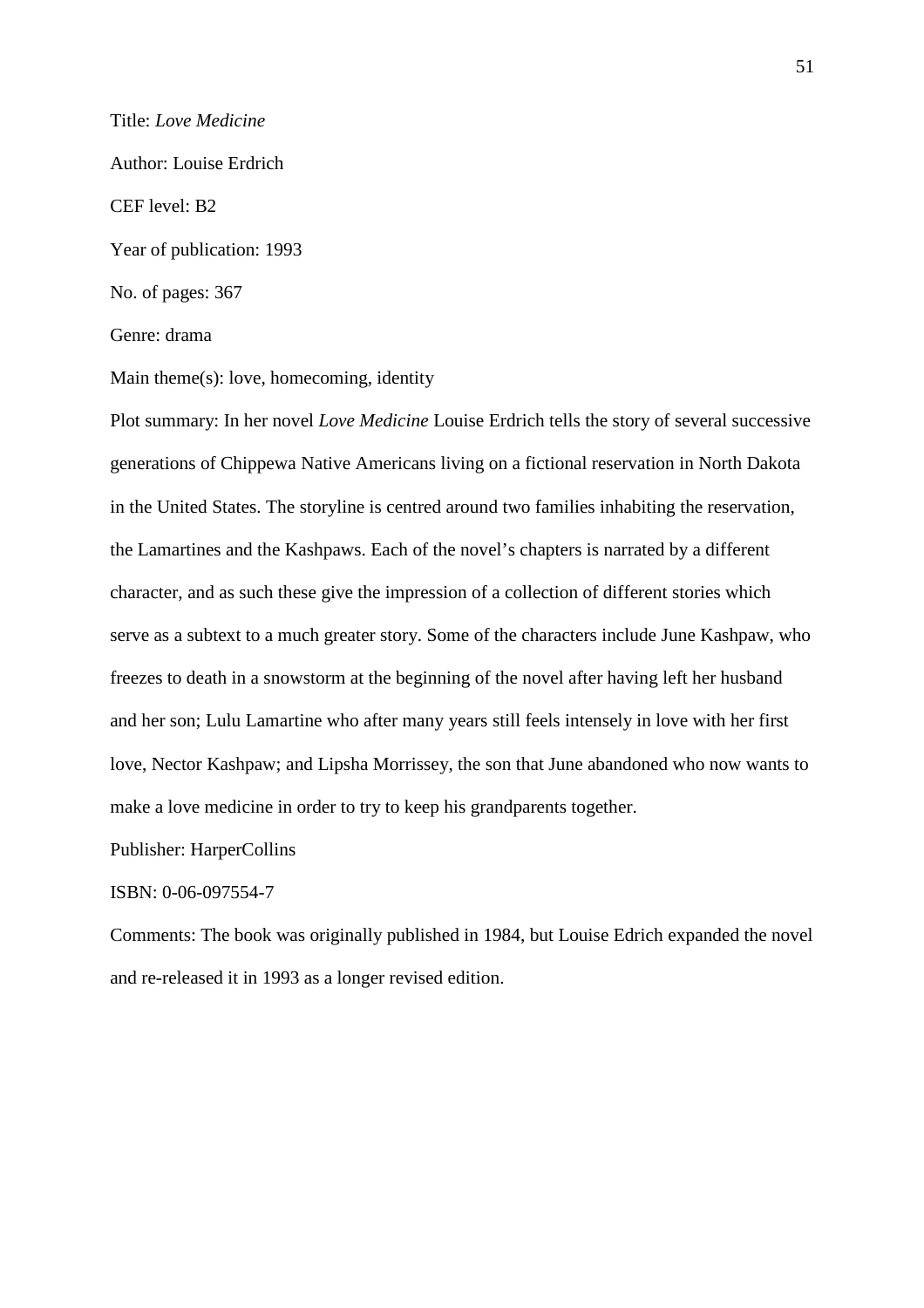### Level 6

Title: *In the Heart of the Country* Author: J. M. Coetzee CEF level: B2 Year of publication: 1977 No. of pages: 160 Genre: drama Main theme(s): insanity, loneliness, relationships Plot summary: *In the Heart of the Country* is the story of a lonely daughter of a sheep farmer

of European descent on a desolate farm in South Africa. The book is presented in the form of a total of 265 numbered diary entries written by the protagonist, Magda. Her father has countered the loneliness on the farm by seeking comfort in the arms of a black concubine. Magda, a spinster herself, feels ashamed because of this, and starts to dream of revenge; throughout the book, she slips off into dreams and fantasies, and the line between reality and imagination becomes more and more blurred to the reader.

Publisher: Vintage Press

ISBN: 0-09-946594-9

Comments: *In the Heart of the Country* has been published as an audio book by Isis Audio Books (ISBN: 1856955133).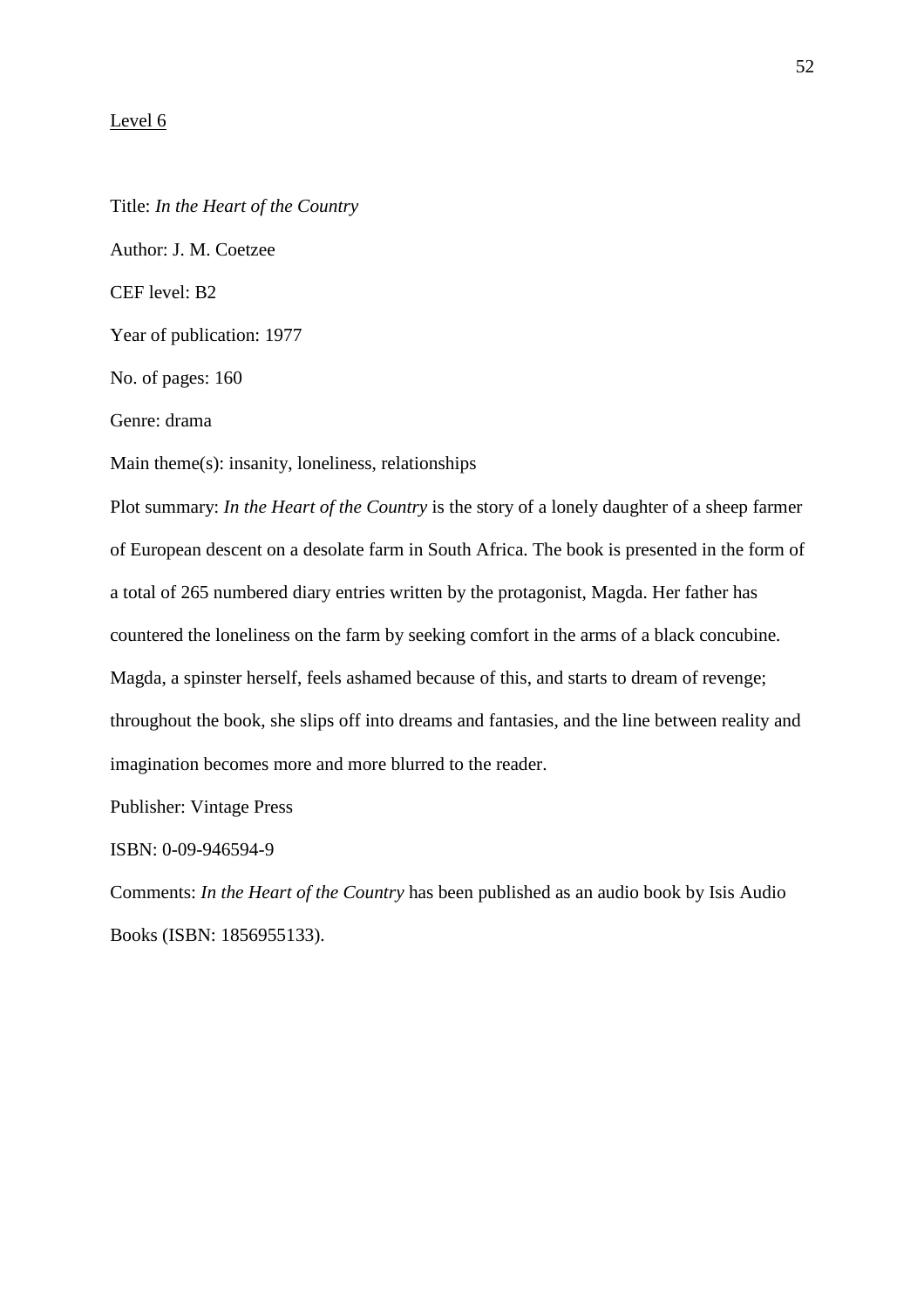Title: *The Tragedy of Hamlet, Prince of Denmark* 

Author: William Shakespeare CEF level: C2 Year of publication: 1603-4 No. of pages: 132 Genre: tragedy

Main theme(s): revenge, death, incest, insanity

Plot summary: On of the most well-known works in the English language, Shakespeare's *Hamlet* tells the story of the Danish prince Hamlet, whose father, the King, has died. One night while walking along the ramparts of the castle, he meets the ghost of his father, from whom he learns that his father has been killed by Claudius, his uncle. Hamlet's only possible course of action seems to be to take revenge, but he is hindered by his incapacity to act which ultimately causes his own downfall.

Publisher: several

#### ISBN: 0-14-062058-3

Comments: Many annotated versions of the story have been published, for instance by Penguin Books, Longman and Cambridge University Press. Apart from the many stage productions of the play, *Hamlet* has also been adapted to the screen many times; several notable adaptations include Laurence Olivier's 1948 film, Franco Zeffirelli's 1990 film starring Mel Gibson as Hamlet, and Kenneth Branagh's adaptation in 1996. A number of unabridged audio editions of the play have been published, including one by Naxos Audiobooks (ISBN: 2000003458271). Study guides to the play include the *Cambridge Student Guide to Hamlet* from Cambridge University Press (ISBN: 0521008158) and the *Shakespeare Handbook* from Palgrave Macmillan (ISBN: 9781403933874).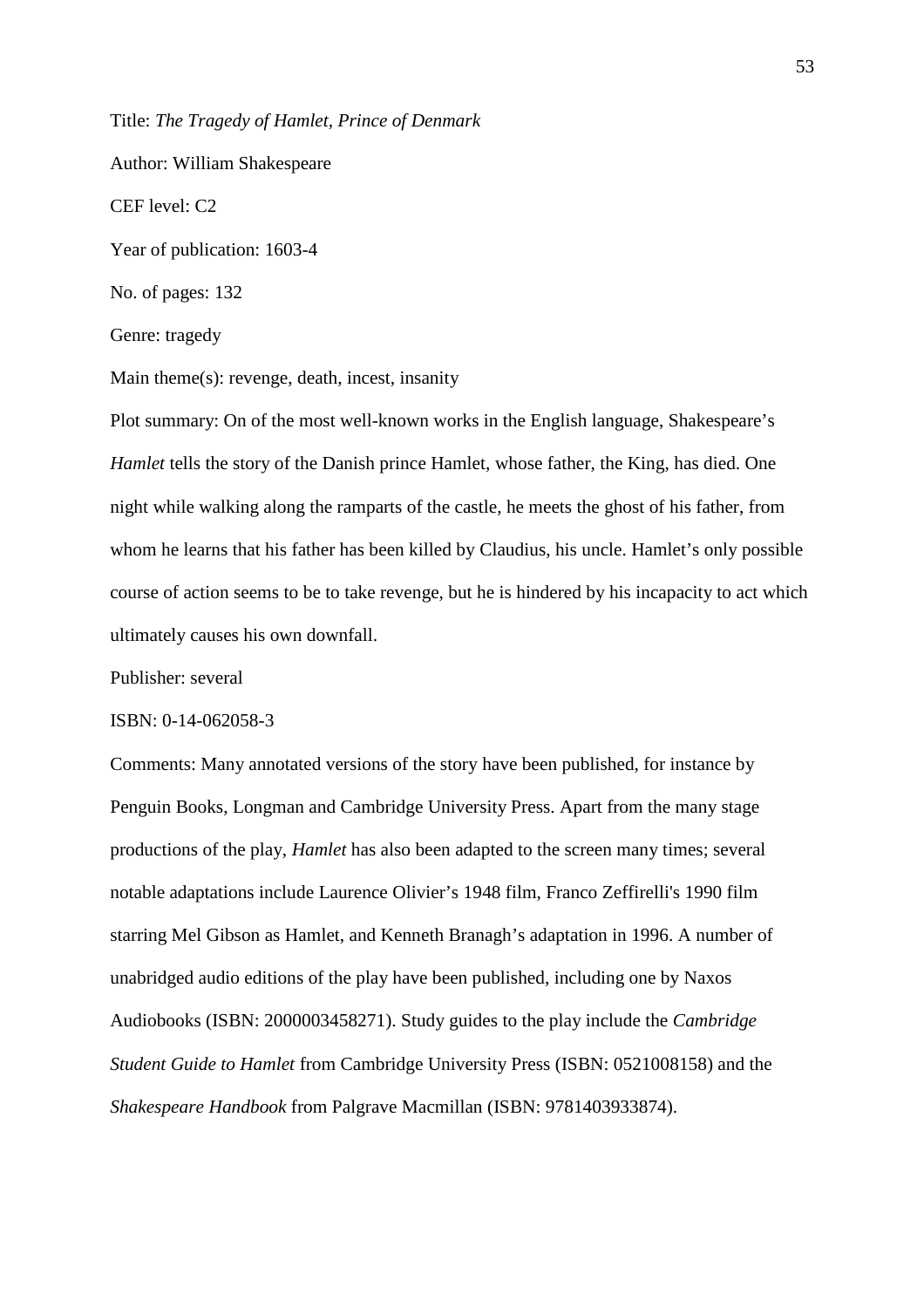In order to illustrate the choice of difficulty level for the books within this database, the following section will contain a select number of examples from the database, giving a more elaborate motivation for their selected linguistic and literary difficulty level.

 The book *Bend it like Beckham* by Narinder Dhami for example, is defined as level 1 for literary and A1 for linguistic difficulty. In Table 5 in Chapter 2 books belonging to a difficulty of level 1, A1 are defined as "short, simple books using familiar names, words and very simple sentences, with events closely linked to the experiences of adolescents in terms of content and characters. The storyline is clear and simple, with exciting or dramatic events succeeding one another at a rapid pace". *Bend it like Beckham* is written as a novel aimed specifically at an adolescent audience, and the storyline revolves around themes which can be very familiar to younger readers. The emphasis on such aspects of youth culture as sports, school and parental control, as well as the presence of an adolescent protagonist, contribute to a reading atmosphere which is familiar and easy to relate to for young, beginning readers. The only storyline the book contains is very linear and told from a single perspective. There are no deeper layers of meaning or implicit motives. The language used in the novel is mainly very literal and everyday language, written in short and simple sentences. The vocabulary range used in the book is very select and basic. There is even an elaborate vocabulary list for some of the harder words at the very end of the book. With 176 pages this is not a very long novel, which can help early readers in their motivation to read.

*In the Heart of the Country* by J. M. Coetzee is classified as level 6 in terms of literary difficulty and B2 in terms of linguistic complexity. According to Table 5, books belonging to a category of such difficulty can be described as "books written in a style of contemporary literary prose, using a broad vocabulary, but which may include experimental forms and styles. They have a multi-layered, complex structure, making it difficult to penetrate through to the story and to interpret its meaning". *In the Heart of the Country* can be very difficult for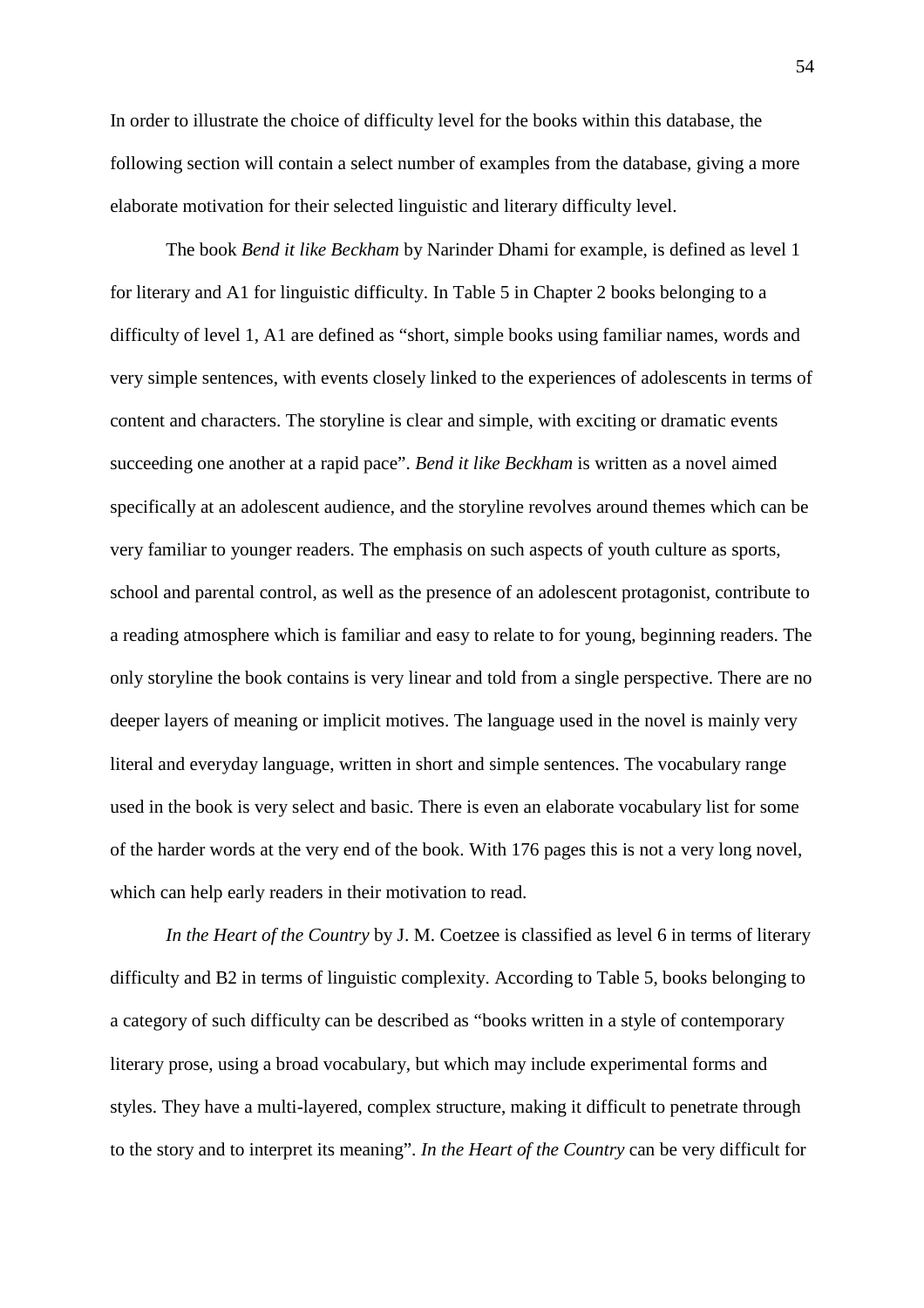youthful readers. It is in many ways a very abstract novel, dealing with issues and set in environments which are not at all familiar to Dutch secondary school students. The novel leaves room for many different interpretations in its analysis and has several layers of meaning. It is written in a somewhat experimental structure, as it is presented in the form of several numbered diary entries written by the protagonist. However, as this protagonist seems to be suffering from a mental illness, the reliability of her story is very much in question, and the division between reality and fantasy in her story is very blurred. The language in the novel is of a straightforward contemporary literary style, using a broad vocabulary, and sometimes containing longer, structurally rather more complex sentences. Although it is not a very long novel at 160 pages, its literary complexity will certainly deter less experienced readers. It should be noted that the novel can indeed be extremely difficult, and may be hard to read even at an academic level. As such, the book may in fact be considered to be even higher than level 6, and actually be part of an outside category. Any secondary school student attempting to read this book would have to be prepared to be challenged, and should probably be guided along carefully in the reading process.

Thomas Hardy's *The Mayor of Casterbridge* is classified as level 4 in literary terms and C2 linguistically. Table 5 in Chapter 2 defines books in this category as "books written in a structurally or linguistically complex language, which are not immediately related to the world of adolescents in terms of content and characters. The literary techniques used are somewhat complex". The novel is set in a very different time and place than the world which adolescents are familiar with, and as such students reading this book may have problems relating the events to their own experiences. The book has several different intertwining storylines and many different characters between which the mutual relations alter constantly. However, the story itself is rather straightforward, without many layers of meaning. The language in the novel is rather complex in the sense that it is not written in contemporary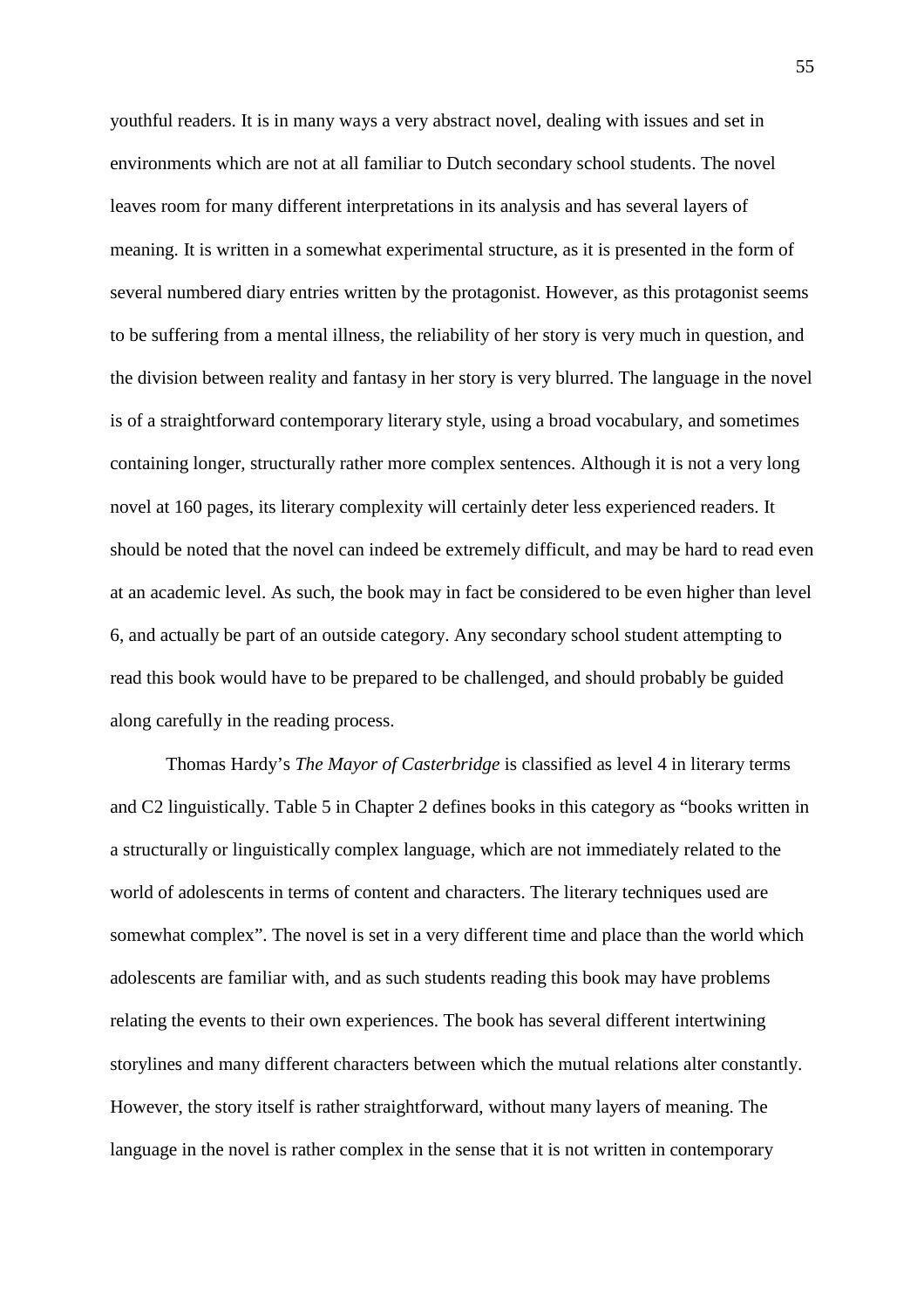English and uses highly literary language structures in its sentences. The author often uses phonetic spelling in the dialogues to indicate the regional accents of the speakers which can be difficult to understand to a non-native reader. With 316 pages the book is reasonably long, which may be discouraging to unmotivated readers.

Opinions may vary on the literary and linguistic difficulty levels of the books within this database, not only between students, but between teachers as well. The difficulty levels as defined in Chapter 2 serve as a point of reference, which, as illustrated in the examples above, can help to provide a weighed assessment of each individual book's complexity. Once the difficulty level of a work has been established, it can help to improve students' abilities from one level to the next. Exactly how this may work in a classroom environment will be illustrated in Chapter 4.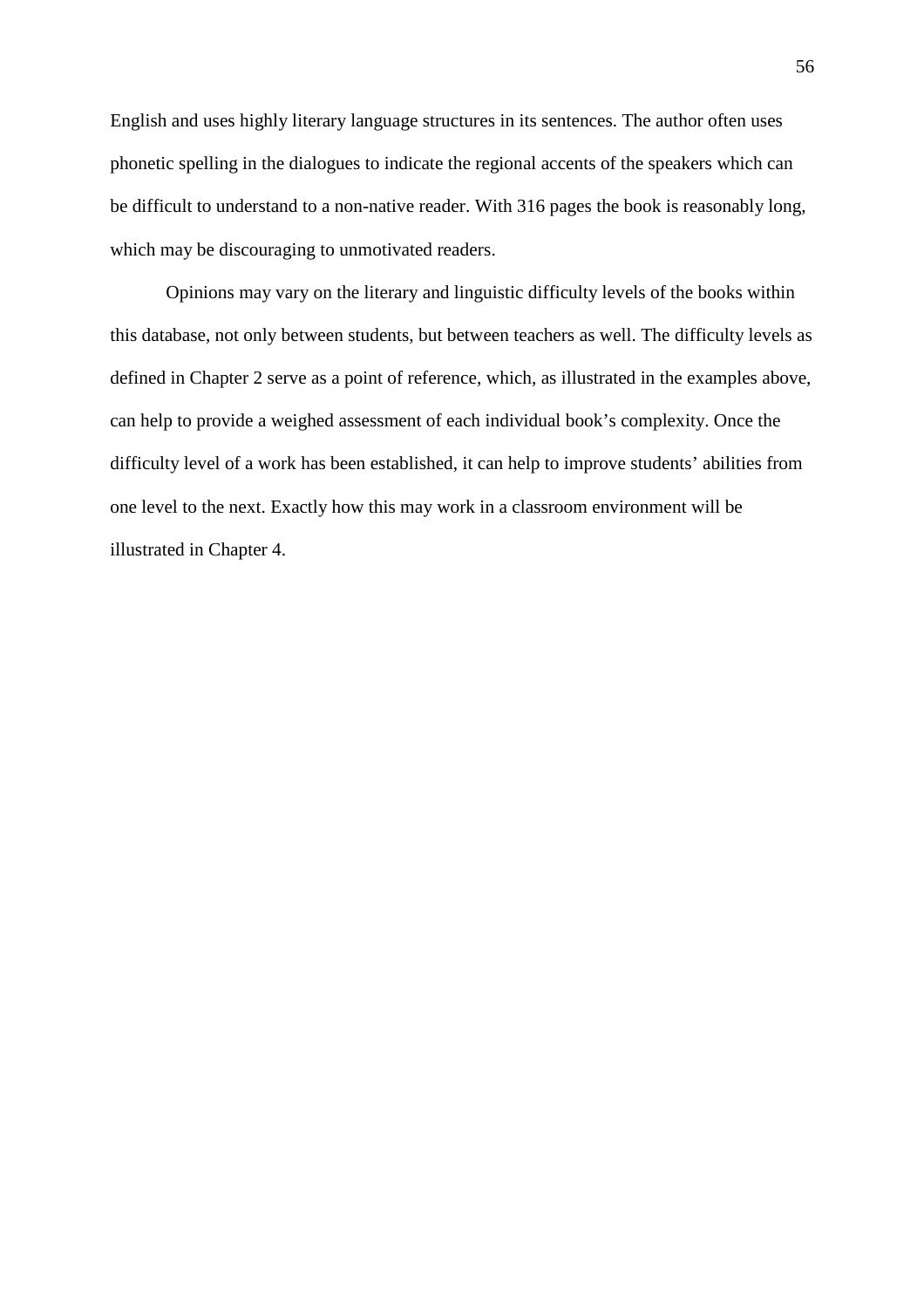#### **Chapter 4: Practical application of the database**

This chapter will focus on the practical use of the database of books in a classroom environment and in which way it can help to facilitate both literature learning and teaching. For this purpose, a number of hypothetical students will be presented who will serve as an example to illustrate how both teachers and students can make a motivated selection for the books used in literature education, based on the levels of literary and linguistic competence and any other practical information contained within the database. The examples will demonstrate how a book may be selected on the basis of the knowledge of a student's literary and linguistic abilities, but also their personal preference and reading experience, their motivation and their familiarity with certain themes and topics.

The teacher can also make a choice on any tasks and assignments suitable for a specific student and/or a particular book based on the information within the database. Unfortunately, it is very difficult to present an elaborate example of a complete lesson series, for reasons of practicality; the way in which literature education is structured can differ profoundly from school to school in the Netherlands, including the number of hours of literature taught each week. For this reason, such an example will not be presented in this chapter. However, this does not mean that it is not possible to give an indication of what kind of assignments may be suitable for a specific student, or what sort of task will help them improve their linguistic and/or literary competence from one level to the next.

What follows is a number of examples in the form of hypothetical students of English literature in Dutch secondary schools, with each example containing the book(s) suitable for the students in question, a motivation for why this particular work may be suitable, and how the database can help in making a selection in this respect.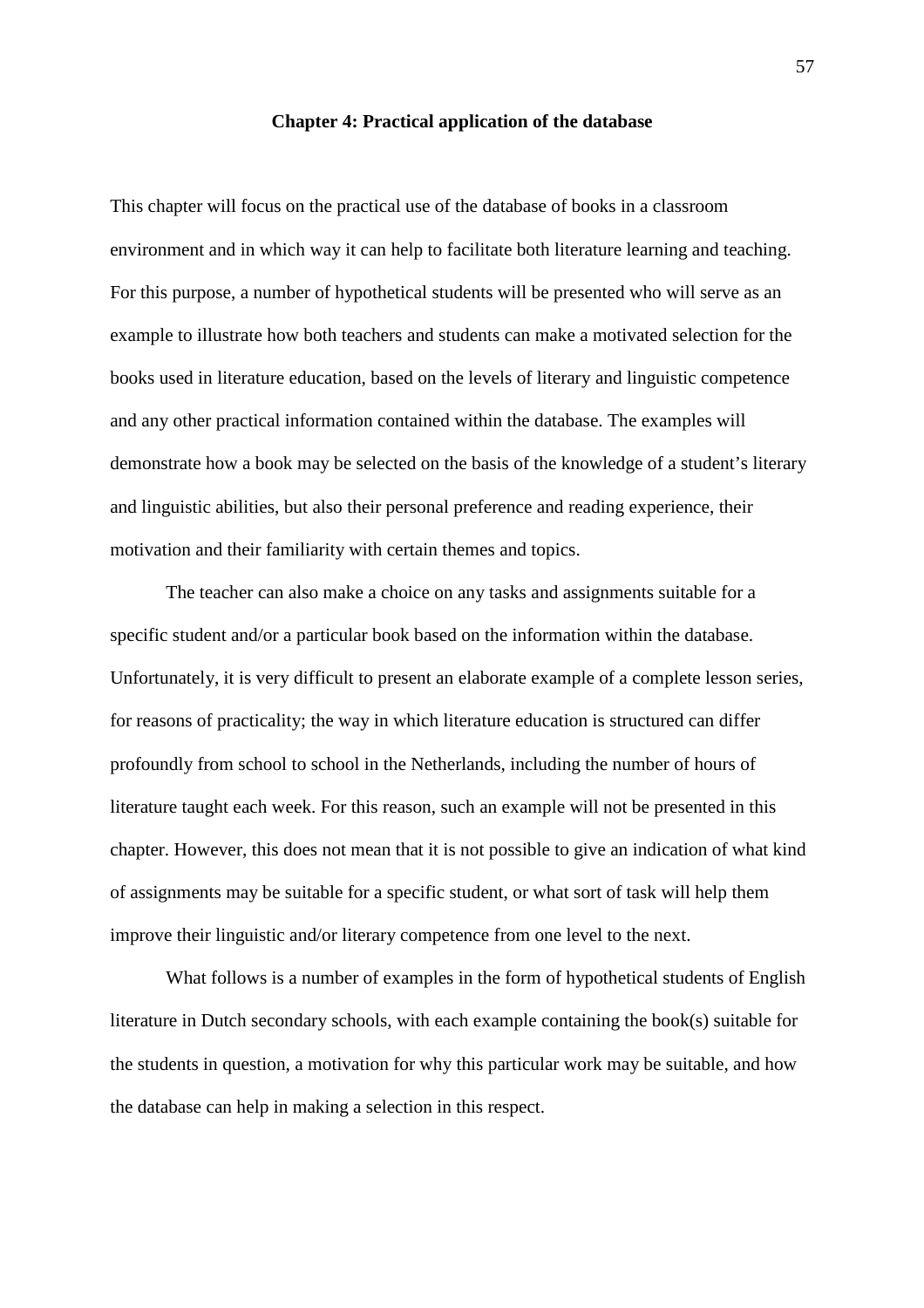Student A is a 14-year-old student in the  $4<sup>th</sup>$  year of his VWO educational track at a Dutch secondary school. He has had some experience at reading literature, but has a short attention span when it comes to reading. He likes his books to be short and packed with rising action, and detests having to work through longer books with elaborate characters and deeper layers of meaning. He has a reasonable command of the English language, and has a good vocabulary of the most common, everyday language. However, for the less ordinary, lowfrequency words Student A requires a dictionary. Because he has never been encouraged to read by his parents, he is in possession of only a few books of his own at home.

Based on this student's age, grade and reading experience and preference, he can be ranked at level 2 with respect to literary competence. Any books selected for this student should not be too difficult or too long, so as not to discourage him from finishing or perhaps even starting the book. However, his reading of the novel should also prepare him for more complex works in the future, and make him more enthusiastic about reading in general. Raising students' awareness of and interest in literature can be particularly effective, as a motivated student is more willing and consequently also more able to learn, it has been suggested (Bolscher et al., 169).

A possibly suitable work for Student A might be *The Fifth Child* by Doris Lessing. According to the database, it is ranked at a literary difficulty of level 2. The story is rather straightforward and exciting. With a length of 159 pages it is relatively short, and is part of the horror genre; these aspects can help Student A overcome his lack of enthusiasm for reading. *The Fifth Child* is ranked at a linguistic difficulty of CEFR level A2, which means that the language used is rather simple and idiomatically not very complex; the vocabulary is rather common and basic. In order to ensure that the student has no difficulty understanding some of the more difficult words, the teacher may advise him to use one of the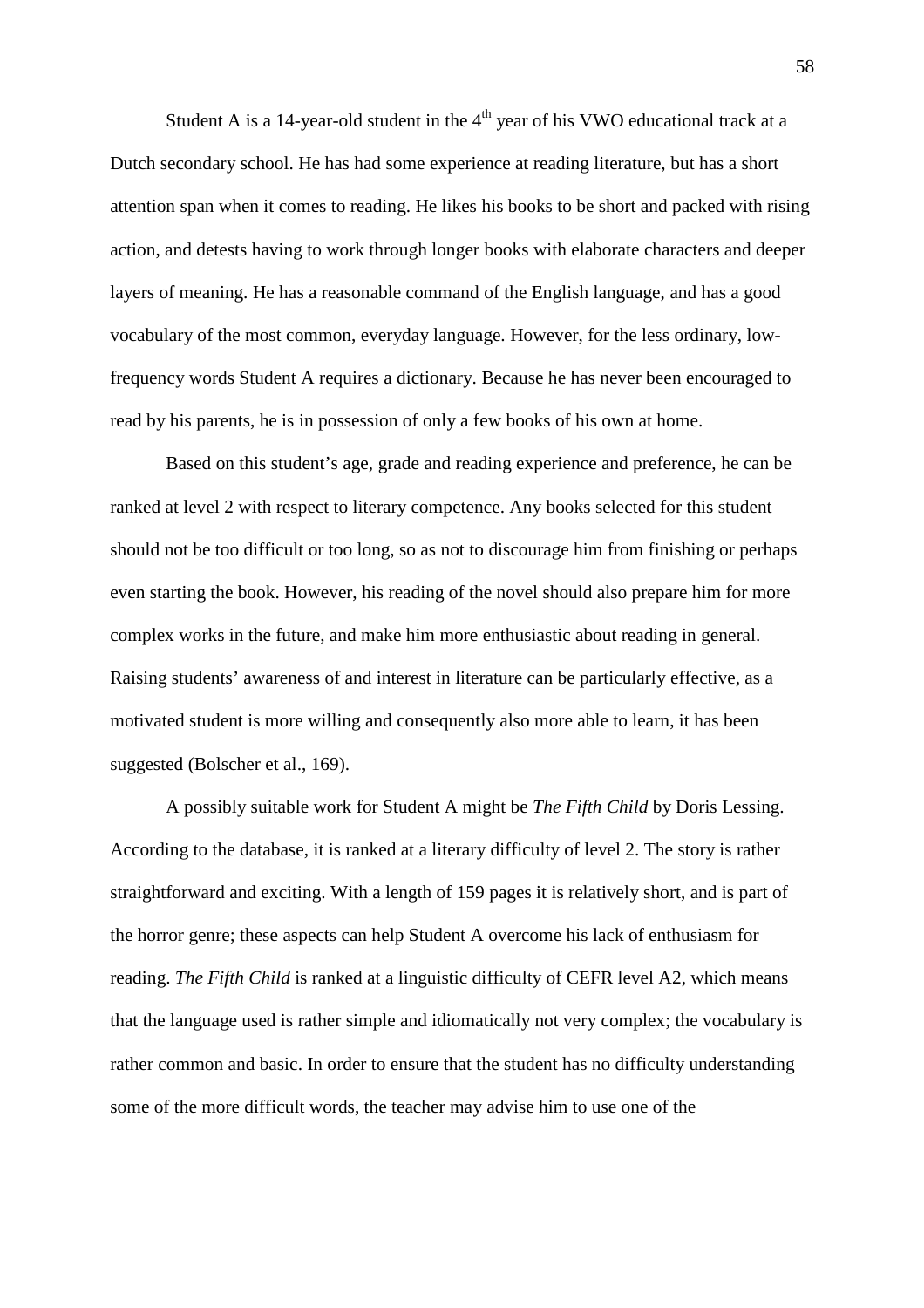aforementioned student editions of the book, which both include vocabulary assistance for the harder, less common words.

Once the student has started reading the book the teacher may assign some extra tasks in order to facilitate reading, but also to prepare the student for future reading of increasingly complex books by focussing on improving linguistic and literary competence, and by stimulating taste and enthusiasm for reading. The student could for instance be given the task of making a list of a number of words which he looked up in the dictionary or in the vocabulary list of the book. Afterwards, he might be asked to find a different context for a number of these words, for instance on the Internet or in newspapers. Or, in order to stimulate the literary competence and develop a taste in reading, the student might be given an assignment to write a report on the book after finishing it and perhaps compare it to previously read works.

If Student A improves sufficiently with regard to linguistic competence, he may be given a book which is linguistically slightly more complex, such as *The Tenth Man* by Graham Greene ranked at CEF level B1. This decision should be made very carefully though; if the student has to look up too many words, he may become bored and discouraged to read. A subsequent book in literary terms might be *The Woman Who Walked Into Doors* by Roddy Doyle. Though structurally somewhat more complex and slightly longer, it still uses relatively easy and everyday language.

Student B is a 15-year-old student from an immigrant family, in the  $4<sup>th</sup>$  of her HAVO educational track at a Dutch secondary school. She has had virtually no experience at reading literature, and as such may be lagging slightly behind her peers in this respect. She still has to develop a taste in reading and cannot define any definite preference for a specific genre, topic or theme. Student B does not have a natural talent for learning and acquiring foreign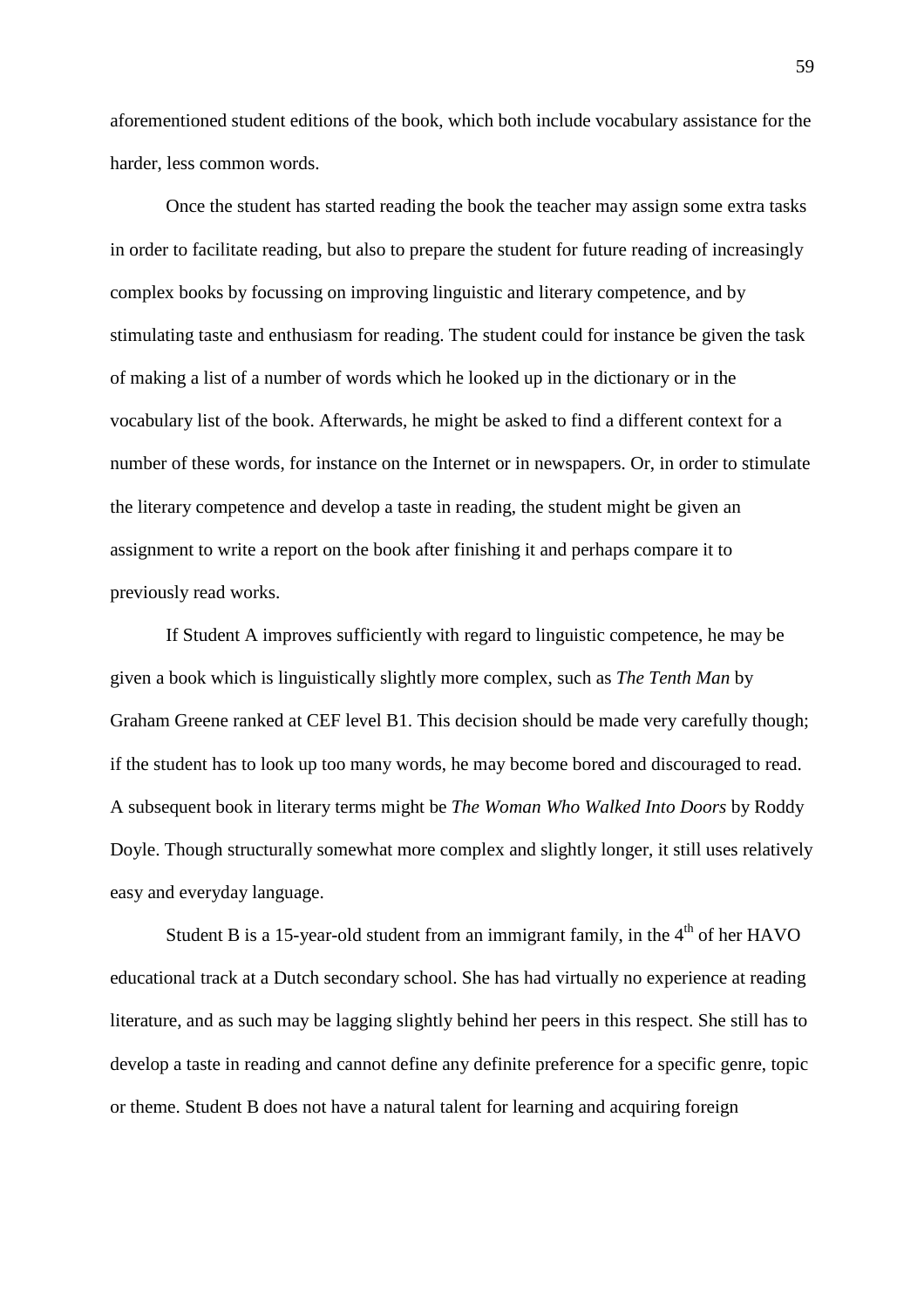languages and is much more apt at mathematics and physics. As a consequence, her command of the English language is rather poor, and she has rather small vocabulary.

Student B's literary competence can be ranked at level 1; she is in many ways a starting reader, and will have to learn reading literature from the very beginning. A suitable book for this student will have to be short and simple, and preferably deal with a subject matter which is close to her own experience. The novel in question should serve as a starting point for reading literature and prepare her for more difficult works in the future, but also assist her in developing her own taste in literature.

An appropriate work for Student B might be *Bend it like Beckham* by Narinder Dhami. In the Database, this book is classified as level 1 in terms of literary complexity. It is not a very long work at 176 pages, and has a subject matter which is close to the experience of the average adolescent. Moreover, the recurring theme of intercultural clashes and the problems of growing up in an immigrant family can stimulate Student B in her reading motivation, as studies have pointed out that many immigrant children are more motivated and interested in reading intercultural literature (Hermans, 156-172). *Bend it like Beckham* is given a CEFR level of A1, which should make it understandable to someone with a rather limited competence at reading English. The vocabulary list at the end of the novel can be particularly helpful to a somewhat less competent reader.

Any tasks given tot this student should focus on creating a general appreciation of literature. Student B has had practically no experience at reading novels, and would have to be given an insight into the significance of literature. She could for instance be given the task of providing an analysis of some of the events in the novel, and be asked to compare the occurrence of cultural differences and clashes in the book to events from her own life. She might also be asked to write down some of her own experiences which she would find somehow similar to the events portrayed in the book. An assignment involving the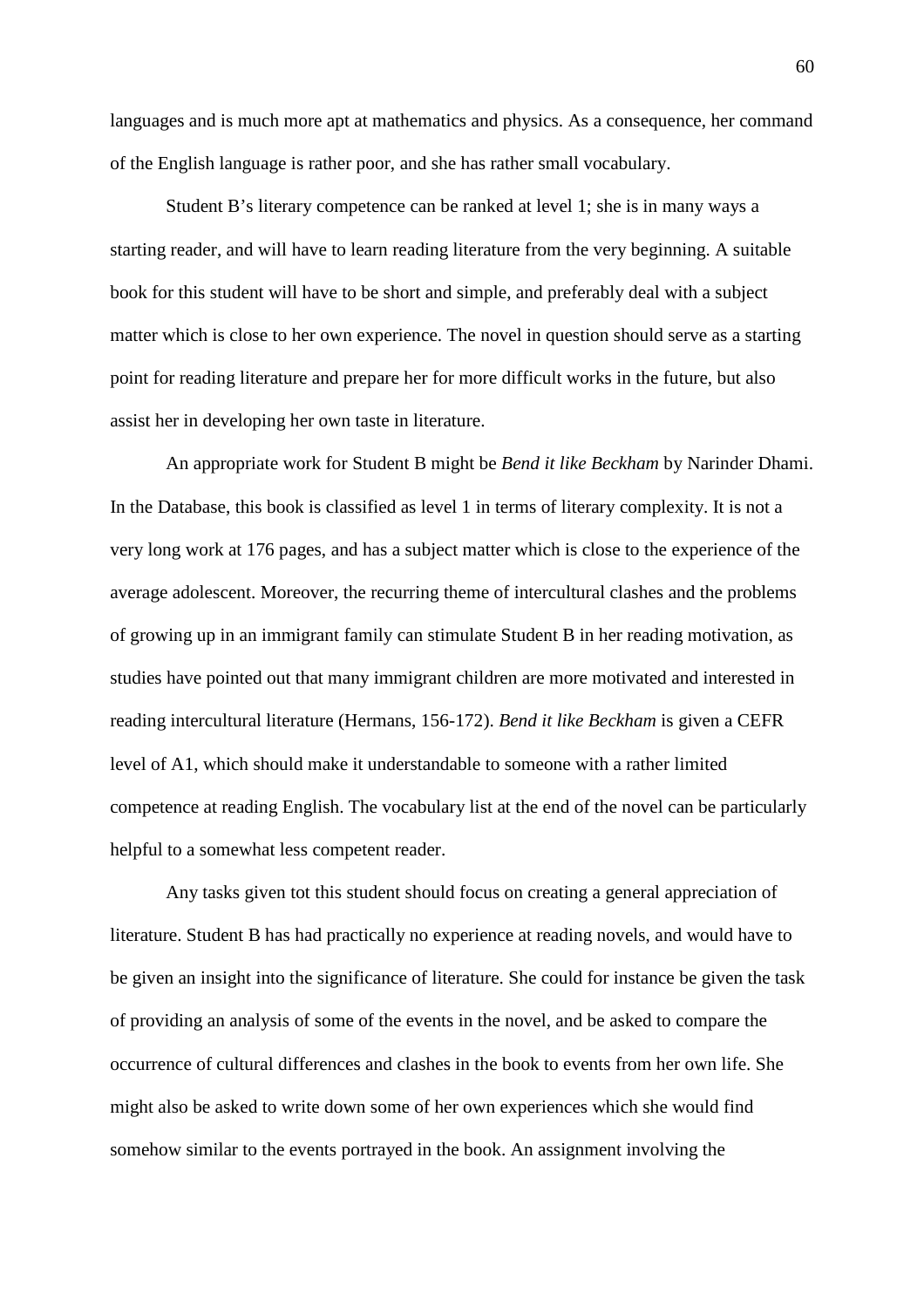improvement of her ability at reading English could involve her writing down some of the words of which she does not know the meaning while reading, and guessing the correct meaning before looking up the words in question.

Before Student B can start reading more advanced literature, she will most likely first have to focus on improving her English language competence, as a limited ability at understanding the language can genuinely hinder progress in literary terms. If sufficient progress at linguistic abilities has been achieved, Student B might perhaps try *Tiger, Tiger* or *Judith and Spider*, which are both slightly more complex linguistically.

Student C is a 17-year-old student in the  $5<sup>th</sup>$  year of her VWO educational track at a Dutch secondary school. She has been an avid reader, albeit one of mostly children's and youth literature, for much of her life. However, over recent years she has started to read more adult literature and has tried to work on increasingly difficult books. Because reading is one of her hobbies, she possesses many books, although most of these are written in her mother tongue. She has a relatively good grasp of the English language compared to her classmates, and can use and understand a broad vocabulary of words.

The literary abilities of Student C can be considered to be equal to those associated with level 4. Her previous experience with reading has prepared her for works which are more difficult to comprehend, particularly since she has moved on to reading adult literature. A suitable book for Student C would have to be structurally more complex, and any novel selected would have to keep her challenged and interested, as a work below her abilities might make her bored or unmotivated.

An appropriate work for Student C might be *Lady Chatterley's Lover* by D. H. Lawrence. The subject matter of the book is not directly related to the world familiar to a present-day adolescent, and this disconnection may discourage a less experienced reader. However, to a reader who needs to be challenged, a work that is more complex and relatively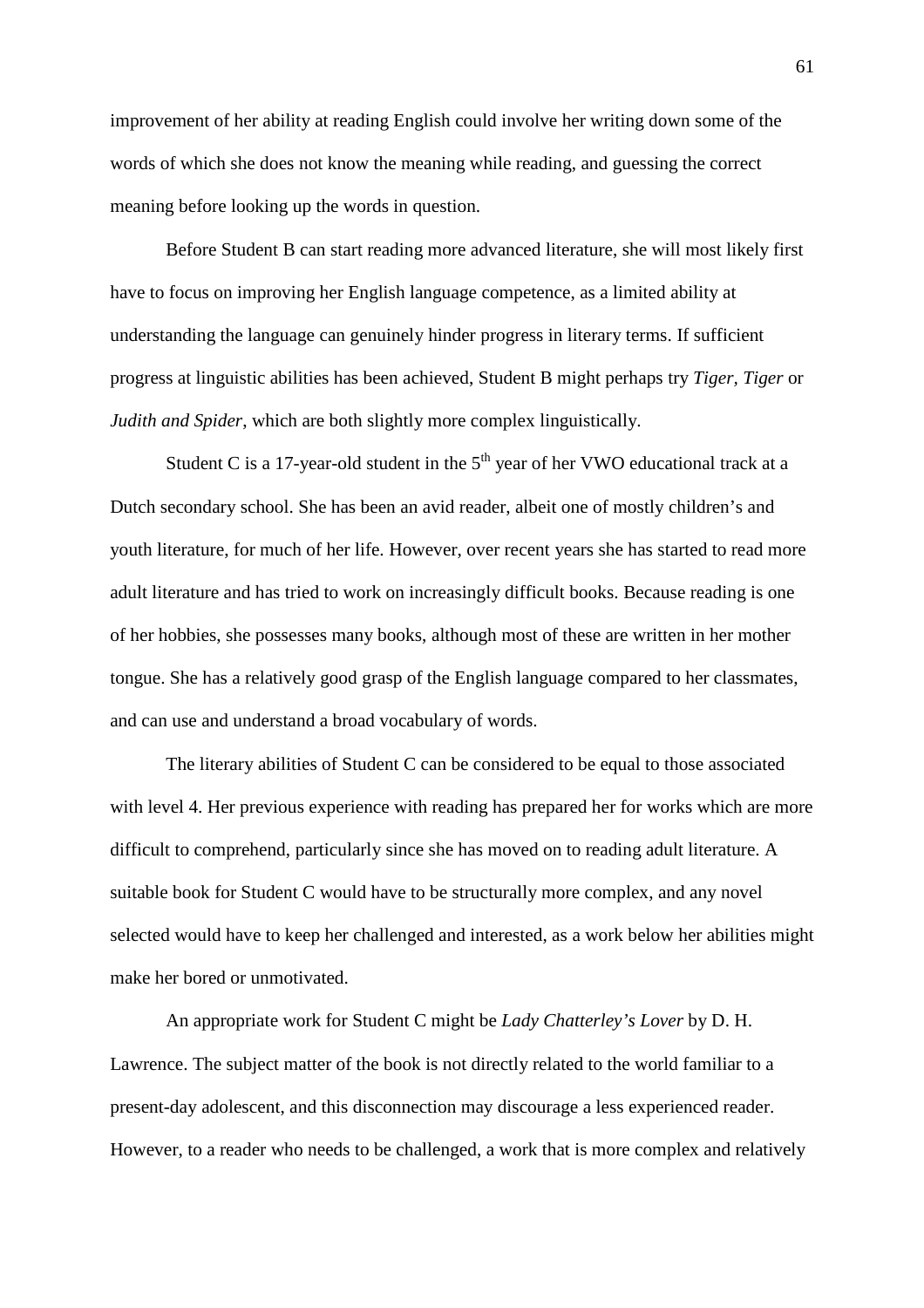long at 384 pages can be appropriate. The difficulty level of B2 at which the book is ranked will require a rather broader vocabulary in order for a reader to be able to understand it to its fullest extent.

Seeing as Student C has a good literary competence, an assignment after reading this book can involve having to give a deeper analysis of some aspects of the book. The student could for instance be asked to provide an analysis of some of the main characters and their motives for behaving the way they do. The student could also be asked to work with the film adaptation of the book, for instance by letting her point out the differences between novel and film and analyse why certain adaptations may have been made.

If the student makes enough progress, she could be given a subsequent book that is more complex linguistically and comparable with regard to literary difficulty (e.g. *Angela's Ashes* by Frank McCourt), or more difficult in literary terms and slightly less challenging in terms of linguistic difficulty (e.g. *The Catcher in the Rye* by J.D. Salinger).

Although the above list of students is purely hypothetical, they serve as an illustration of how a database of books may be used in a practical context. They serve as an indication of the benefits of such a database; the teacher or student can find books that are more or less comparable with the student's own abilities, select works which are part of a genre or deal with a subject matter which interests the student, and the teacher is able to use the information to give the student assignments without even having to have read the book in question. Perhaps the teacher can also distribute parts of the database among his or her students, so that they can make a personal selection of the books they wish to read, based on their knowledge of their own abilities and preferences.

A select number of problems still remain when using a combined system of the CEFR and Witte as a framework for a database of books for English literature education. Firstly, determining an accurate literary difficulty level for each book can be very subjective; some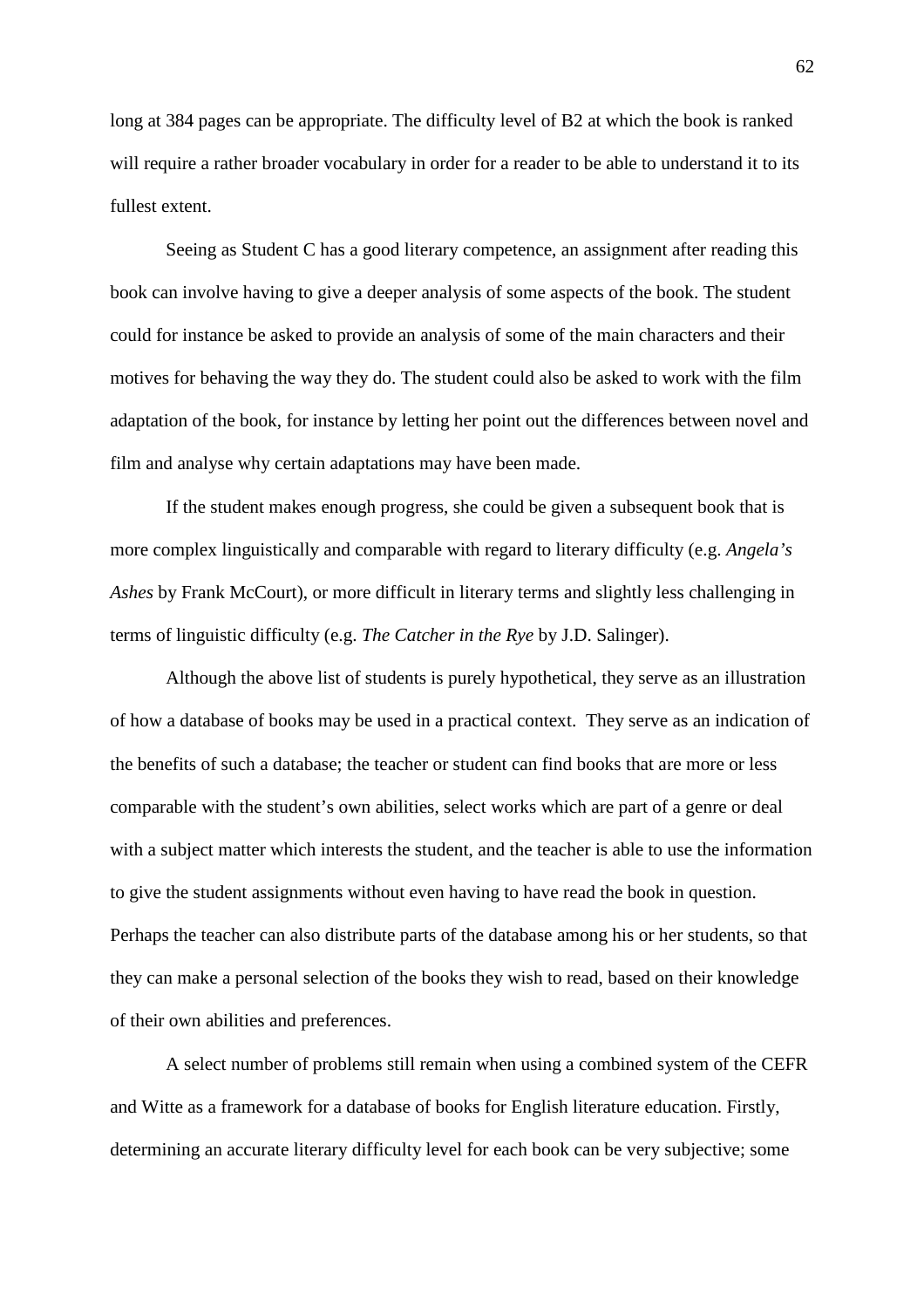teachers may perhaps find certain books mentioned in the database to be of a higher or lower difficulty level than has been suggested here. Different teachers have different backgrounds and experiences, and as such may emphasise different aspects of the parameters that determine a book's literary difficulty. Perhaps the opinion of the literary complexity is even determined by the standards set by each individual school. This problem is not merely restricted to the literary difficulty, however. The CEFR in fact uses much fewer parameters to indicate the differences between the levels of complexity than Theo Witte, and as such is also very much dependent on subjectivity. Moreover, as times and cultures change the database may ultimately become outdated. In order to counter these problems such a list would need to be updated and expanded frequently, preferably by a number of specialist teachers, in order to keep it both as objective and as up to date as possible. Perhaps even students could be asked which books they prefer, or which ones they would like to see added to the list.

Secondly, it may be questioned whether the database should in fact be divided along exactly six different levels of literary difficulty. As was illustrated in the examples in Chapter 3, there are books which can in fact be considered to be part of a higher, outside category. This would indicate that there may be a need either for an extra level of difficulty or for a reclassification of the six current levels. On the other hand, it is questionable whether any students ever achieve this level of competence during their time at secondary school. In this case it is more desirable to set some sort of standard level for literary competence which students of each different educational track would have to have achieved when passing their exams.

A third problem exists when trying to find an appropriate work of literature for the right student. It may be difficult to pinpoint a student's literary and linguistic abilities accurately, both for the teacher and the student, and as such it may be desirable to use a method which can help estimate the competence of students individually or as a group.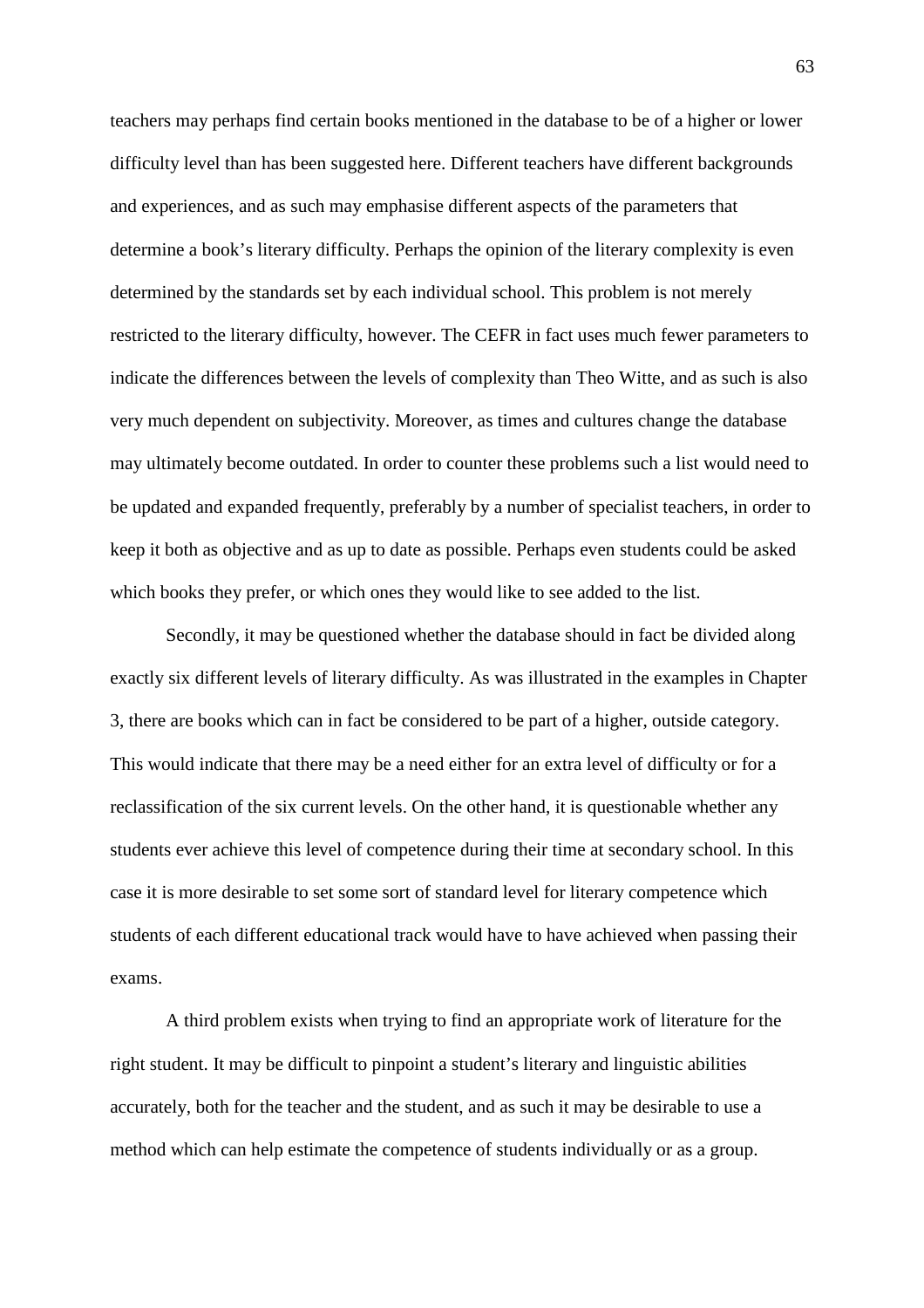Perhaps it may be possible to use a small number of short stories in this respect, and to use a questionnaire in order to establish what students have managed to pick up from each story. Nonetheless, once the abilities of a student have been more or less established, the database can give an indication of suitable works of literature.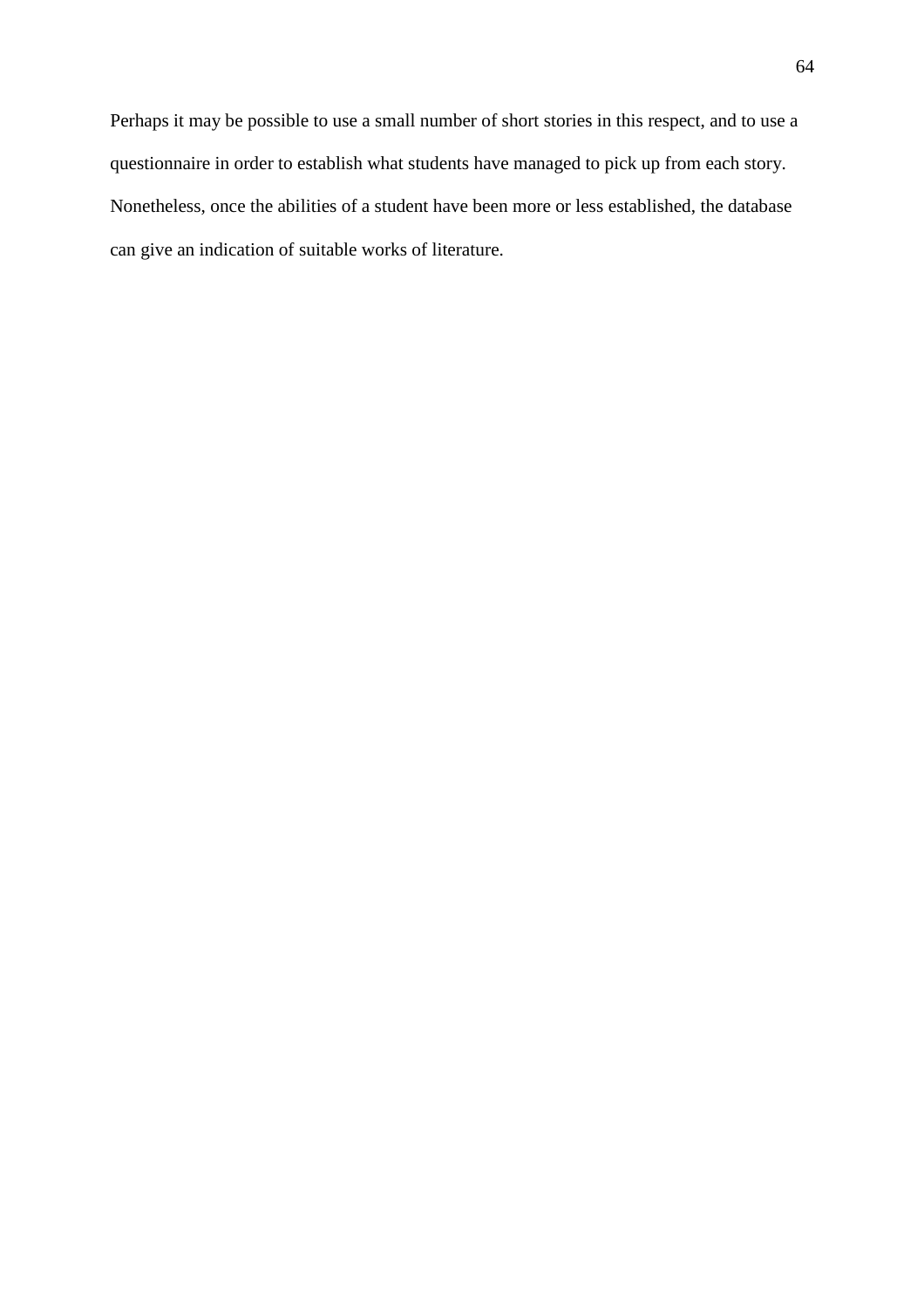#### **Chapter 5: Conclusion**

The aim of this thesis has been to provide a basic framework for Dutch secondary school foreign language literature teaching, by combining the levels of literary competence as set by Theo Witte and the levels of second language competence defined by the Common European Framework. The database provided within this thesis was used to present a basis for Dutch secondary education English foreign language literature teaching.

 However, in order for this new combined framework to work properly a number of adjustments would have to be made. Schools would have to maintain a basic set of rules defining the minimum levels of competence required at each different level of education. Future research should focus on providing teachers of second language literature with a system for more accurately determining students' literary and linguistic competence, for instance through the use of assignments or tasks and standard scores for each level of competence. By facilitating the process of determining the competence levels of students, teachers can more readily select appropriate works from the second language literature database and thereby improve the quality of literature education.

 Overall, the second language literature database can provide both teachers and students of literature with a number of benefits. For instance, it can help them find works which are relatively in line with each student's own competence, select books which are both interesting and relevant to the student, and it provides them with a list which can aid them in mapping each student's progress through his or her literary and linguistic levels of competence.

65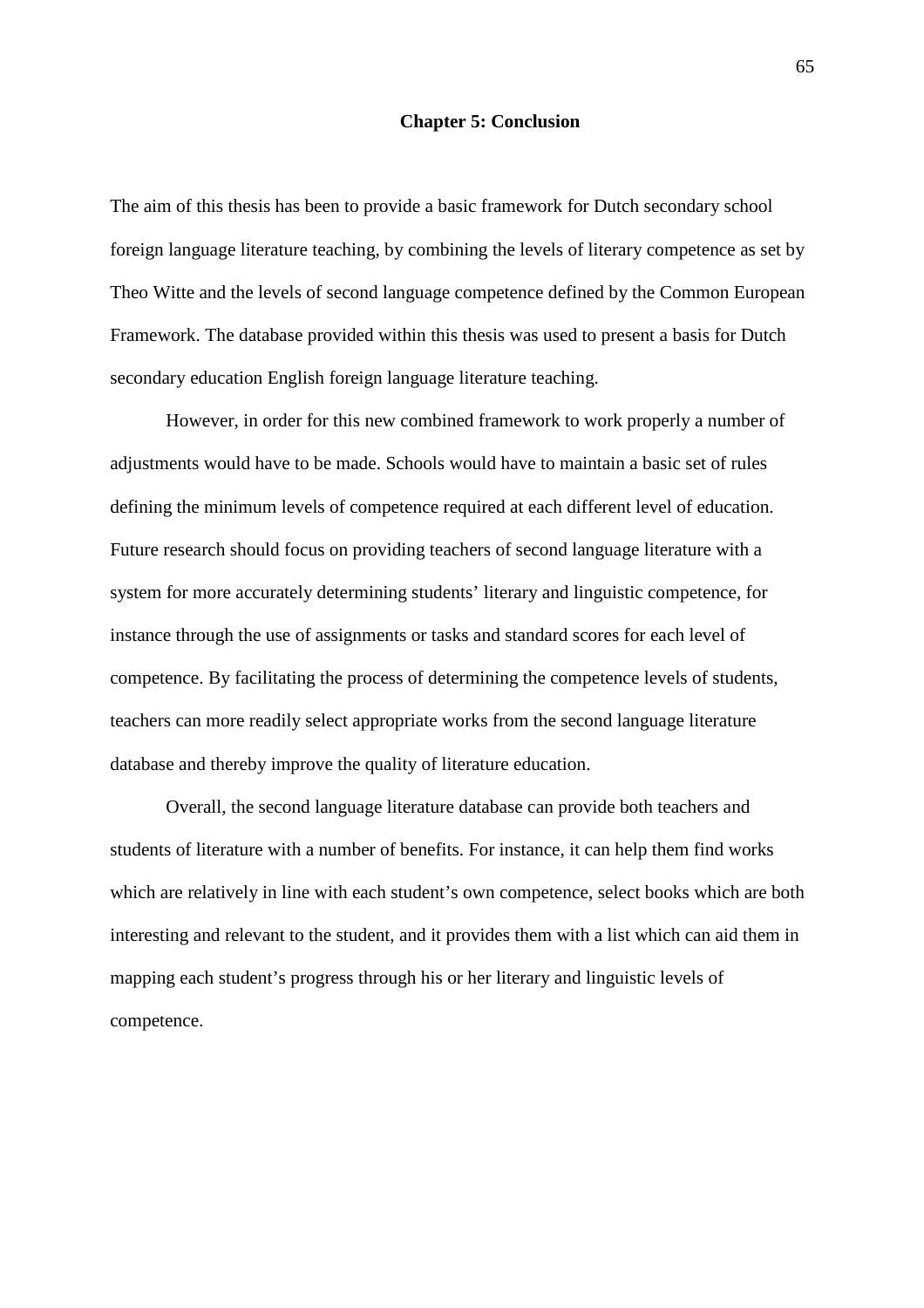#### **Works Cited**

- Bolscher, Ilse et al. *Literatuur & Fictie Een Didactische Handreiking voor het Voortgezet Onderwijs*. Leidschendam: Biblion Uitgeverij, 2004.
- Hermans, Marianne. "Cultuur en lezen. Verschillen tussen allochtone en autochtone scholieren in leesgedrag en literatuuronderwijs". *Lezen en leesgedrag van adolescenten en jongvolwassenen*. Eds. Anne-Mariken Raukema, Dick Schram & Cedric Stalpers. Delft: Eburon, 2002. 155-172.
- Witte, Theo. *Het Oog van de Meester Een onderzoek naar de literaire ontwikkeling van havo- en vwo-leerlingen in de tweede fase van het voortgezet onderwijs*. Delft: Eburon Uitgeverij, 2008.
- *Common European Framework of Reference for Languages*. Council of Europe, Language Policy Division, Strasbourg. 22 June 2009. <www.coe.int/T/DG4/Portfolio/documents/Framework\_EN.pdf>
- Noijons, José & Kuijper, Henk. *Mapping the Dutch Foreign Language State Examinations onto the Common European Framework of Reference* (October 2006). 17 August 2009. < toetswijzer.kennisnet.nl/html/cef/cito2006cefr.pdf>
- *Relating Language Examinations to the Common European Framework of Reference for Languages: Learning, Teaching, Assessment (CEFR) – A Manual*, January 2009. Council of Europe, Language Policy Division, Strasbourg. 22 June 2009. <www.coe.int/t/dg4/linguistic/Manual%20Revision%20-%20proofread%20- %20FINAL.pdf>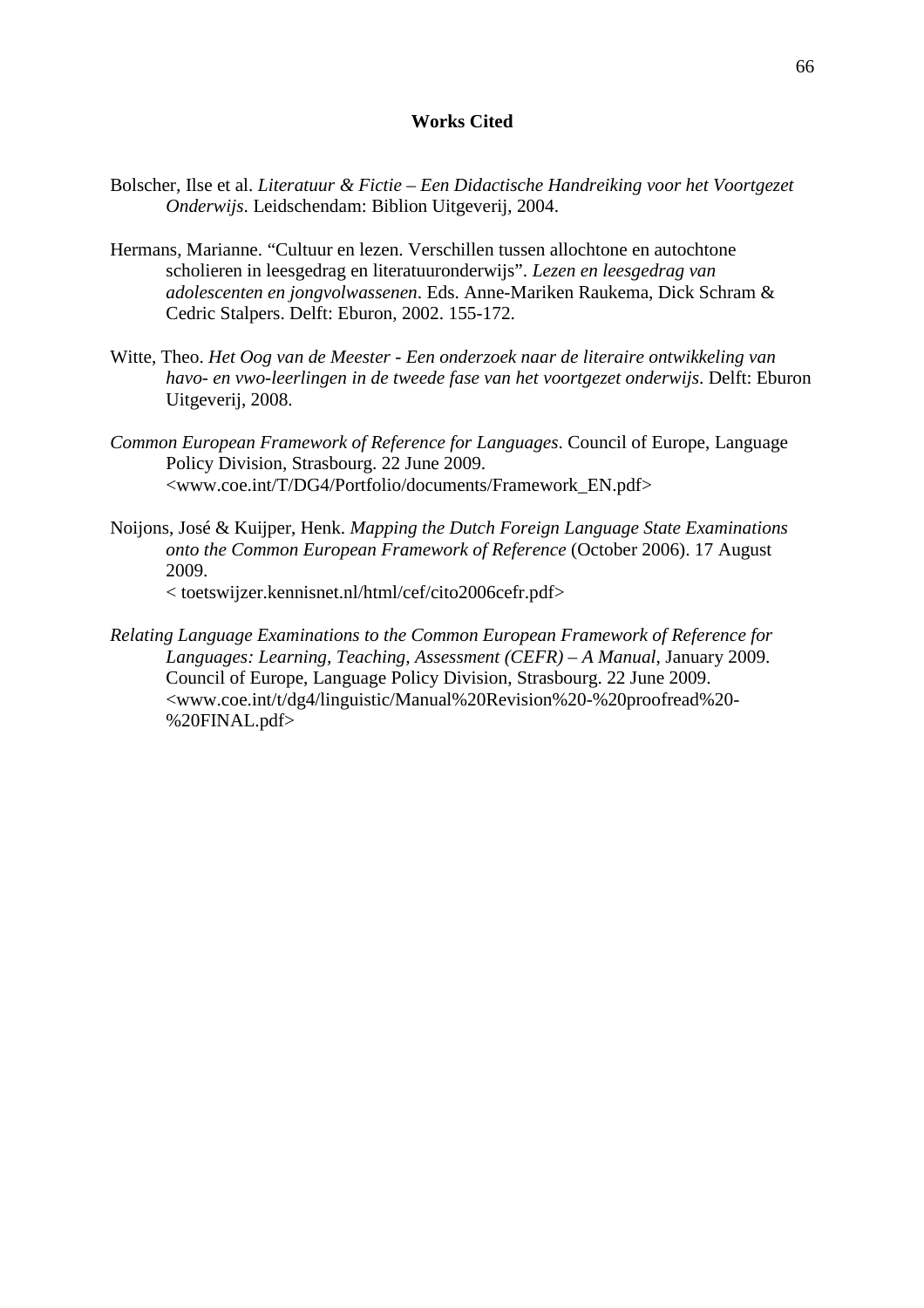### **Appendix A: Overview of Database ordered according to Witte levels**

### Level 1

# $A<sub>1</sub>$

*Bend it like Beckham* - Narinder Dhami

# $A2$

*Tiger, Tiger* - Melvin Burgess

*Judith and Spider* - Michael Scott

### Level 2

# $A2$

*The Fifth Child* - Doris Lessing

# B1

*Jonathan Livingston Seagull - A Story* - Richard Bach

*High Fidelity* - Nick Hornby

*The Bridges of Madison County* - Robert James Waller

*The Tenth Man* - Graham Greene

## B2

*The Lake of Darkness* - Ruth Rendell

# $C1$

*The Time Machine* - H. G. Wells

### Level 3

# $A2$

*The Woman Who Walked Into Doors* - Roddy Doyle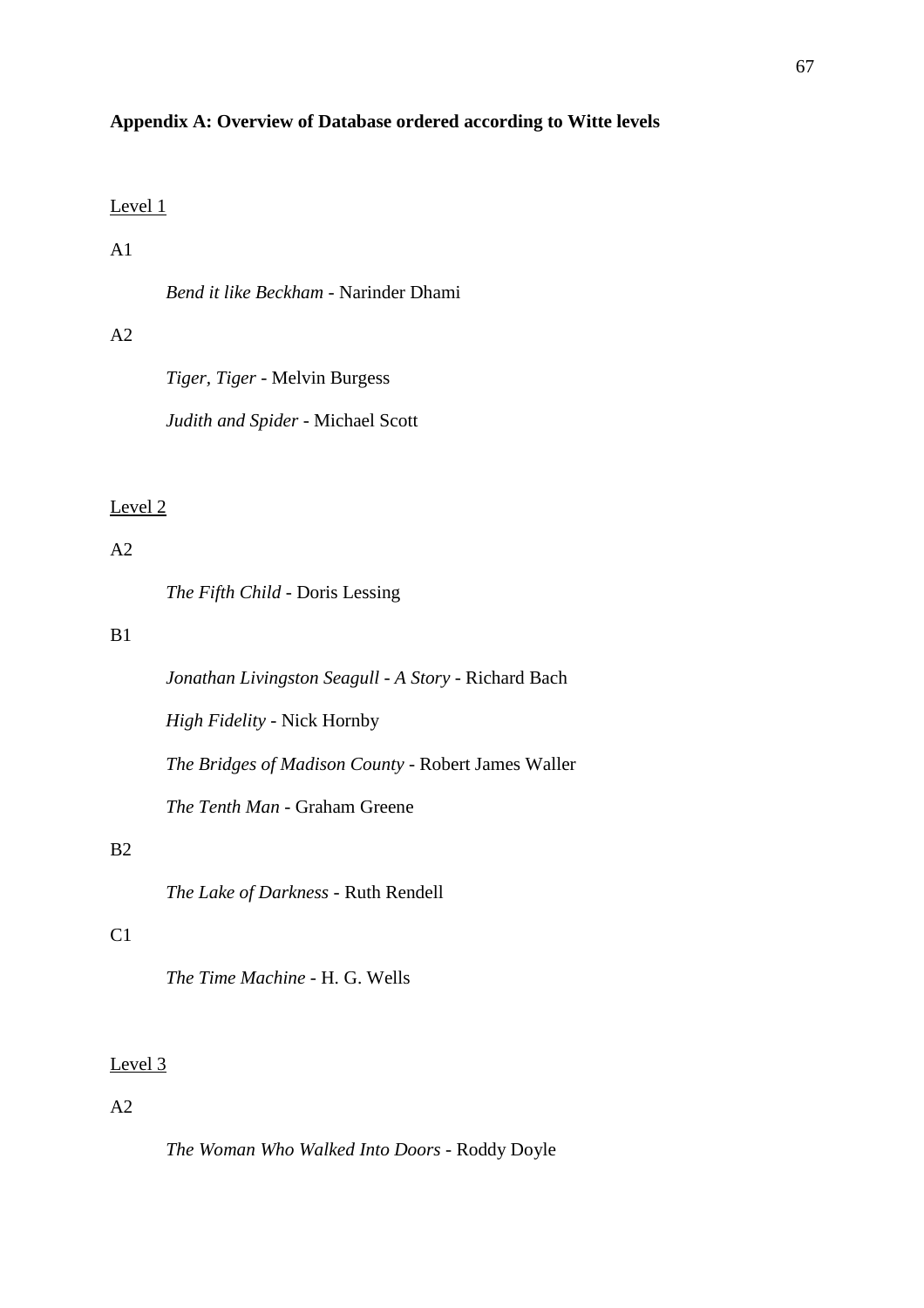# B1

B2

 $C1$ 

| <i>The Boys from Brazil</i> – Ira Levin                                 |
|-------------------------------------------------------------------------|
| <i>Nineteen Eighty-Four - George Orwell</i>                             |
| <i>Rosemary's Baby</i> - Ira Levin                                      |
| The Hitchhiker's Guide to the Galaxy - Douglas Adams                    |
|                                                                         |
| <i>I Know why the Caged Bird Sings - Maya Angelou</i>                   |
| <i>The Sun also Rises</i> - Ernest Hemingway                            |
|                                                                         |
| <i>The Adventures of Tom Sawyer &amp; Huckleberry Finn - Mark Twain</i> |

# Level 4

## B1

*To Kill a Mockingbird* - Harper Lee

*Lord of the Flies*- William Golding

## B2

*One Flew over the Cuckoo's Nest* - Ken Kesey *Lady Chatterley's Lover* - D. H. Lawrence

# C1

*Angela's Ashes* - Frank McCourt

# $C<sub>2</sub>$

*Oliver Twist* - Charles Dickens

*The Mayor of Casterbridge* - Thomas Hardy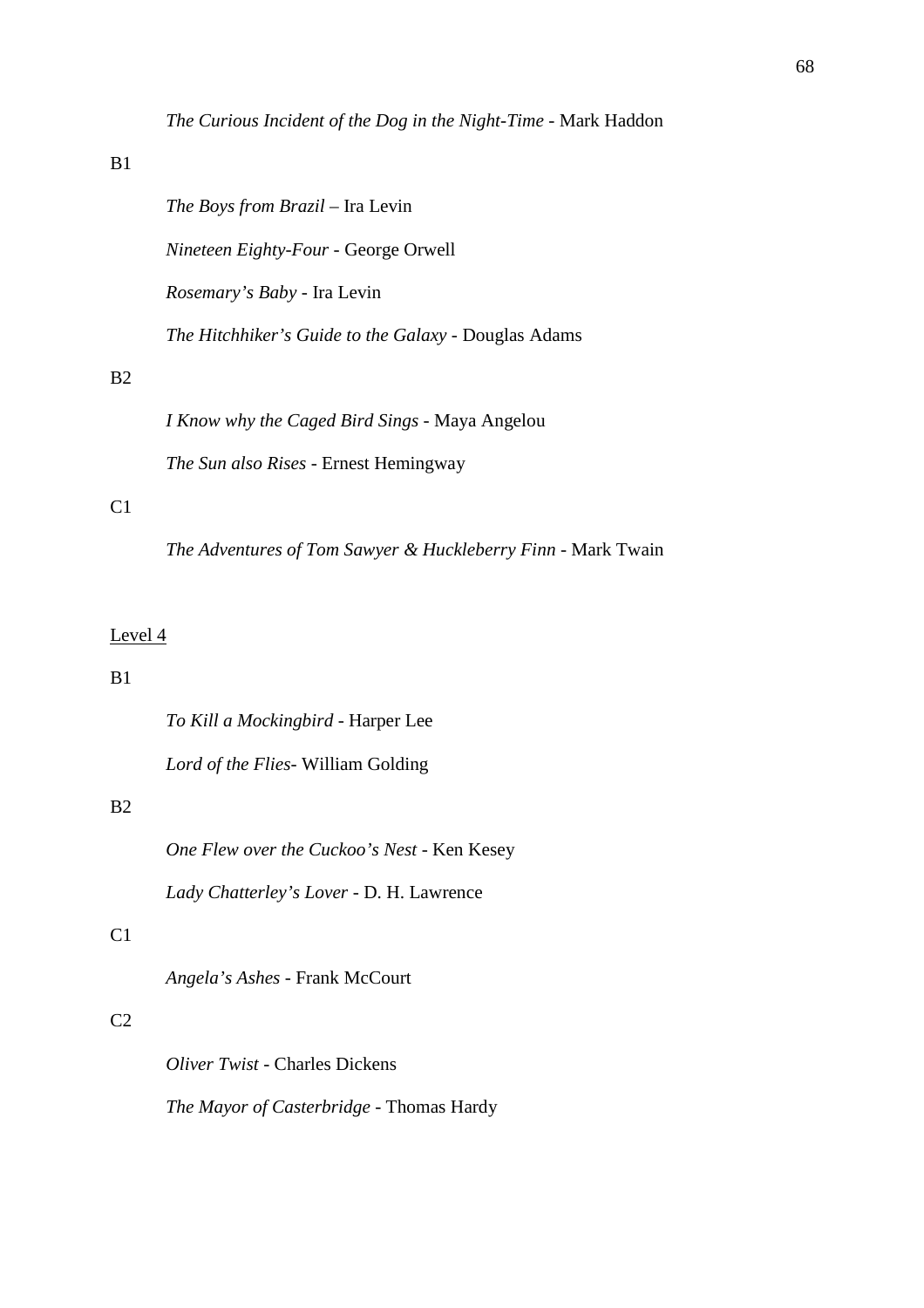# Level 5

# $B1$

*The Catcher in the Rye* - J.D. Salinger

*Wide Sargasso Sea* - Jean Rhys

# B2

*Love Medicine* - Louise Erdrich

# Level 6

# B2

*In the Heart of the Country* - J. M. Coetzee

# $C<sub>2</sub>$

*Hamlet* - William Shakespeare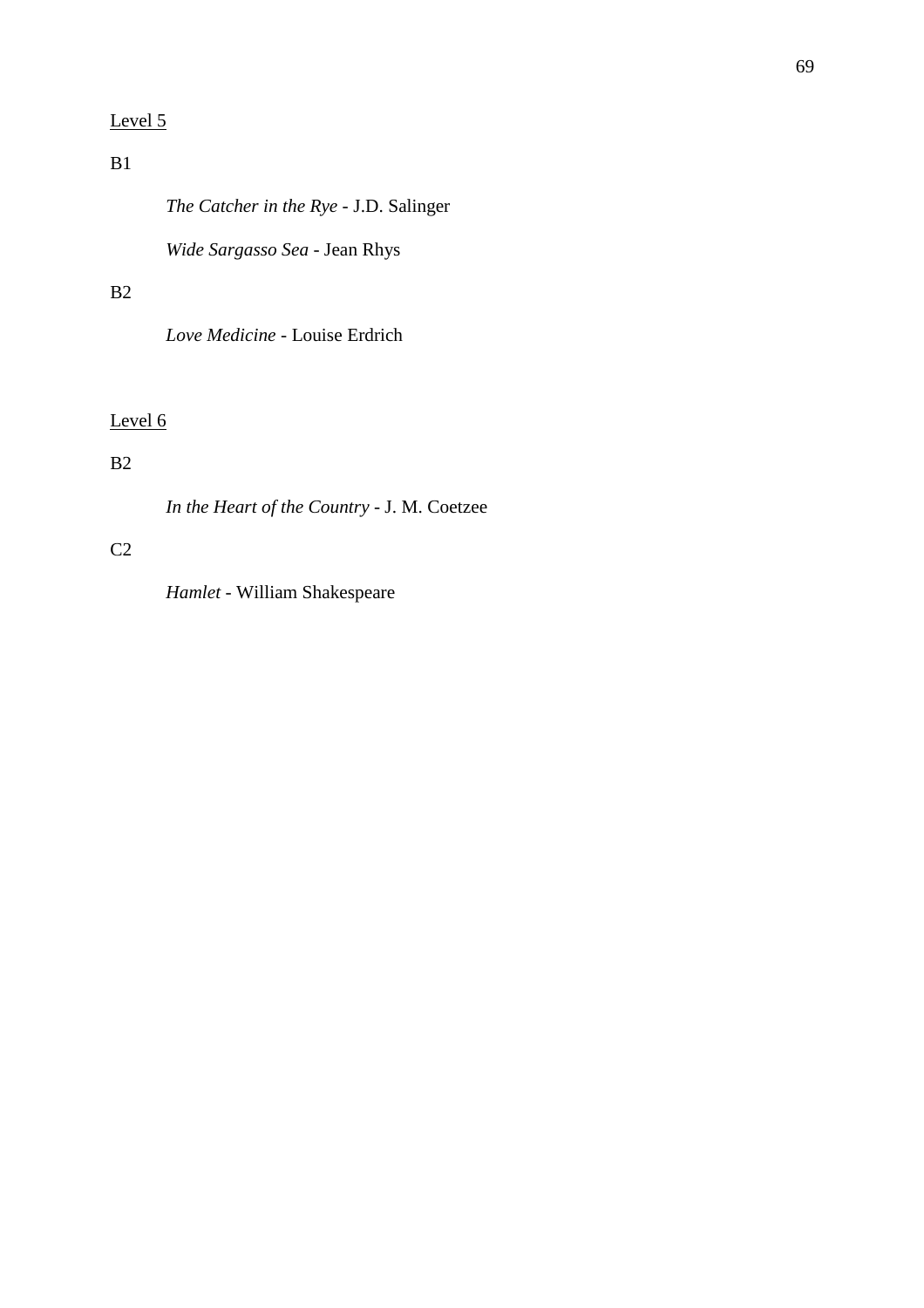### **Appendix B: Overview of Database ordered according to CEFR levels**

# A1

# Level 1

*Bend it like Beckham* - Narinder Dhami

# A2

# Level 1

*Tiger, Tiger* - Melvin Burgess

*Judith and Spider* - Michael Scott

### Level 2

*The Fifth Child* - Doris Lessing

## Level 3

*The Woman Who Walked Into Doors* - Roddy Doyle *The Curious Incident of the Dog in the Night-Time* - Mark Haddon

# B1

# Level 2

*Jonathan Livingston Seagull - A Story* - Richard Bach

*High Fidelity* - Nick Hornby

*The Bridges of Madison County* - Robert James Waller

*The Tenth Man* - Graham Greene

## Level 3

*The Boys from Brazil* – Ira Levin *Nineteen Eighty-Four* - George Orwell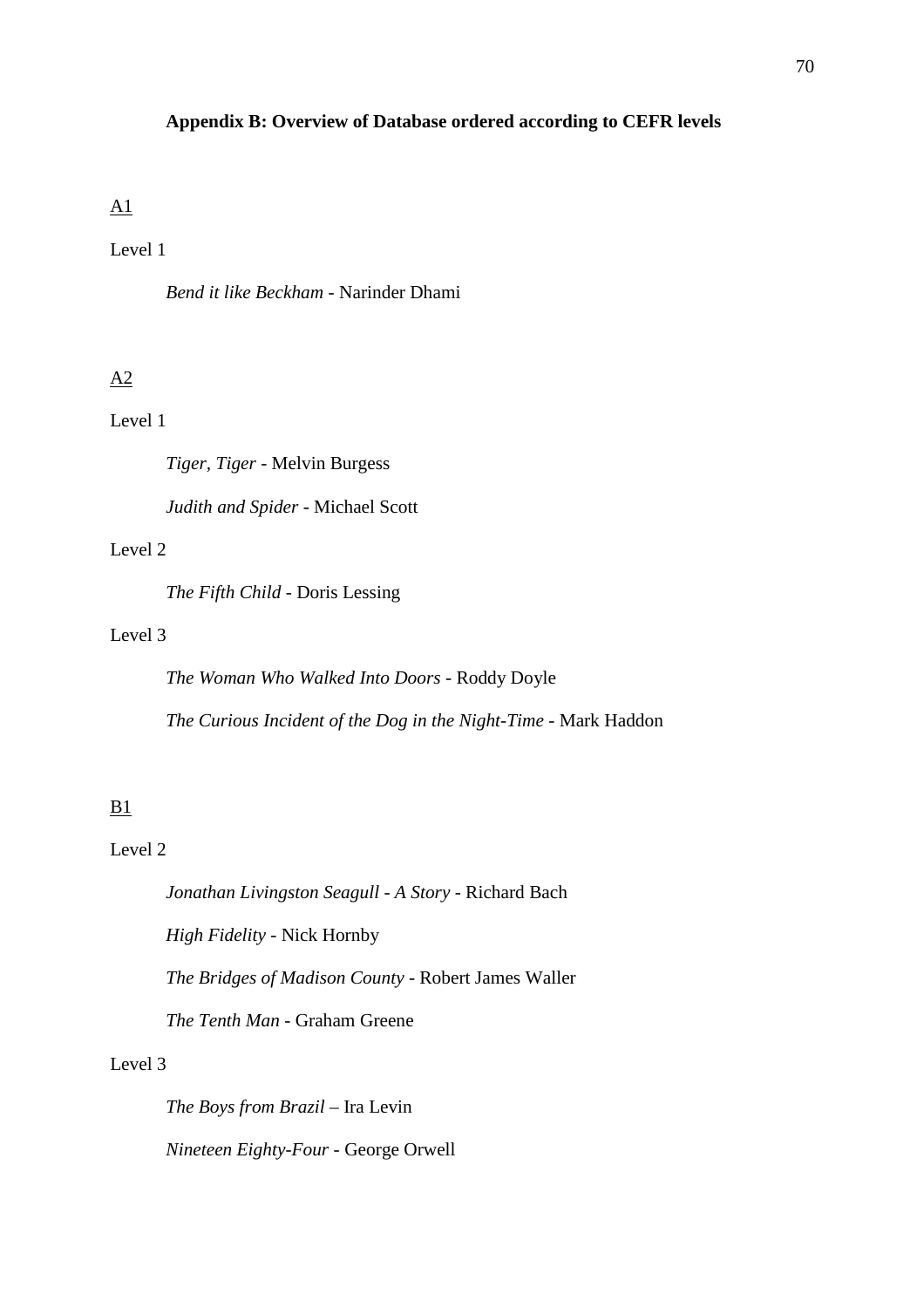*Rosemary's Baby* - Ira Levin

*The Hitchhiker's Guide to the Galaxy* - Douglas Adams

### Level 4

*To Kill a Mockingbird* - Harper Lee

*Lord of the Flies*- William Golding

# Level 5

*The Catcher in the Rye* - J.D. Salinger

*Wide Sargasso Sea* - Jean Rhys

# B2

## Level 2

*The Lake of Darkness* - Ruth Rendell

### Level 3

*I Know why the Caged Bird Sings* - Maya Angelou

*The Sun also Rises* - Ernest Hemingway

## Level 4

*One Flew over the Cuckoo's Nest* - Ken Kesey

*Lady Chatterley's Lover* - D. H. Lawrence

## Level 5

*Love Medicine* - Louise Erdrich

## Level 6

*In the Heart of the Country* - J. M. Coetzee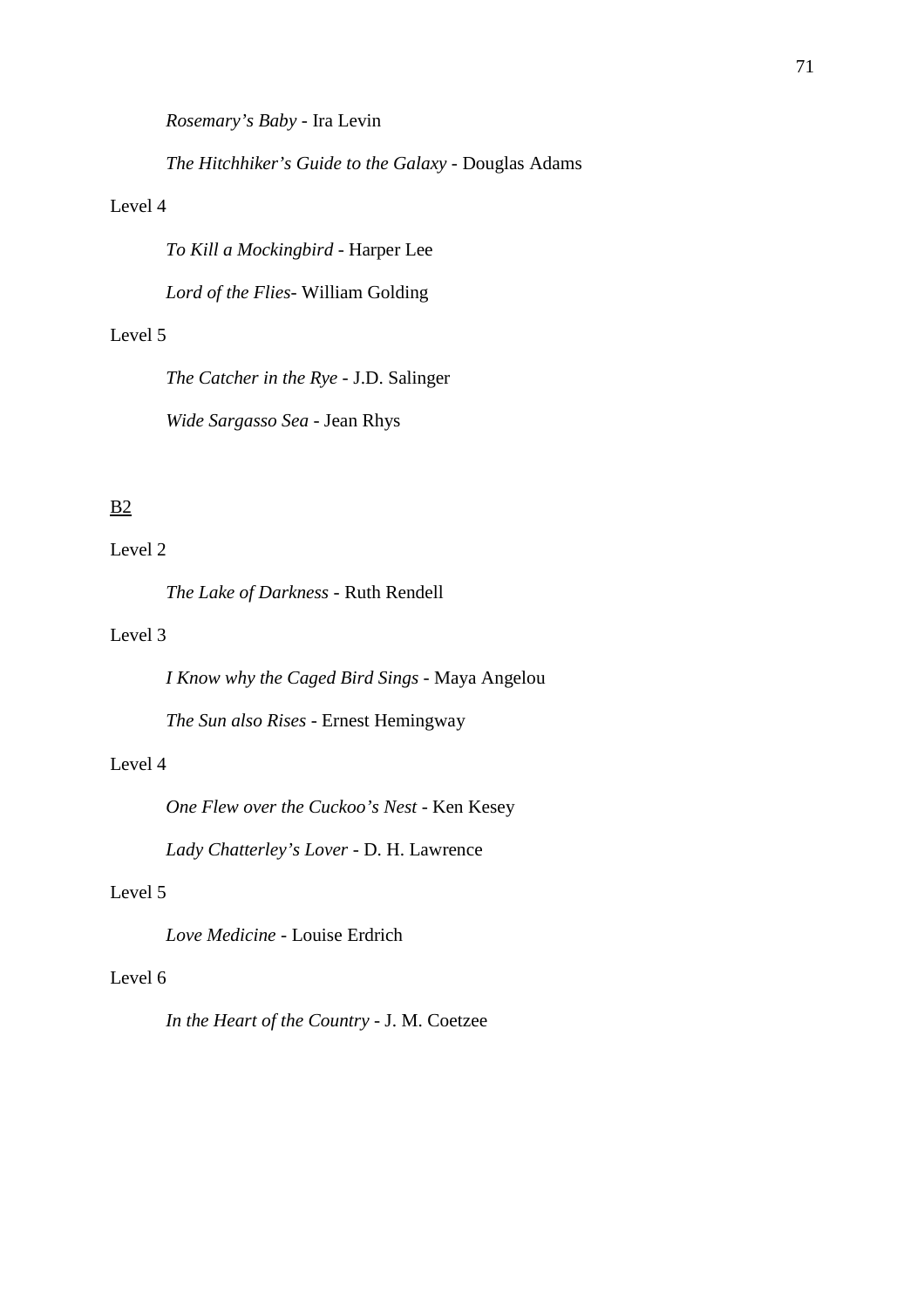# $C1$

## Level 2

*The Time Machine* - H. G. Wells

## Level 3

*The Adventures of Tom Sawyer & Huckleberry Finn* - Mark Twain

### Level 4

*Angela's Ashes* - Frank McCourt

## $C2$

## Level 4

*Oliver Twist* - Charles Dickens

*The Mayor of Casterbridge* - Thomas Hardy

### Level 6

*Hamlet* - William Shakespeare